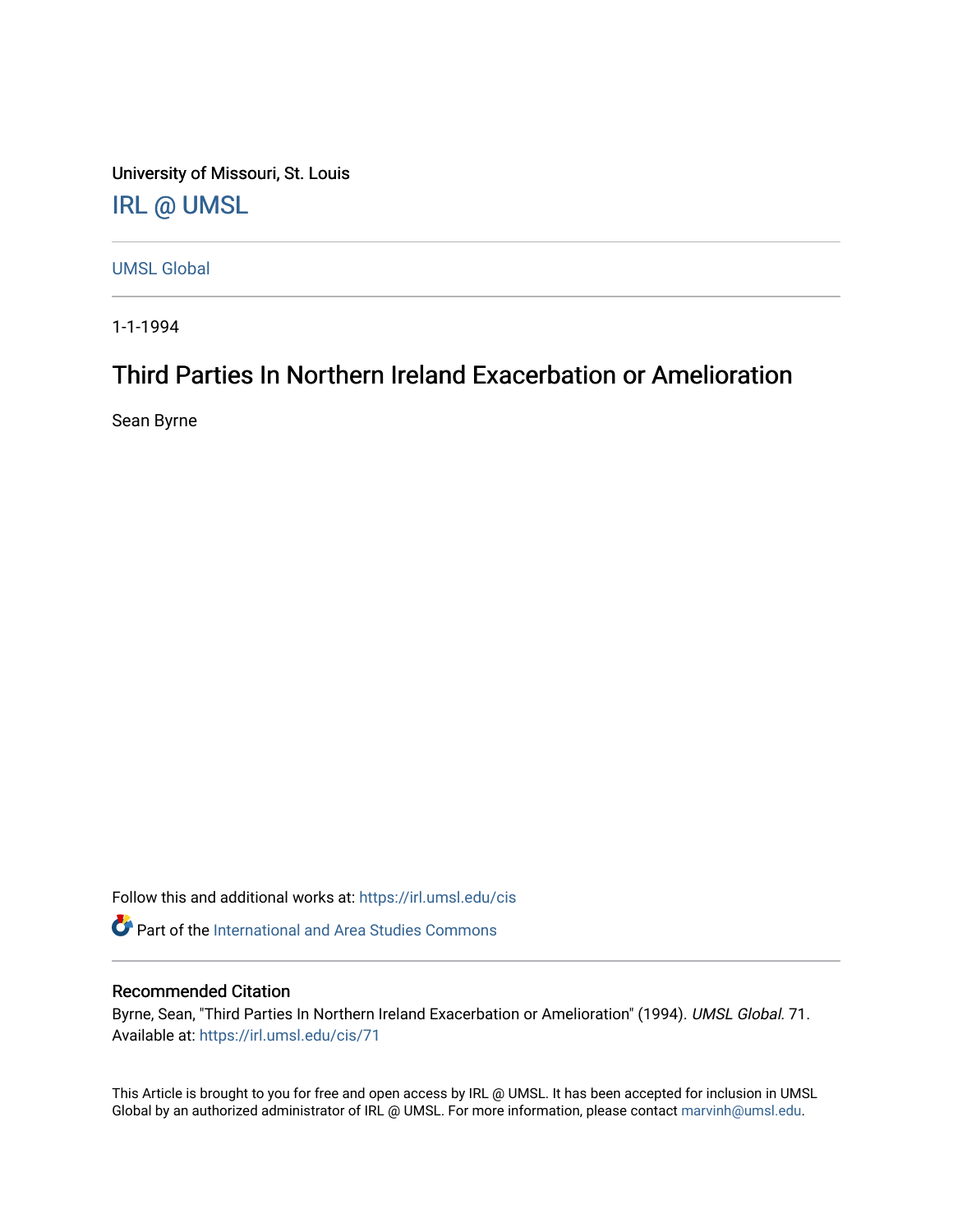Occasional Paper No. 9406 September, 1994

# *Occasional Papers*

The Center for International Studies of the University of Missouri-St. Louis issues *Occasional Papers* at irregular intervals from ongoing research projects, thereby providing a viable means for communicating tentative results. Comments on these papers, therefore, are particularly welcome. *Occasional Papers* should not be reproduced or quoted at length without the consent of the author or of the Center for International Studies.

# Third Parties In Northern Ireland: . Exacerbation or Amelioration?

Sean Byrne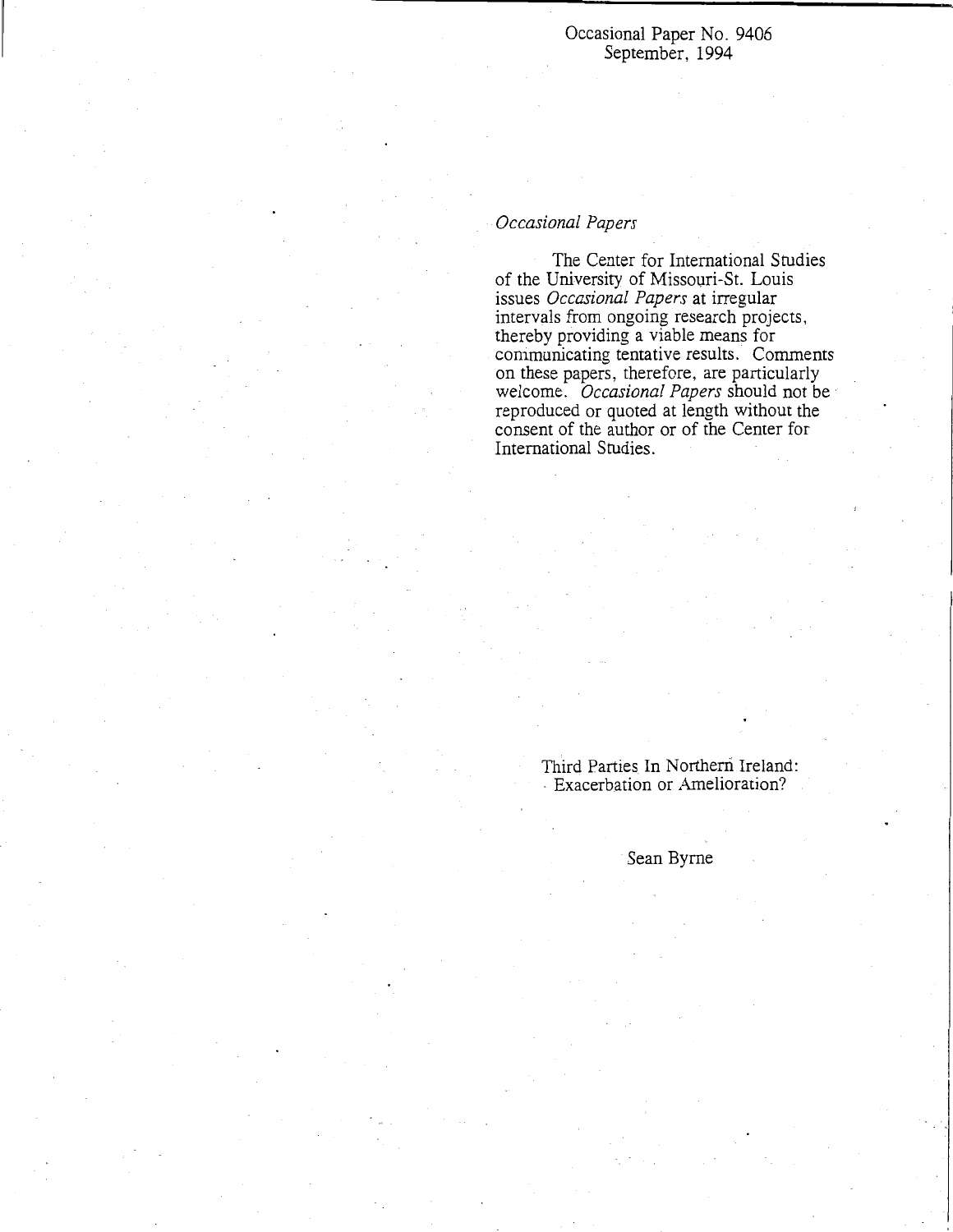# **THIRD PARTIES IN NORTHERN IRELAND: EXACERBATION OR AMELIORATION?**

Sean Byrne

The Theodore Lentz Post-Doctoral Fellow in Peace and Conflict Resolution Center for International Studies, and Research Fellow, Department of Political Science University of Missouri-St. Louis St. Louis, Missouri 63121-4499

The original version of this paper was prepared as part of Syracuse University's Maxwell School's Program on the Analysis and Resolution of Conflicts (PARC) Working Paper Series, 1993. The author would like to thank John Agnew, Paul Bew, Richard Braunguart, Neal Carter, Richard Grant, Adrian Guelke, Peg Herrman, Neil Katz, Louis Kriesberg, Jim Laue, Edward Moxon-Browne, John Nagle, Terri Northrup, Tom Patterson, Jessica Senehi, and Stuart Thorson for reading and commentating on earlier drafts of this paper.

Revised version of a paper prepared for the 1994 Annual Meeting of the American Political Science Association, New York, September 1-4, 1994.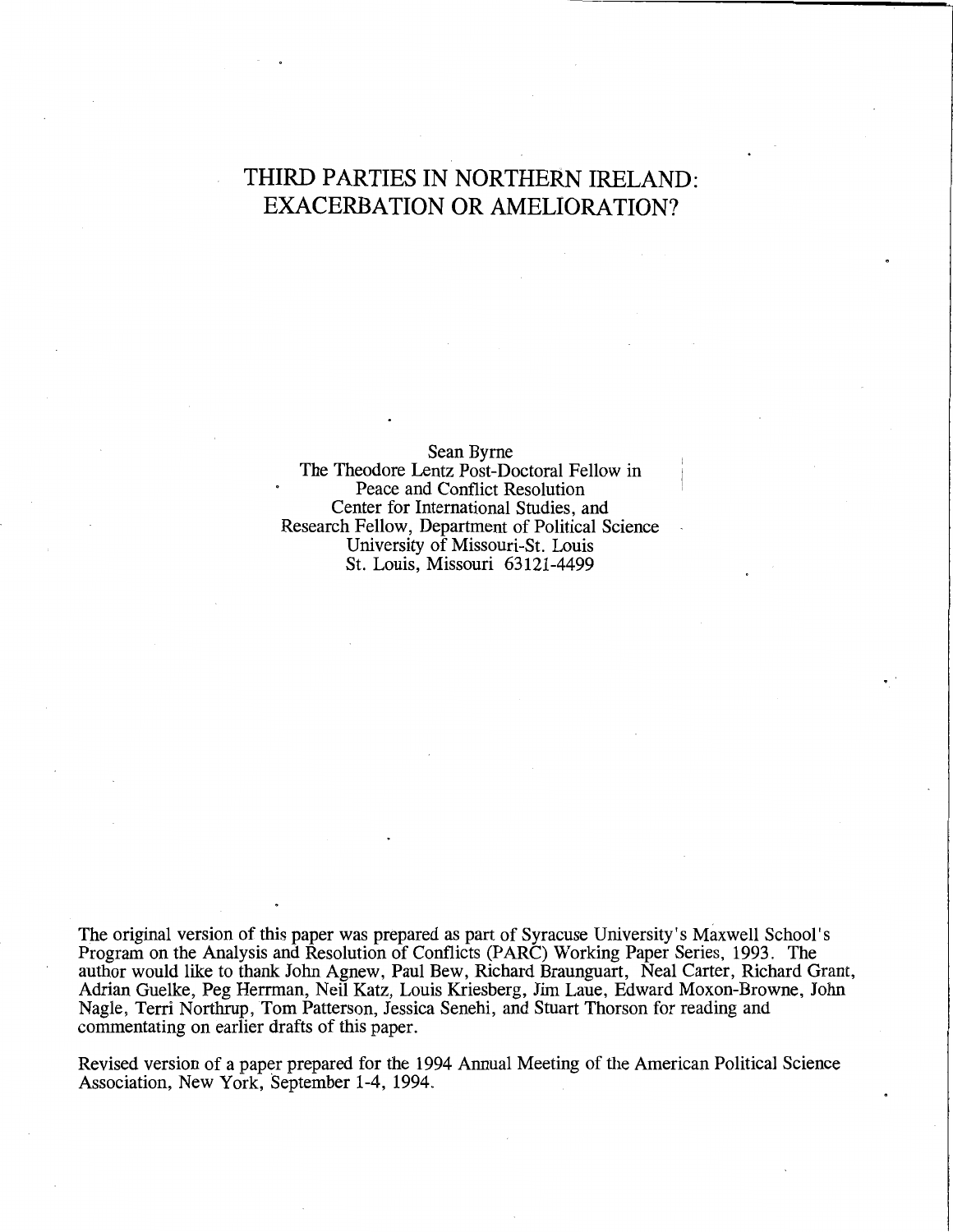THIRD PARTIES IN NORTHERN IRELAND: EXACERBATION OR AMELIORATION OF CONFLICT?

by

#### SEAN BYRNE

#### Abstract

This paper critically evaluates previous third party efforts to impose a consociational power-sharing solution on the peoples of Northern Ireland. Instead, an original and dynamic community based Track II problem-solving linkage system proposes cooperation between Northern Ireland's grass-roots constituents and political elites. This is an attempt to create a mutual beneficial process linking psycho-cultural and structural dimensions by promoting understanding, tolerance, and the sharing of commonalities in belieFs, identity, and behaviors among groups involved in protracted conflict situations.

Revised version.of a paper prepared for the 1994 Annual Meeting of the American Political Science Association, New York, September 1- 4, 1994. My thanks to John Agnew, Bob Baumann, Paul Bew, Paul Dixon, Joel Glassman, Margaret Hermann, Louis Kriesberg, James Laue, John Nagle, Terrel Northrup, J. Martin Rochester, Jessica Senehi, and Stuart Thorson for comments on an earlier version. Research for this paper was supported by the Department of Political Science, and Program on the Analysis and Resolution of Conflicts (PARC), the Maxwell School of Citizenship and Public Affairs, Syracuse University, the Lentz Peace Research Association, and the Center for International Studies, University of Missouri, St. Louis.

PLEASE DO NOT QUOTE WITHOUT PERMISSION FROM THE AUTHOR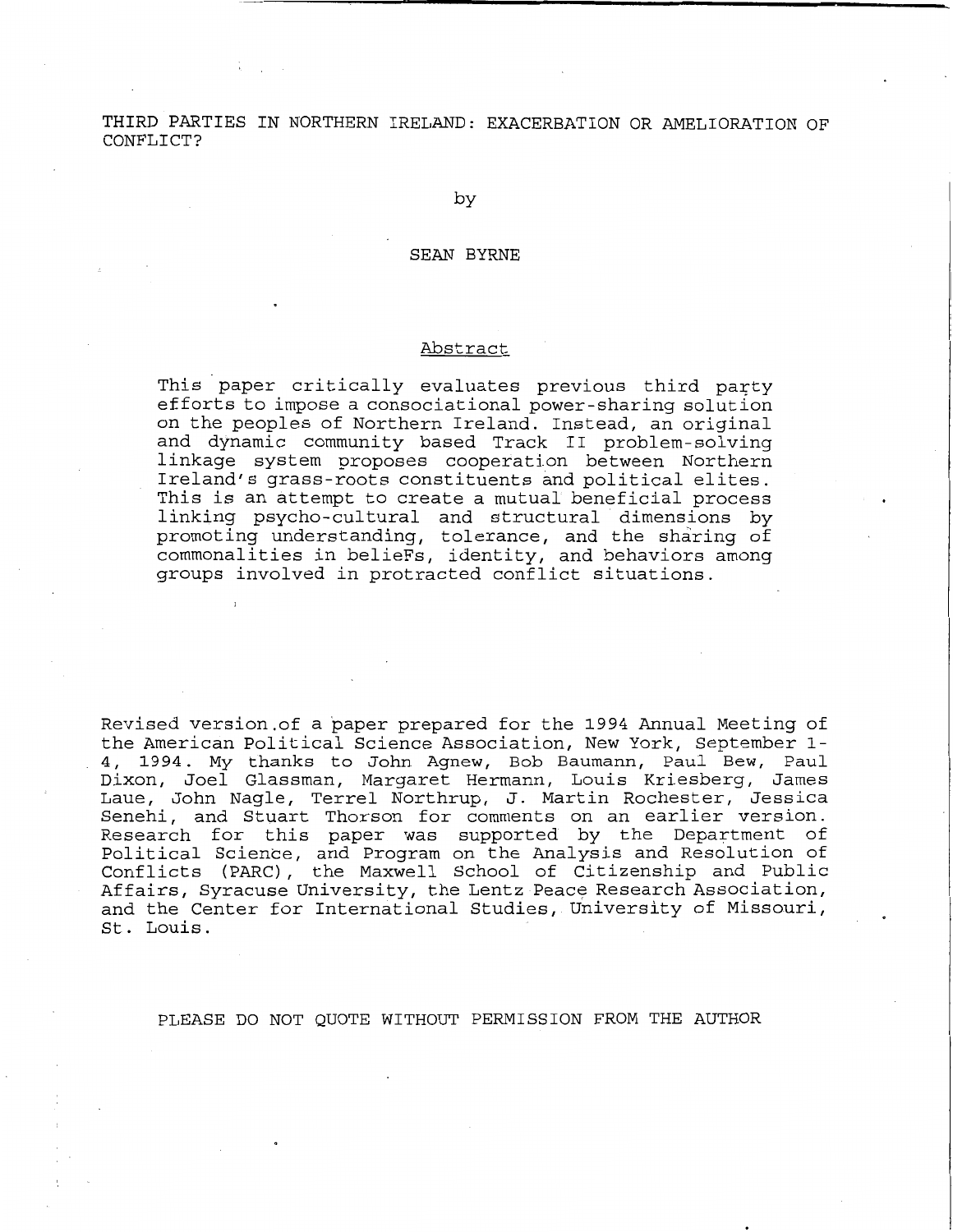# THIRD PARTIES IN NORTHERN IRELAND: EXACERBATION OR AMELIORATION OF **CONFLICT?**

# *1.. Introduction*

Tensions in Third World nation states have imploded since the end of the Cold War. While dramatic shifts in world power from gee-political to gee-economics have been well documented, few know about the rise in ethnic tensions in the post-Cold War period. Ethnic qeo-political conflicts are intensifying: events escalate in divided societies daily, tensions implode in states in Africa, Asia, and Eastern Europe, and various political cleavages have ignited local regional nationalisms, leading to violent conflict in states between central governments and separatist ethno-regional movements. There are hundreds of thousands of refugees who have fled war-torn, partitioned and segregated societies such as Rwanda, Bosnia, and the Kashmir.

The rise in ethnic conflicts is one of the critical avenues for scholarly research in the 1990s as the resurgence of micro-nationalism has compelled a drastic rethinking of the assumption that modernization and development would forge diverse ethnic groups into a single entity within the nation state. The renaissance of ethno-nationalism in Northern Ireland during the 1960s, for example, rejuvenated the development of separate ethno-territorial identities. However, the historic election of Nelson Mandela in South Africa and the recent peace accord signed between Israel and the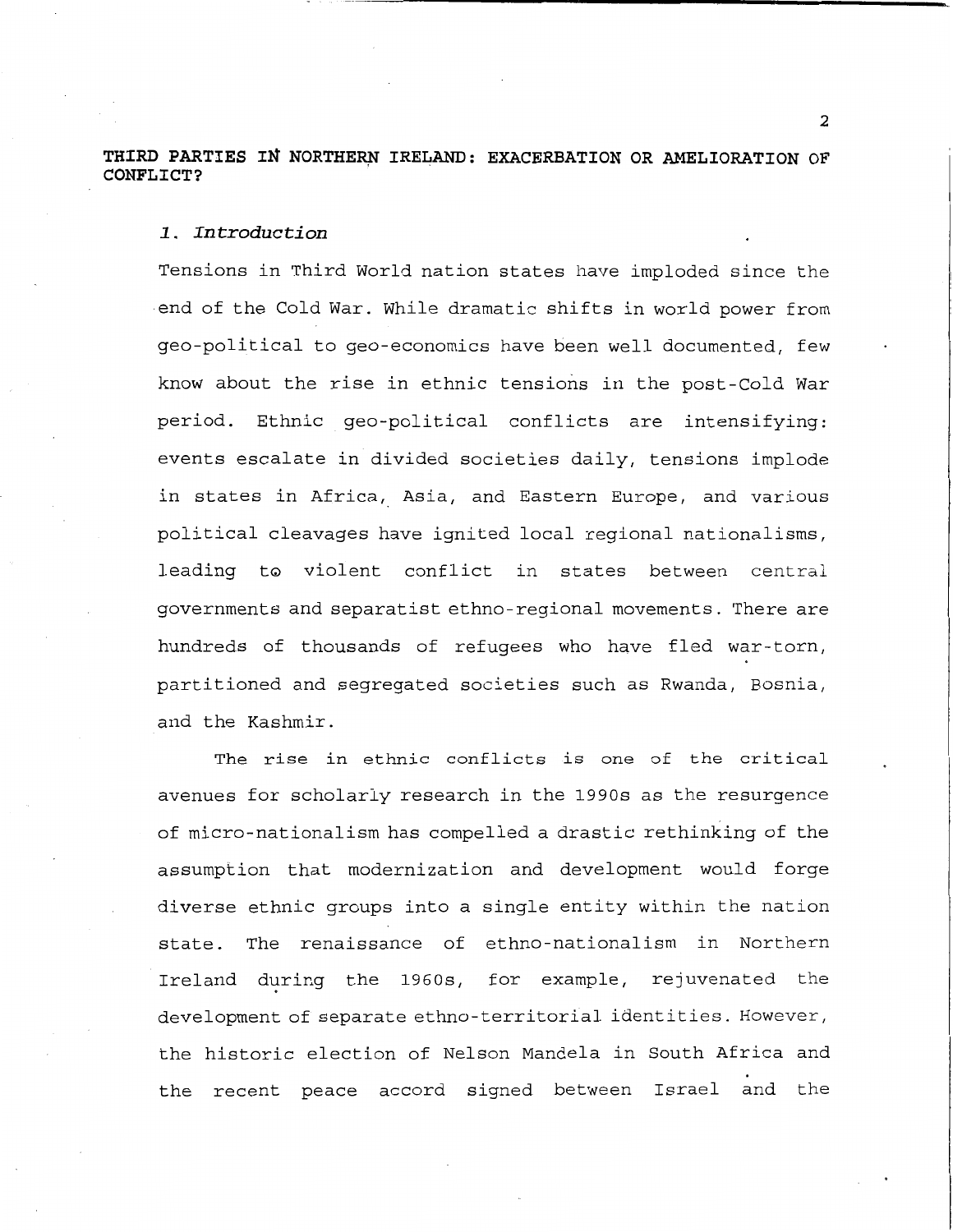Palestinian Liberation Organization (PLO) suggested to the analyst of political events that Northern Ireland would be the next world trouble spot to be the focus of efforts to reach a democratic and peaceful settlement.

The "Framework for Peace" announced by the British Prime Minister (PM) John Major and his Irish counter-part Albert Reynolds last December, includes a promise of no change to the current constitutional position of Northern Ireland without approval of a majority of its citizens. This "Joint Declaration has been instrumental in getting the Provisional IRA leadership to declare a "complete cessation of military operations in Northern Ireland". However, the majority Protestant Unionist community has no idea,of what is exactly contained within the "Framework for Peace." Unionists believe that the Provisional IRA has used violence to extract concessions from the British government on Northern Ireland's constitutional position within the United Kingdom (UK).

The Rev. Dr. Ian K. Paisley, leader of the Democratic Unionist Party (DUP), has even gone as far as to accuse both governments of creating a "recipe for civil war" as the Provisional IRA has not declared a permanent cease-fire and the out-lawed Loyalist paramilitary groups have indicated that they will use violence to resist being "coerced or persuaded into an all Ireland." With the specter of a Loyalist back-lash still hanging over the very fragile cease-fire, both governments have served to alienate the Unionist population of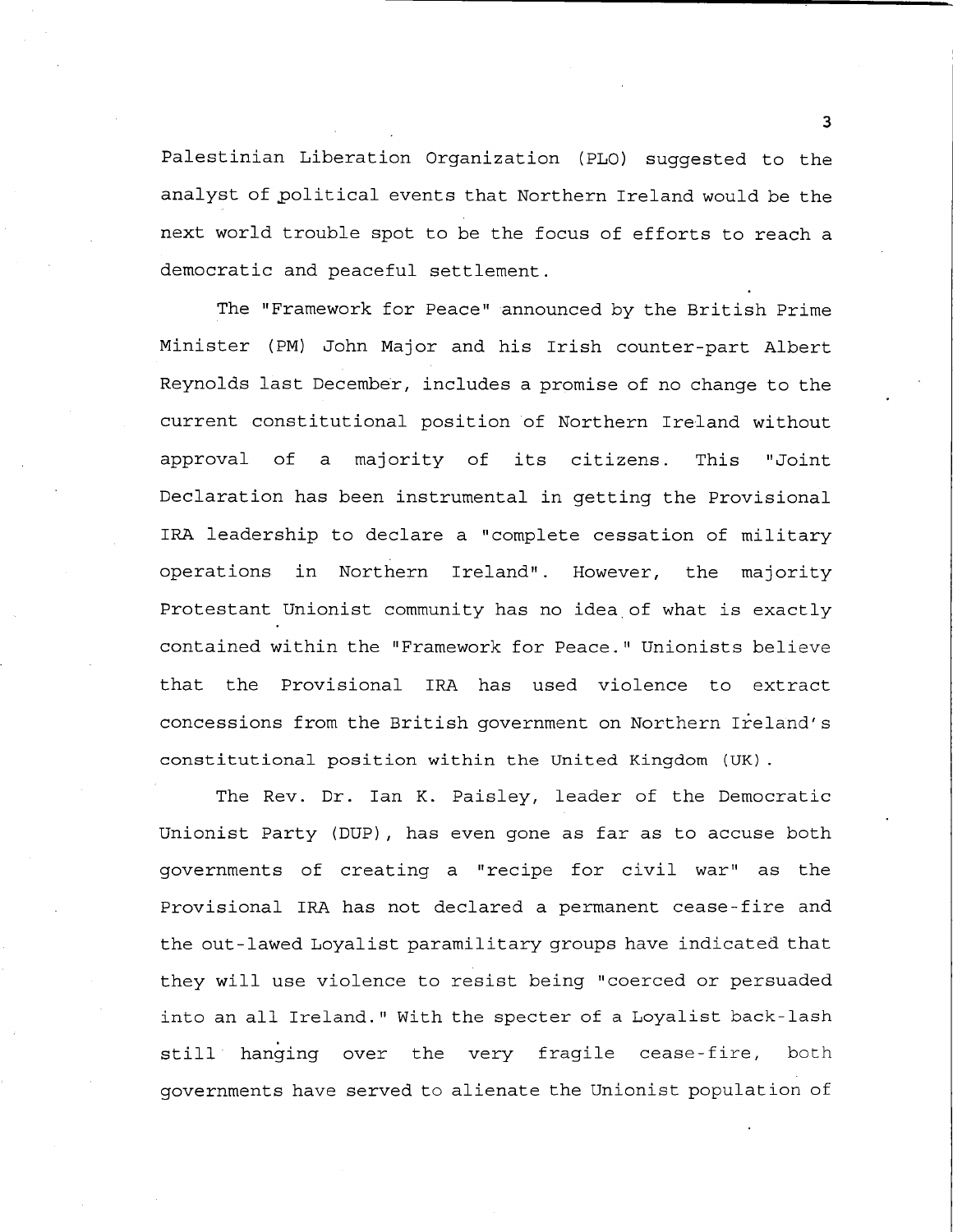Northern Ireland. The conflict seems intractable and perpetuates itself because national and religious identity issues remain unsettled and are day-to-day concerns (Agnew, 1989; Northrup, 1989; Rose, 1971).

However, sectarian assassinations have increased to such an extent as to allow a "power-gap" to materialize. Does the current constitutional impasse and the war-weariness in the Province suggest that a problem-solving approach could very well succeed? Are both parties to the conflict willing and able to come to the table? This paper critically evaluates previous third-party efforts by the British and Irish governments to find a geo-political solution by imposing a consociational power-sharing solution on both nations in Northern Ireland. Events have recently de-escalated in Northern Ireland so that a new problem-solving approach must be considered in an effort to reach a lasting and just peace. Instead, I propose an original and dynamic community-based problem-solving linkage system between Northern Ireland's grassroots constituents and political elites. It is an attempt to create a mutually beneficial process promoting understanding, tolerance, and the sharing of commonalities in beliefs, identity, and behaviors among geo-political groups involved in protracted conflict situations. This will allow both communities to learn from each other and move from conflict regulation to the institutionalization of conflict (Bar-Siman-Tov, 1994).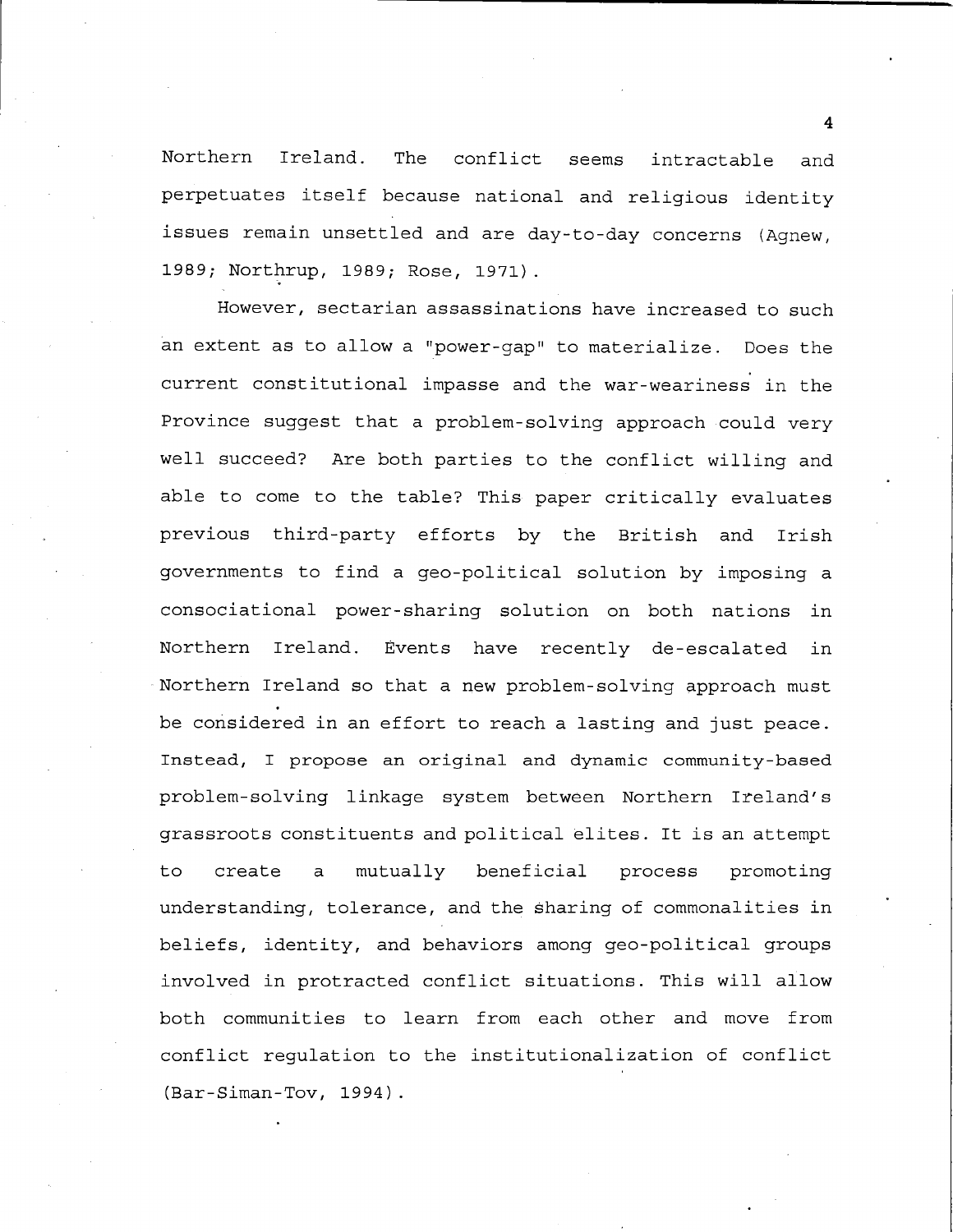# *2. Grass-Roots Problem-Solving Initiative*

Efforts must be made to facilitate Protestants and Catholics working together at the local level, smoothly and productively, learning to accept and respect each others cultural differences thereby alleviating the potential for cultural misunderstanding which will promote a clean line of vision and sense of direction which is sensitive to each others cultural combinations. Efforts must be made to promote positive social attitudes and structural changes between and among both communities in Northern Ireland if improvements in inter-community relations are to develop. Protestants and Catholics must at least learn to interpret one anothers. divergent ways of communicating similar messages.

In order to eradicate the causes of entrenched bigotry and sectarianism that exist in Northern Ireland a variety of various strata of contact and cooperation between people at the local and regional levels could counter-act the reluctance of both sides to "chat over the wall" or recognize kinship ties across the sectarian divide (See Sarah Nelson, 1984; and Rosemary Harris, 1972) . For example, in Strasbourg, Nationalist and Unionist MEPs vote together on issues that effect the political and economic situation in Northern Ireland.

Inter-group contact under the right conditions may reduce prejudice, not because it permits and friendships between members of different groups, but rather because-it changes the nature and structure of the intergroup relation (Mcwhirter, 1983, 24).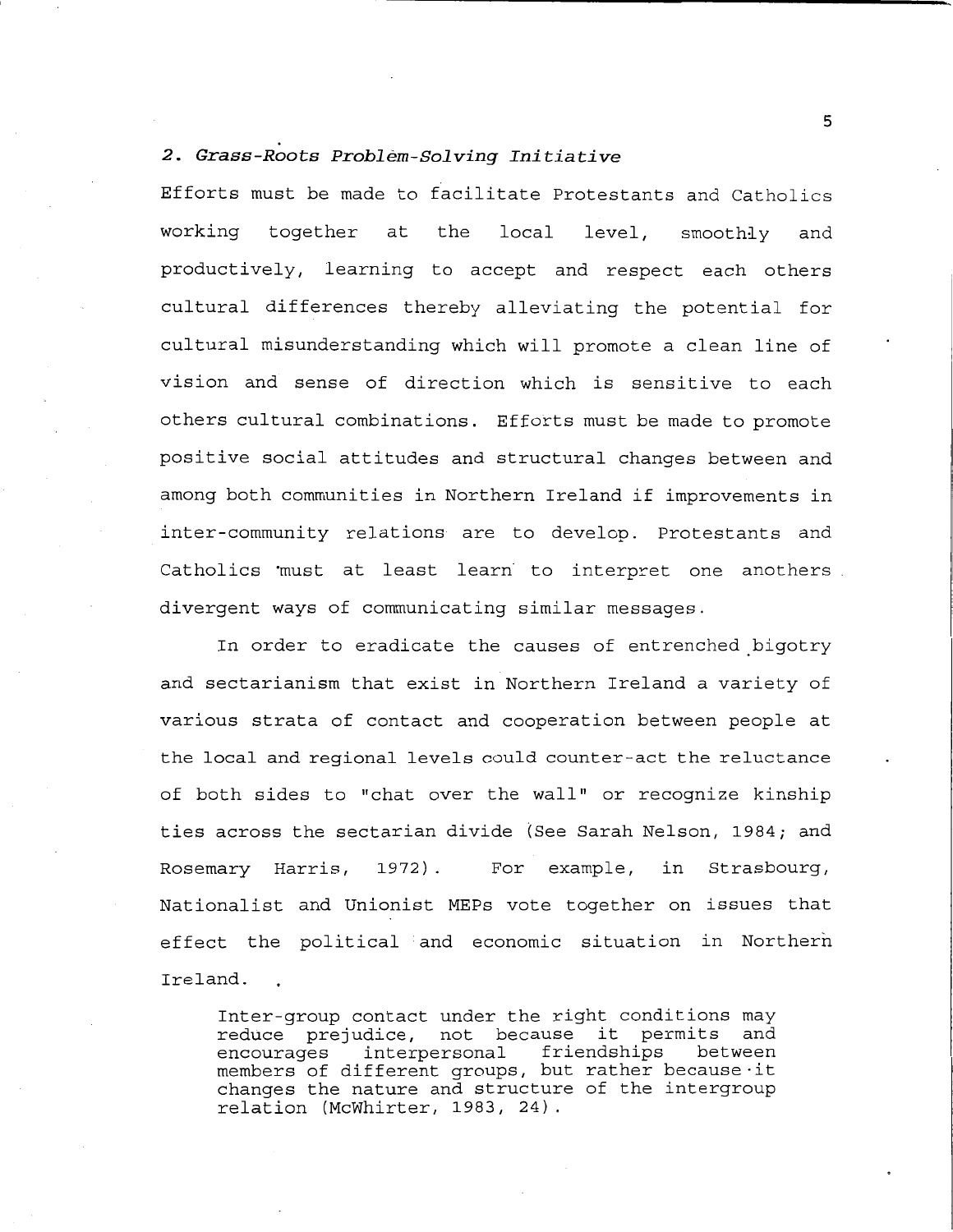Britain and the Republic are member states within the EU and signatories to the Maastricht treaty and are obliged to obey all directives from Strasbourg and Brussels. A European federation of decentralized and equal regions will erode the insular definition of cultural identity and place limits on absolute autonomy as the pooling of sovereignty ushers in an "erosion of frontiers" between member states and "has radical implications for future relations between the Republic, Northern Ireland and Great Britain," (p.8) "as a community of self-directing regions (relate) in a democratic and equal manner to the other regions of a federal Europe" (Kearney, 1988, 10).

Local regional identity and culture will begin to\_grow in importance as a European supra-national identity begins to supersede and transcend a national identity as more political attention will focus on Brussels rather than London or Dublin. For example, June 1991 saw the development of a Community Connections organization to develop cross-Border economic and community development between community groups in West Cavan and North Leitrim in the Irish Republic and West Fermanagh in Ulster. Jenny Hopkins from the Regional Policy Department of the European Commission stated that this is a part of a European Union initiative "to break down the unnecessary border mentality that sometimes occurs and is entirely in the spirit that the Commission wanted to see coming forward that of communities on borders working together for their region"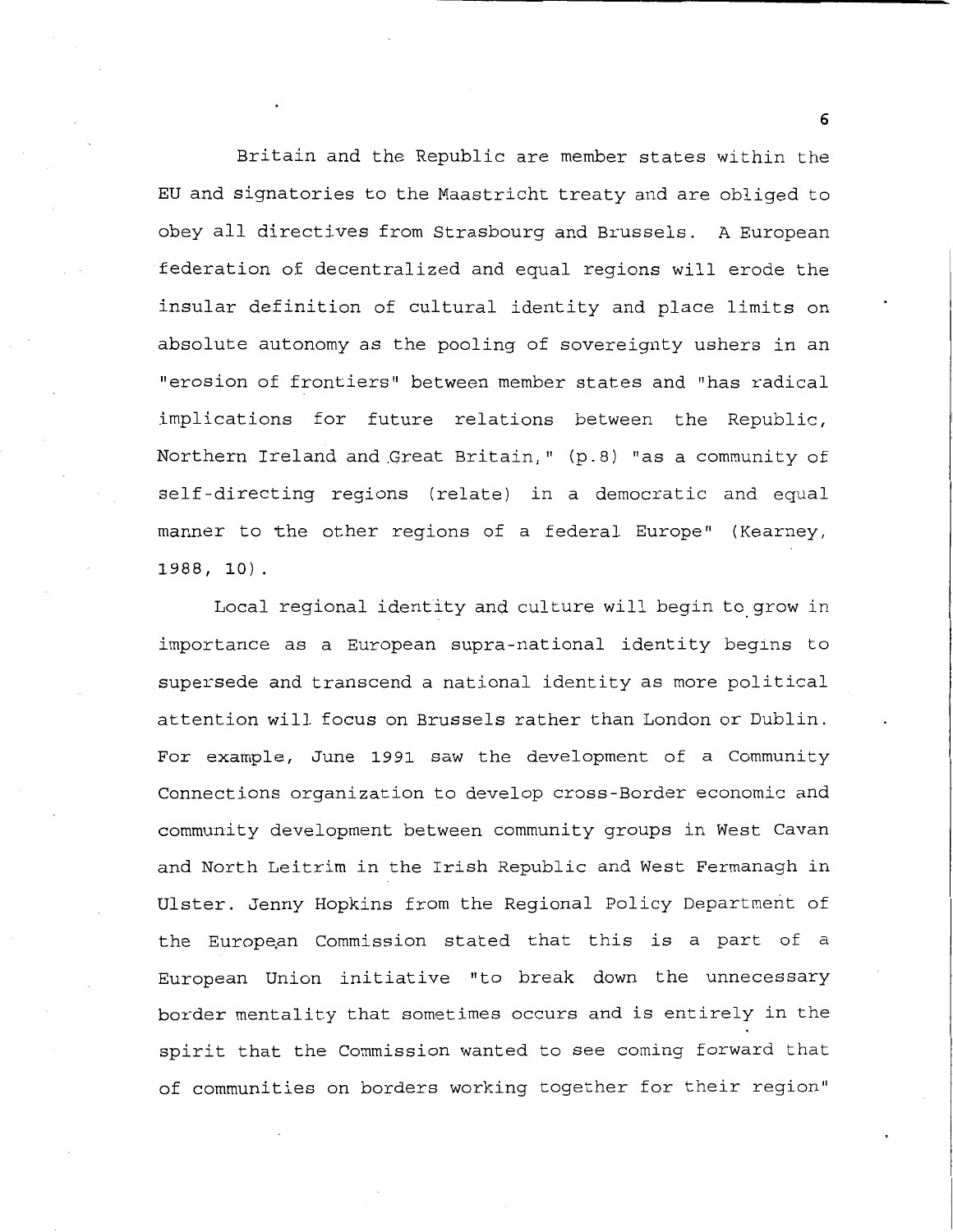(The Impartial Reporter, 1991, 12).

Such a prospect of more regional autonomy will gradually erode the border between Northern and Southern Ireland and will also alleviate frontier tensions between Spain and France over the separatist Basque region as each region will be able to defend its sovereignty and independence against the entanglement of central government.

Such a unity in diversity would help to fulfil the deepest ideals of the founding fathers of the European Community by removing one of the major causes of human conflict - the non-recognition, undervaluing, neglect and even elimination of the identity of peoples (Hume, 1988, 48).

# *3. Forum Formation: Principle Political Actors Involved*  Irwin (1991) writes:

Although it would be quite wrong to place the responsibility of reducing the level of conflict in<br>Northern Ireland, or anywhere else, on the or anywhere else, on the education system alone, I do wish to suggest that integrated education plays a very special role in this process, as it can change the character and weave of a community's social fabric, while other political and economic actions can only hope to reshape the social fabric that is given (p.91).

It would be naive to assume that integrated education on its own would heal the deep psycho-cultural wounds that permeate every level of society in Northern Ireland. A political process that attempts to change the political structure may prove a potentially useful foil to support perceptual changes in the psycho-cultural dimension. The political culture of Northern Ireland is usually surmised as being polarized along religious-nationalist lines. The traditional Protestant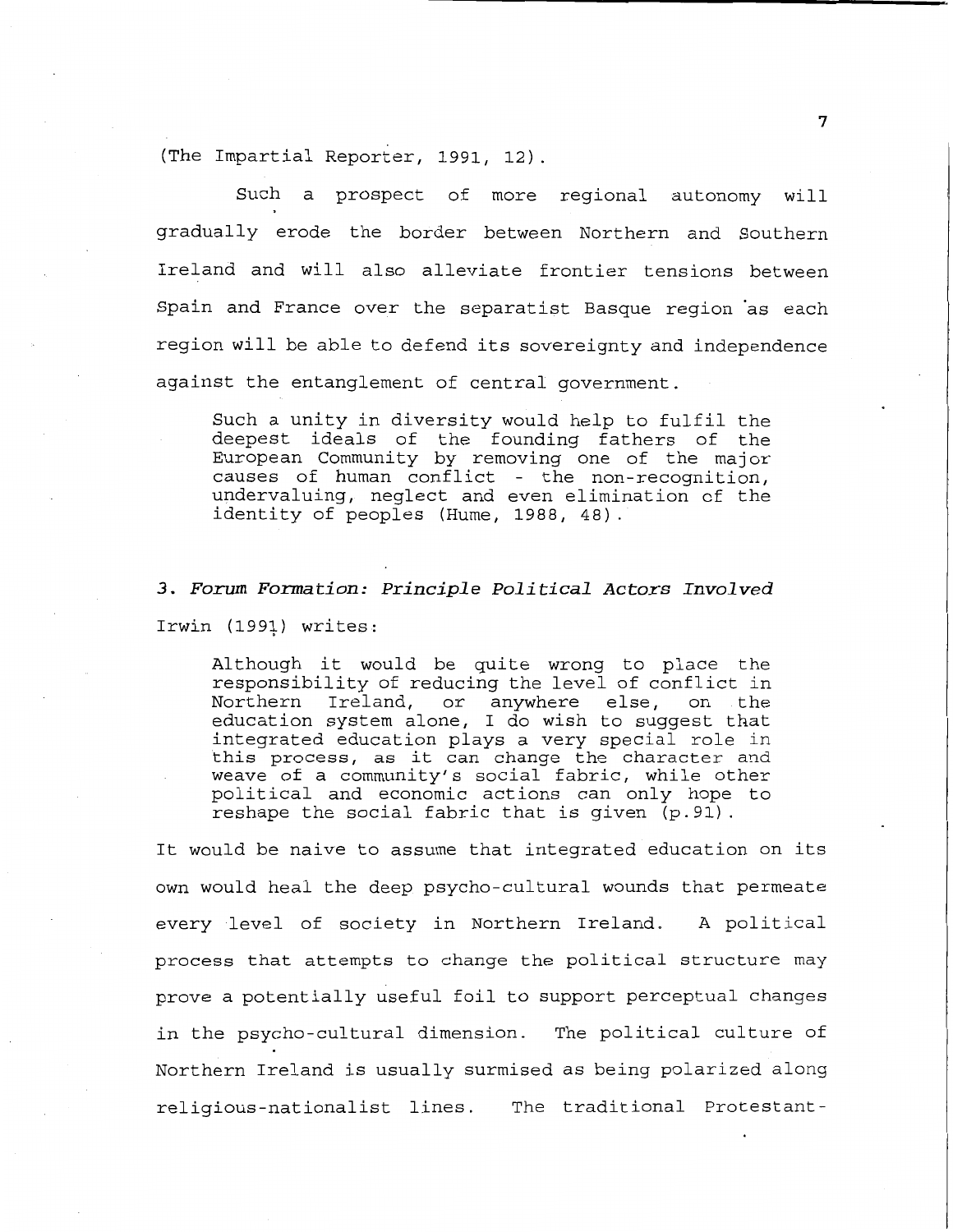Catholic cleavage is buttressed by the underlying attachment of two distinct and separate nationalist identifications- - British and Irish. This separation is further accentuated by the fact that Ulster's political parties are almost solely bolstered by members of either one or the other religious community. The Official Unionist party (OUP) and Democratic Unionist party (DUP) are almost entirely dependent on Protestant support while the Socialist Democratic and Labor Party (SDLP) is almost exclusively Catholic. A small nonsectarian liberal Alliance party straddles the ethno-religious communal divide.

| <b>NATIONALIST/REPUBLICAN</b> | <b>MIDDLE-GROUND</b> | <u>UNIONIST/LOYALIST</u> |  |  |  |
|-------------------------------|----------------------|--------------------------|--|--|--|
| $*$ SDLP                      | * ALLIANCE           | * OUP                    |  |  |  |
| * SINN FEIN                   |                      | * DUP                    |  |  |  |

The Provisional Irish Republican Army (PIRA), the Irish National Liberation Army ( INLA) , and the Irish People's Liberation Army (IPLO) are the primary Republican paramilitary organizations that seek "to shake off British rule" and establish a 32 county socialist Republic. The Ulster Defence Association (UDA), the Protestant Action Force (PAF), the Ulster Freedom Fighters (UFF), and the Ulster Volunteer Force (UVF) are the principal Loyalist paramilitary groups that wish to preserve the constitutional status of Northern Ireland against Catholic nationalists, who continually plot to usurp and overthrow the state.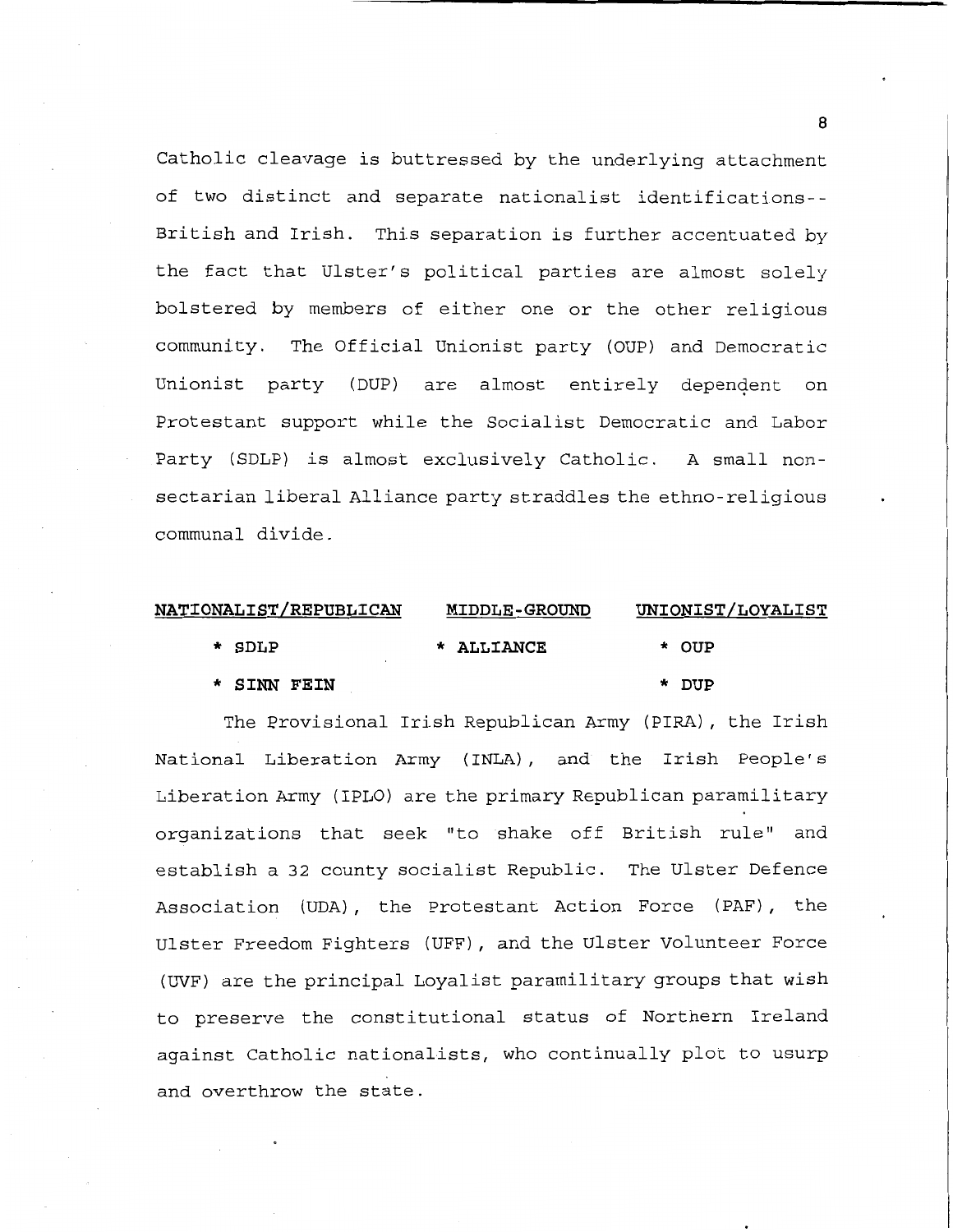| REPUBLICAN PARAMILITARIES | LOYALIST PARAMILITARIES |
|---------------------------|-------------------------|
| * PIRA<br>$\bullet$       | * UDA                   |
| * INLA<br>$\sim$          | $\star$ PAF             |
| * IPLO                    | * UFF                   |
|                           | * UVF                   |

*4. Analysis and Assessment of the Dispute: Substance, Maturity, and Inter-Community Relations* 

The underlying reality in the case of Northern Ireland is the reproduction of the state. Northern Ireland's constitutional position serves to drive an ideological wedge between both communities. Ideology itself is a reflection and interpretation of reality and corresponds to what individuals, whether Catholic or Protestant, experience in their daily lives. Thus, rather than simply structuring experience it is shaped by it. Catholics in Northern Ireland represent a threat to Protestants not merely economically but politically and religiously as well. It was this threat that shaped the ideology of Protestants, not the other way around.

There is also the danger of placing too much emphasis on the importance of fear, misunderstanding and the idea that continued contact can eventually ameliorate "those forces which drive each other apart" (Hunter, 1983, 53). This is because the underlying reality remains intact. In the first place, while Protestants and Catholics do hold exaggerated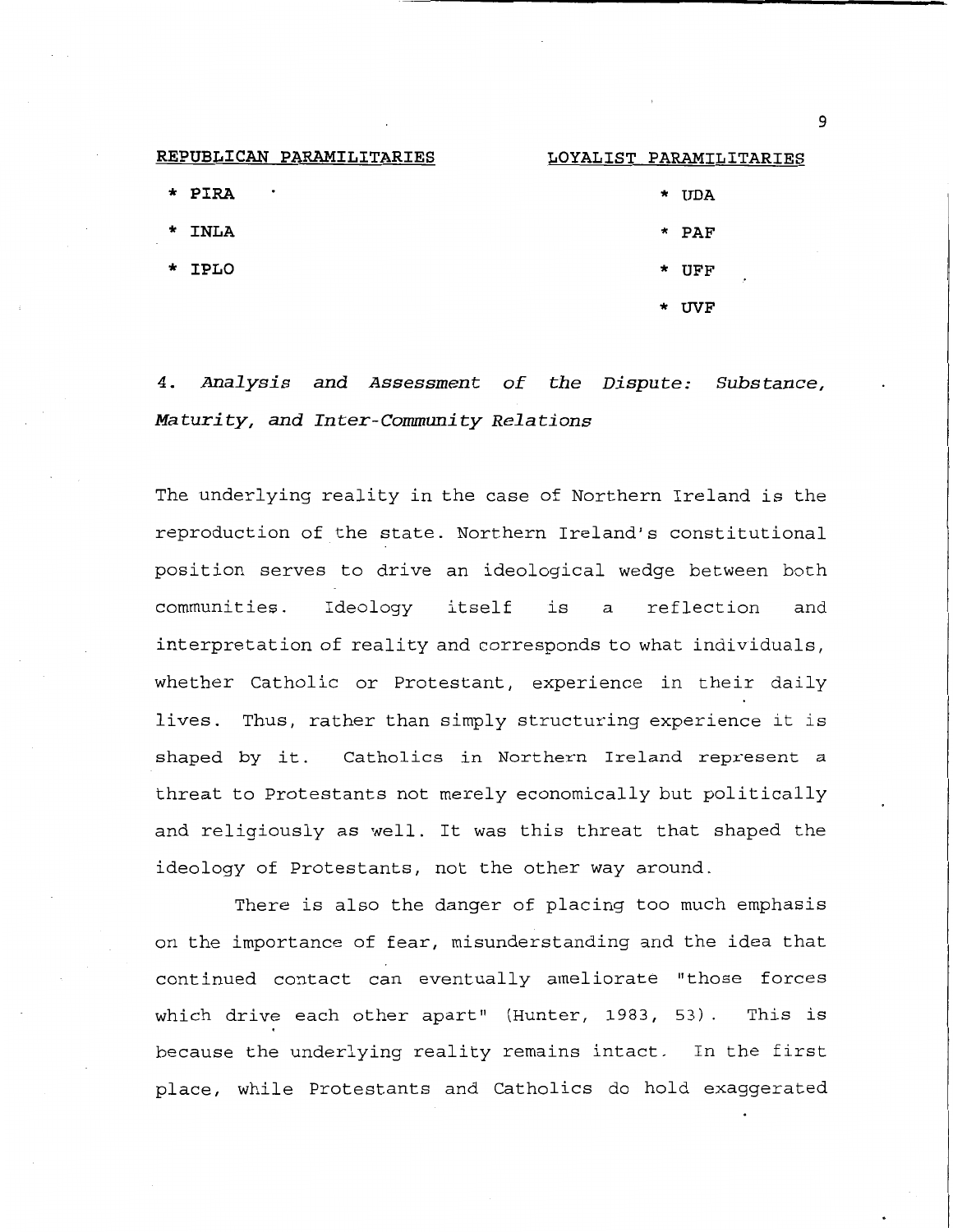fears of each other, this cannot be overcome while both communities remain divided over the legitimacy of the state. The Northern Ireland state was founded with Protestant opposition to a united Ireland. It generated support for the link with Britain and Protestants supported the Northern Ireland parliament (Stormont) for the maintenance of their economic system. But of equal if not greater importance was the desire to maintain political and religious freedom. Richard Rose (1971) concludes that the conflict in Northern Ireland is intractable precisely because it is not about economic issues but about non-bargainable issues of religion and nationality. "There is little scope for politicians to lead people along class lines" (Rose, 1971, 388).

There have been periods in the 1930s and 1960s, however, when the Protestant and Catholic working-classes have cooperated with each other as the border question decreased in significance. Consequently, there is scope and latitude to change the perception that politics in Ulster is a "zero-sum" rather than a "win-win" situation, if the constitutional question is firmly dealt with.

# **5.** *Designing the Mediation Process*

Both communities in Northern Ireland have immensely powerful kinship, class, religious and residential ties which assist in forging a strong sense of solidarity within each respective community. The idea is to formulate a long-term intermediate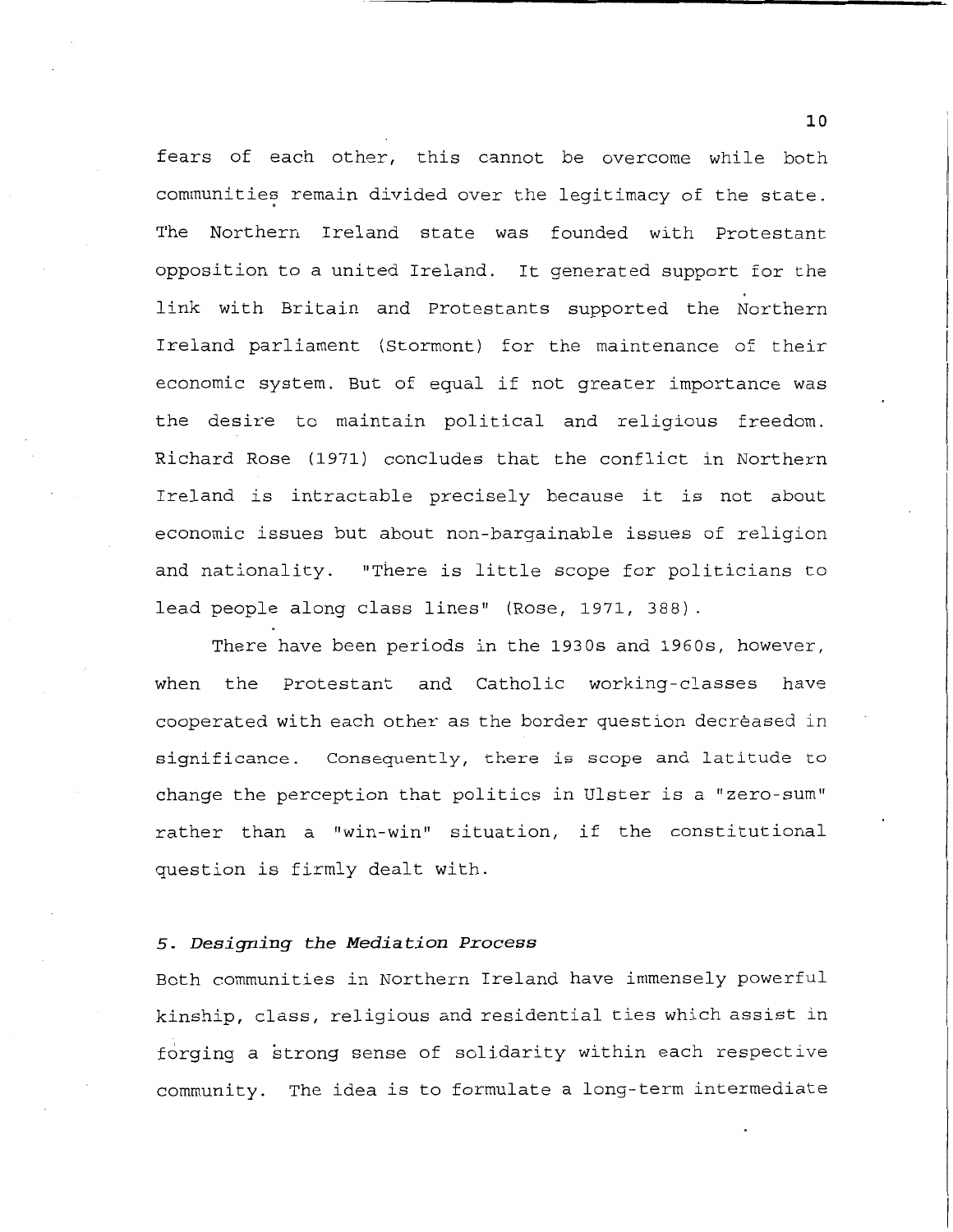process that will promote frequent contact between members of both commuaities at all levels. British policy has failed to deal with the structural conflict as any intervention made has been surgical. Therefore, the conflict has continued, since the situation and incentives remain the same. "The British soldier on, maintaining a compromise which embitters nationalists without reassuring unionists. Like unionists and nationalists, they find themselves constrained to follow a policy which keeps the conflict alive," as the policies pursued and the psychological and political pressures undermine any movement towards social and political change (Whyte, 1981, 434).

The situation seems consummate for a dispute systems design. It would be an impossible task to eliminate the underlying religious, and psycho-cultural conflicts between Protestants and Catholics overnight as they are too deeprooted. These social and cultural factors reflect the political structure. The goals of a dispute systems design will be, first of all, to identify the functions served by the power contests and secondly, to design a means of fulfilling those functions at lower cost to the parties. The aim is not to settle the conflict but to change the relationship between both groups.

Girvin (1986) writes that "agreement can only be achieved when the Nationalist and Unionist communities in Northern Ireland accept a particular and mutually agreeable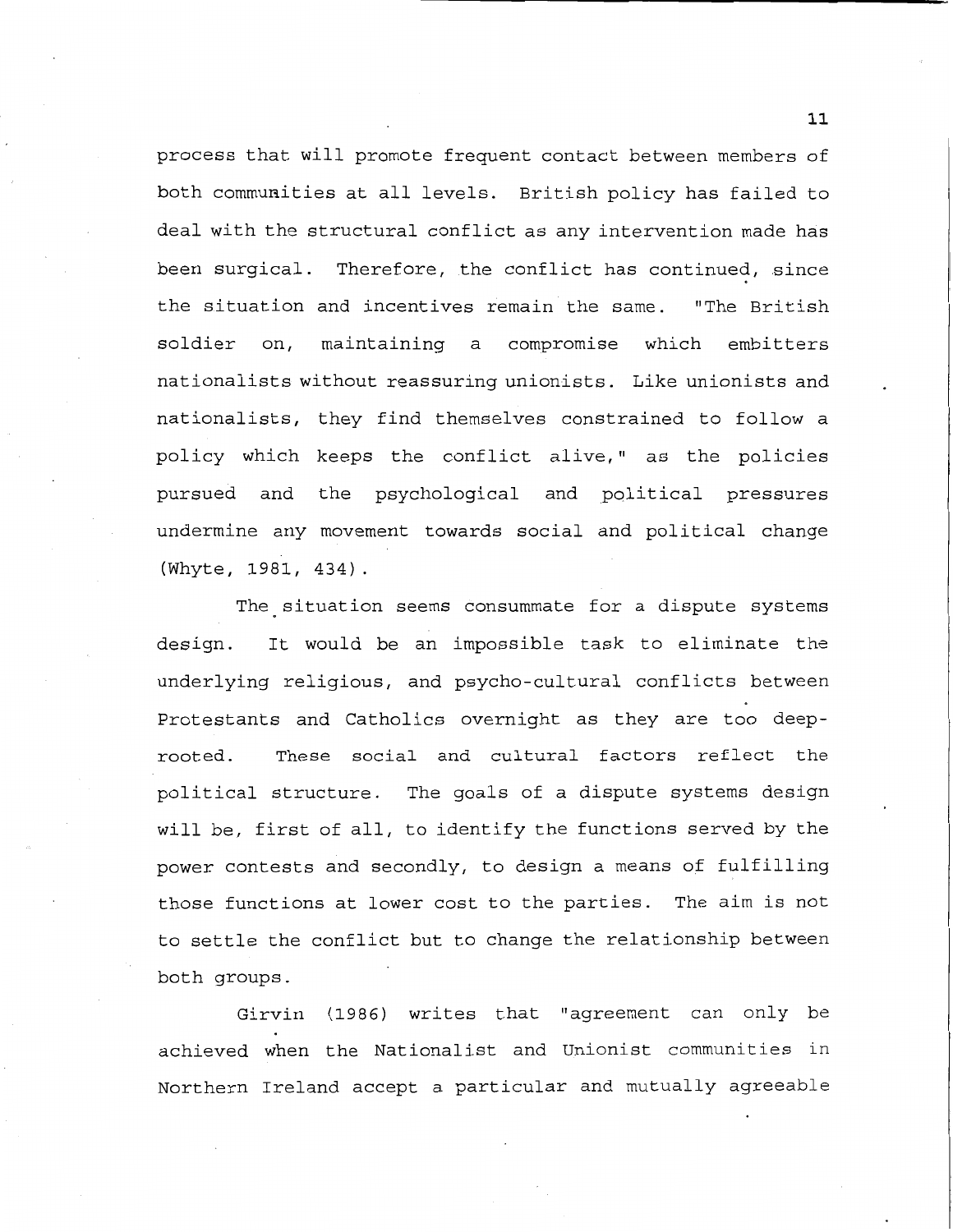formula for the government of the area" (p.165). Consequently, there is a need to create conditions which will promote integrated education, devolved regional government and frequent contact situations among members of the populace. These structural and psycho-cultural incentives may eventually lead to the eventual dissolution of sectarianism, by promoting a program of affirmative action and accommodationist politics and by closely pursuing "intermediate objectives" or "proceeding by small steps" (Whyte, 1990, 237)

The OUP document The Way Forward (1984) proposes just that:

The Ulster Unionist Party, in putting forward this document for discussion, is proposing a policy whereby reconciliation and participation of all sections of the community can be attempted **from the bottom up and not imposed from the top down.** The object is for all representatives to participate in government in those areas which affect citizens daily lives and concerning which the resolution of conflict may be more feasible than on those involving the future of Northern Ireland (p.3).

This will necessitate building a problem-solving relationshtp in which both sides will be assisted by interestbased negotiation in gradually moving towards a real internal agreement in Ulster over the constitutional crisis. The process will foster better relations and cooperation between both communities on the economic and political as well as the psycho-cultural spheres. It will also necessitate increasing both parties motivation, skills and resources. Problemsolving negotiation will give Protestants and Catholics a sense of control over the outcome and a substantial voice in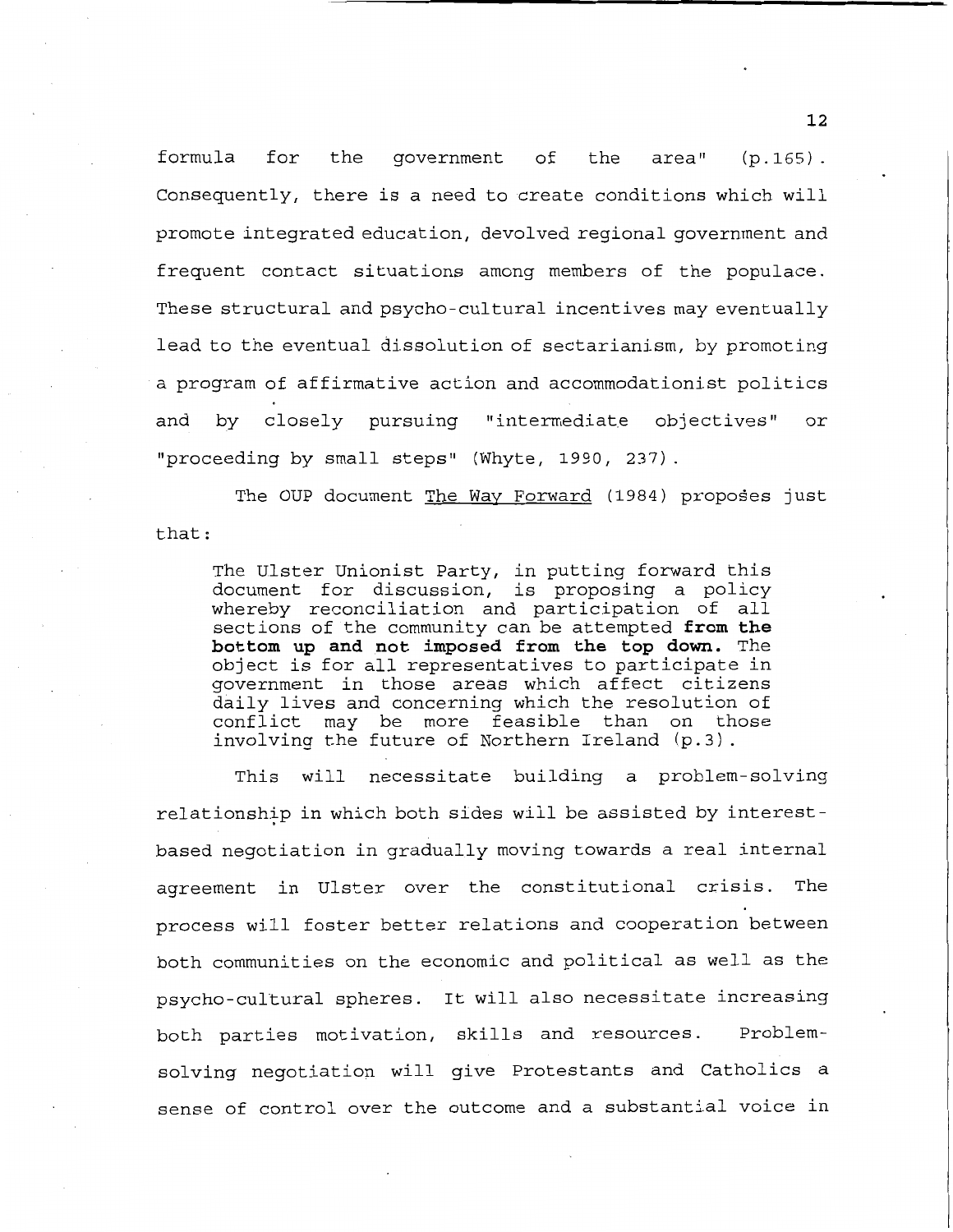the process. As Ury et al. (1988) contend: "Problem-solving negotiation involves a great deal of mutual persuasion and accommodation, and seeks a mutually satisfactory outcome" (p. 110) .

*6. Effects of Previous Intervention: Hillsborough Accord*  Contrary to the expectations of optimistic savants, British policy towards Northern Ireland has been an attempt to export British ideas wholesale to a different cultural territory instead of adapting a broad strategy to local conditions. The immobility of the current Joint Declaration to instigate a devolved power-sharing executive in Northern Ireland suggests that it is now a particularly apt time to analyze its precursor, and main driving force behind current efforts to bring both parties to the table, the historic bi-lateral pact signed between the British and Irish governments. The Secretary of State for Northern Ireland, Tom King stated in the House of Commons after the internationally binding bilateral Accord had been signed:

Of course, no single agreement can solve all the problems of Northern Ireland, but our hope is that this agreement will provide a basis on which we can build greater co-operation and trust between the two communities, and between the United Kingdom and the Republic as well (House of Commons Minutes, **1985, 800).** 

The Agreement, shrewdly drafted, cogently sets out the **current status** of Northern Ireland as part of the Kingdom of Great Britain and Northern Ireland, as previously defined by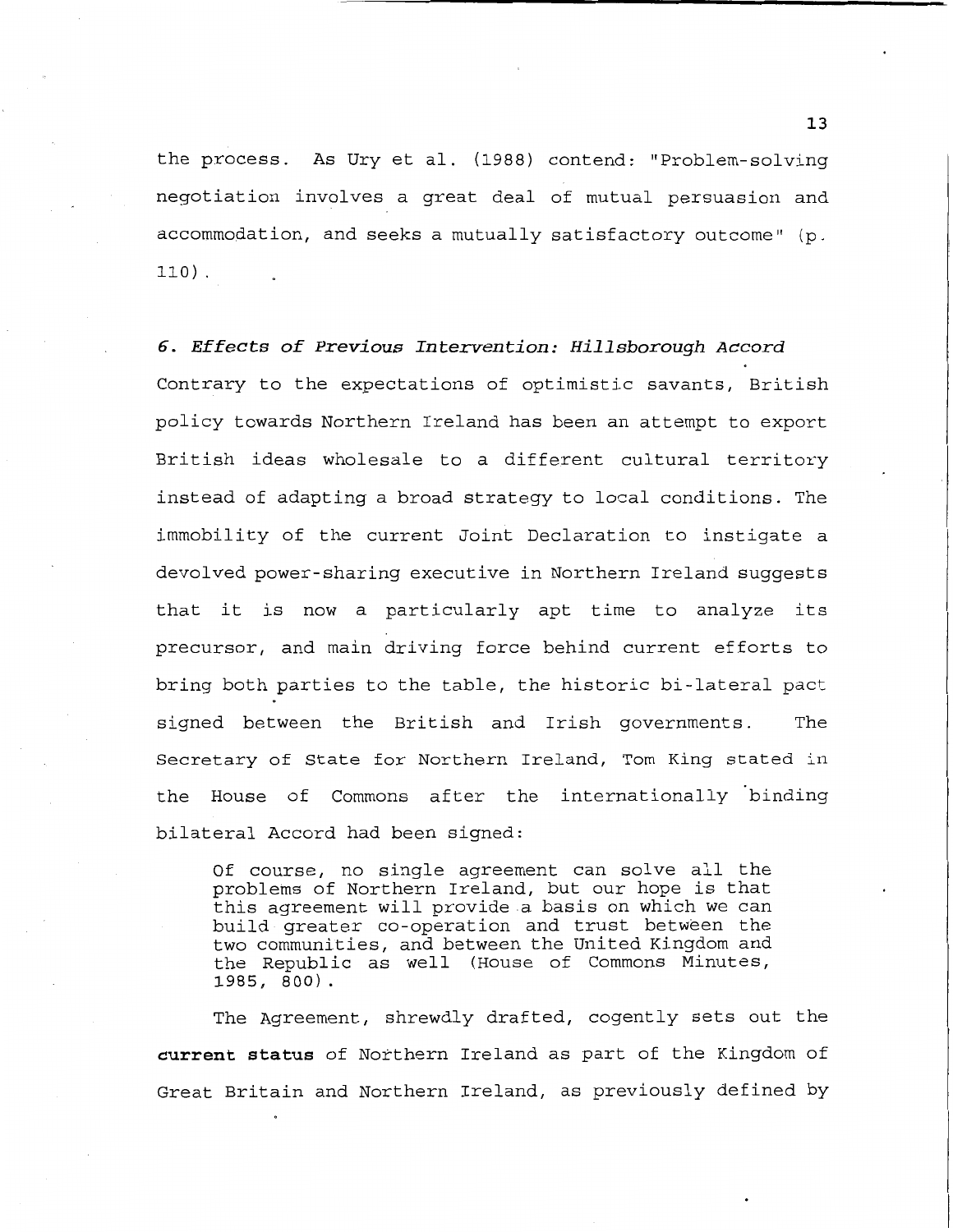successive British governments and indeed, by the British parliament, in Section one of the Northern Ireland Constitution Act of 1976. However, the Accord,

refers to acceptance of the "current status" of Northern Ireland but this current status is nowhere<br>defined. This is simply to ensure that the This is simply to ensure that the Agreement does not conflict with the Republic's<br>juridical claim to sovereignty over Northern juridical claim to sovereignty over Ireland as defined in its constitution (Bew and Patterson, 1987, 42)

As accepted by the Irish Taoiseach (Prime Minister) and the British Prime Minister, Section A, Article 1 (a) (b) of the Agreement means that for the first time in history, an Irish government is prepared to recognize in an internationally binding agreement that, "Ireland would remain divided as long as Northern Unionists desired it to be" (Rolston, 1987, 68). The **legal implication** of this Accord must also be considered in relation to the provisions of the Constitution of Ireland. Article two of Bunnreacht na hEireann (Irish Constitution) declares the "National territory to consist, inter-alia, of the whole island of Ireland." Article three sets out the right of the Oireachtas (Irish Parliament) and government "to exercise jurisdiction over the whole of the territory." As O'Leary (1987) astutely points out:

The Anglo-Irish Agreement does not represent the **de jure** abandonment of the Irish constitutional claim to Northern Ireland (but it does) represent the **de facto** abandonment of Irish unification as a policy goal of Fine Gael and the Irish Labour Party (and it) binds the Irish Republic to a constitutional mode of reunification which is known to be practically infeasible and therefore facilitates the end of the Nationalist monolith in the Republic's politics (pp. 6-7).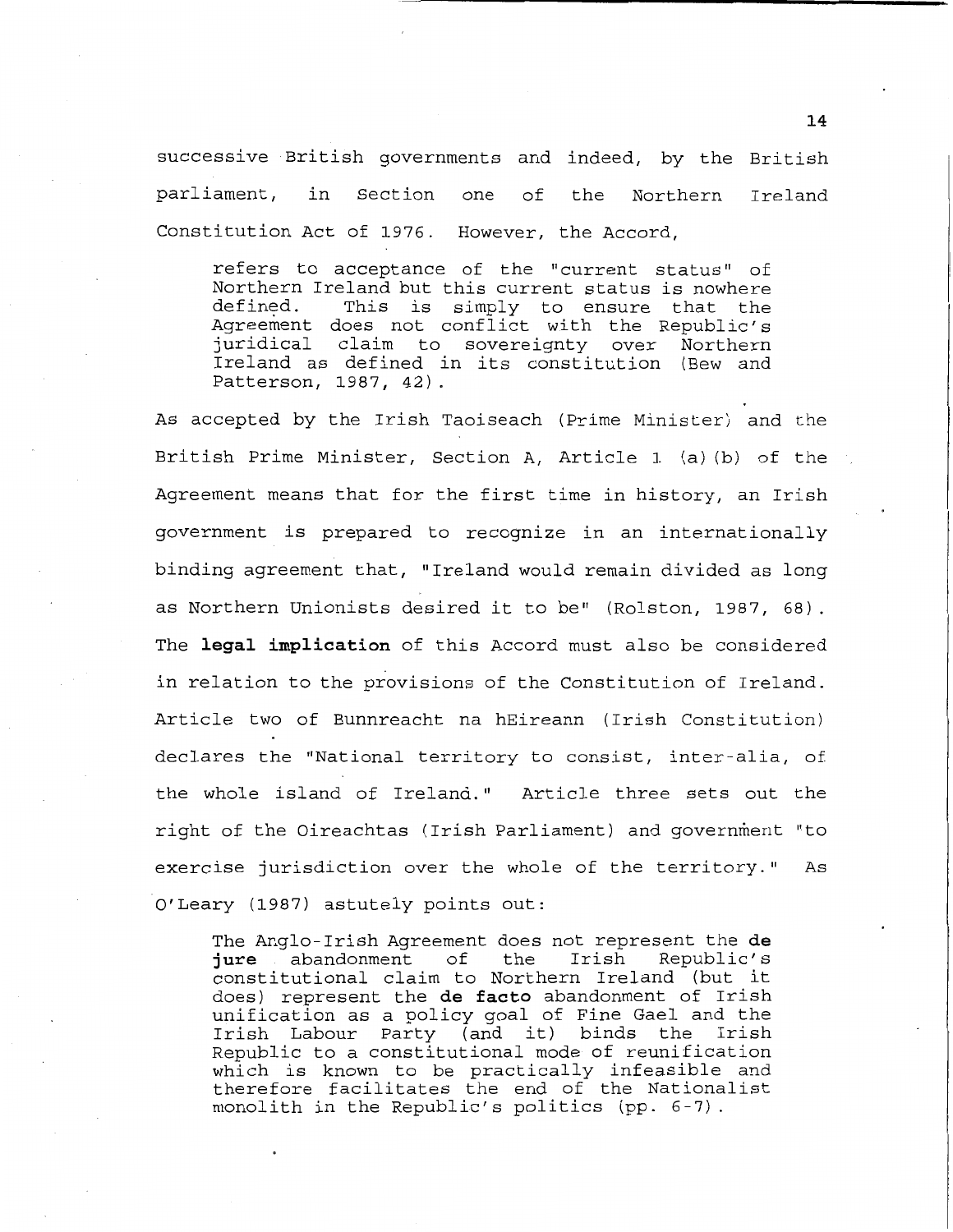The Treaty, guaranteeing as it does that there will be **no change in the current status** (Constitution or otherwise) of Northern Ireland, save with the consent of the Unionist majority reflects in precise form, what has been called the "British guarantee" to the Unionists, and therefore, incorporates a clearly defined veto for the majority.

The value of the British "guarantee" is also undermined by the doctrine of parliamentary sovereignty whereby no parliament can bind its successor. This fact is particularly important as<br>the main opposition party at Westminster is main opposition party at Westminster is committed to the reunification of Ireland (McGarry, 1988, 239).

For external guarantors to make a positive contribution to conflict resolution they must, paradoxically, either wield a phenomenal amount of power and responsibility or none at all. In other words, the guarantor must either have the wil1ingness and ability to intervene to uphold whatever it has guaranteed or must be so weak and uninterested as to have no influence within the "ethnic frontier." Thus, the Anglo- Irish Agreement was an attempt to establish a framework to dragoon both sides into getting together to form some kind of devolved powersharing executive and to guarantee Northern Ireland from British and Irish mainstream politics. retained by one of the guarantors, Britain. Sovereignty was This, in fact, has been a matter of debate since both the conclusion of the majority in the Kilbrandon Report (1984) and one of the models set out in the Forum Report (1984) was of joint sovereignty or **joint authority** between the British and Irish governments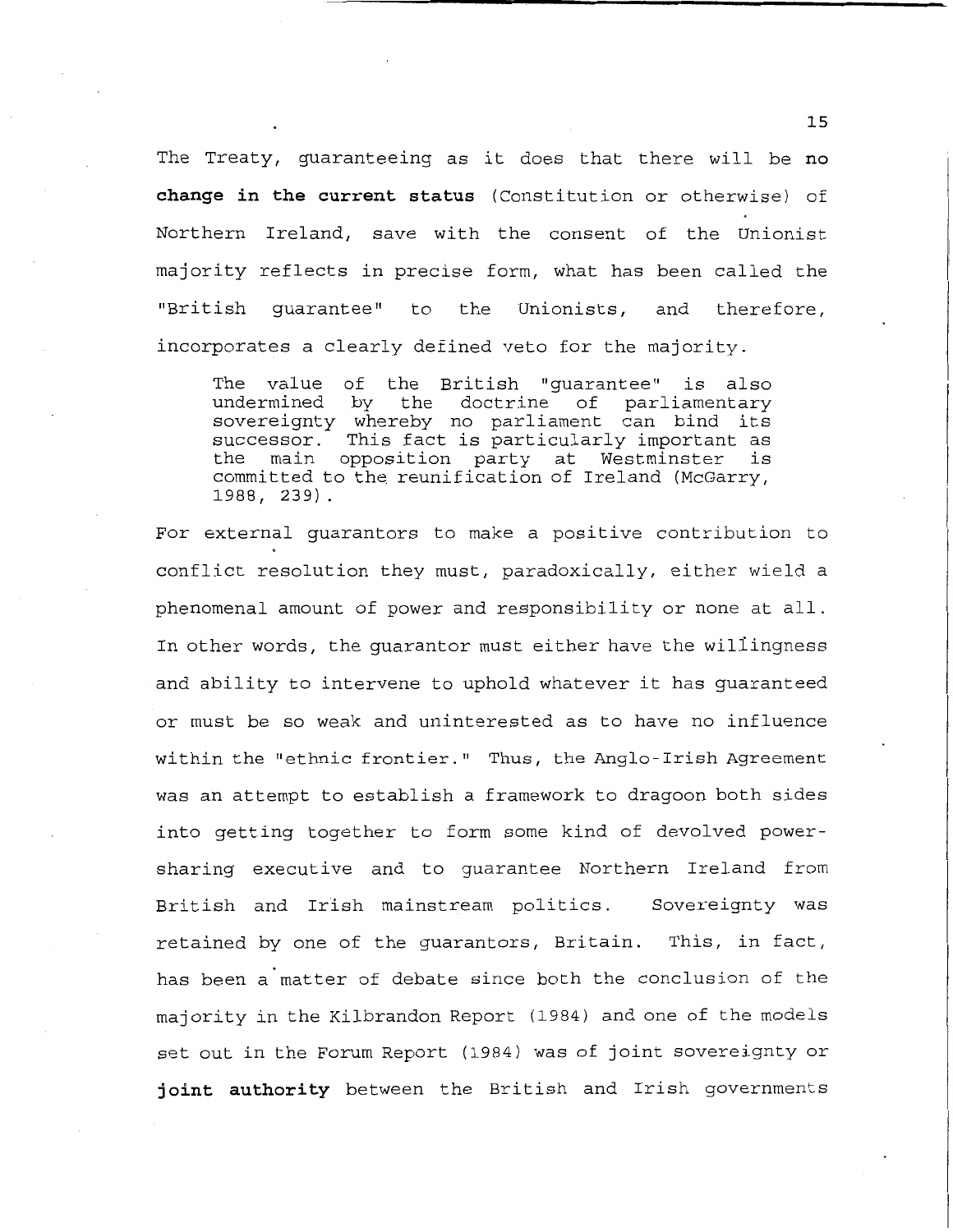thus, giving full recognition to the minority's nationalist aspirations rather than the "token" gesture of a **consultative**  role as set out in the Hillsborough Accord. Bew and Patterson (1985) assert that:

if Britain were finally to break with the policy of trying to secure Catholic support by holding out hopes of an Irish dimension with no substance to it, they would not only help to clarify the issues in a positive way, but also remove the uncertainty on which the Democratic Unionist party and the PIRA thrive (p. 133).

The snag in not implementing **joint sovereignty or condominium**  is that it means that the Irish government has to have complete faith in the British government to impose what is agreed at conference level, and in this way can be seen by the Catholic community as playing a lesser role. However, given the Loyalist response to what was agreed, it could be argued that joint authority would have quickly proved totally unworkable. Certainly, some of the suggestions in Chapter 12 of the Kilbrandon inquiry seemed to be overly hopeful of Unionist co-operation in something which is probably not in their interests. Once involved the external guarantors may find it impossible to stop themselves being dragged into the conflict situation. This is what happened to Greece, Turkey, and Britain in the case of Cyprus after the collapse of the 1960 Constitution.

The Hillsborough Accord was registered with the **United Nations** and is a recognized Accord between two sovereign powers and as such it could not be reneged on without serious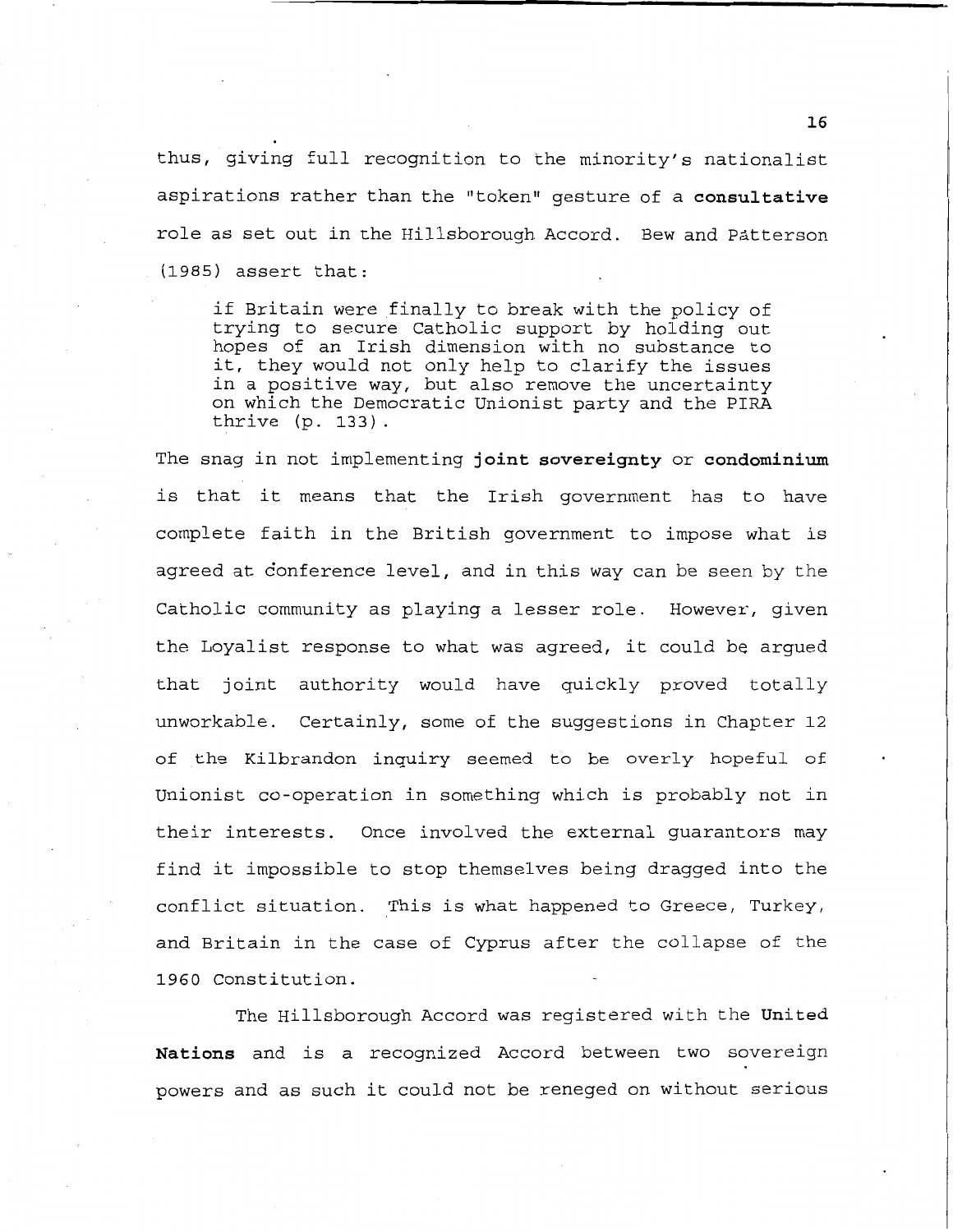consequences. The International Fund set up by the British and Irish governments received financial aid from the USA (\$50 million), Canada (\$10 million), New Zealand and the EC which has "locked the two Governments into the Agreement through the embarrassment they would suffer internationally if either repudiated what international opinion had endorsed with their encouragement" (Guelke, 1988, 162). However, what the British did not realize was that it clearly had the advantage over the Sunningdale Agreement of 1973, in that the Agreement would not easily be brought down by internal forces finding the institutions unworkable; they as guarantors "on the Unionist side" were and are not seen as such by Unionists. In other words, the relations between the Ulster-British to the British became so poor after the Accord that Britain is in no way perceived as their concrete guarantor. O' Malley (1983) neatly encapsulates this point: "None of the parties to the conflict trusts Britain, and with good cause. Because she will not declare herself, no one knows where she stands" (p. 254).

From the **Unionist perspective,** the whole process and the manner in which it was negotiated, has marked the beginning of the "sell-out" of their interests to the Free State government and as the thin end of a wedge down the "slippery slope" to Irish unification. Therefore, now more than ever Unionists feel that their backs are against the wall, their fear and feelings of insecurity and betrayal will ensure that they give "not an inch," which in turn undermines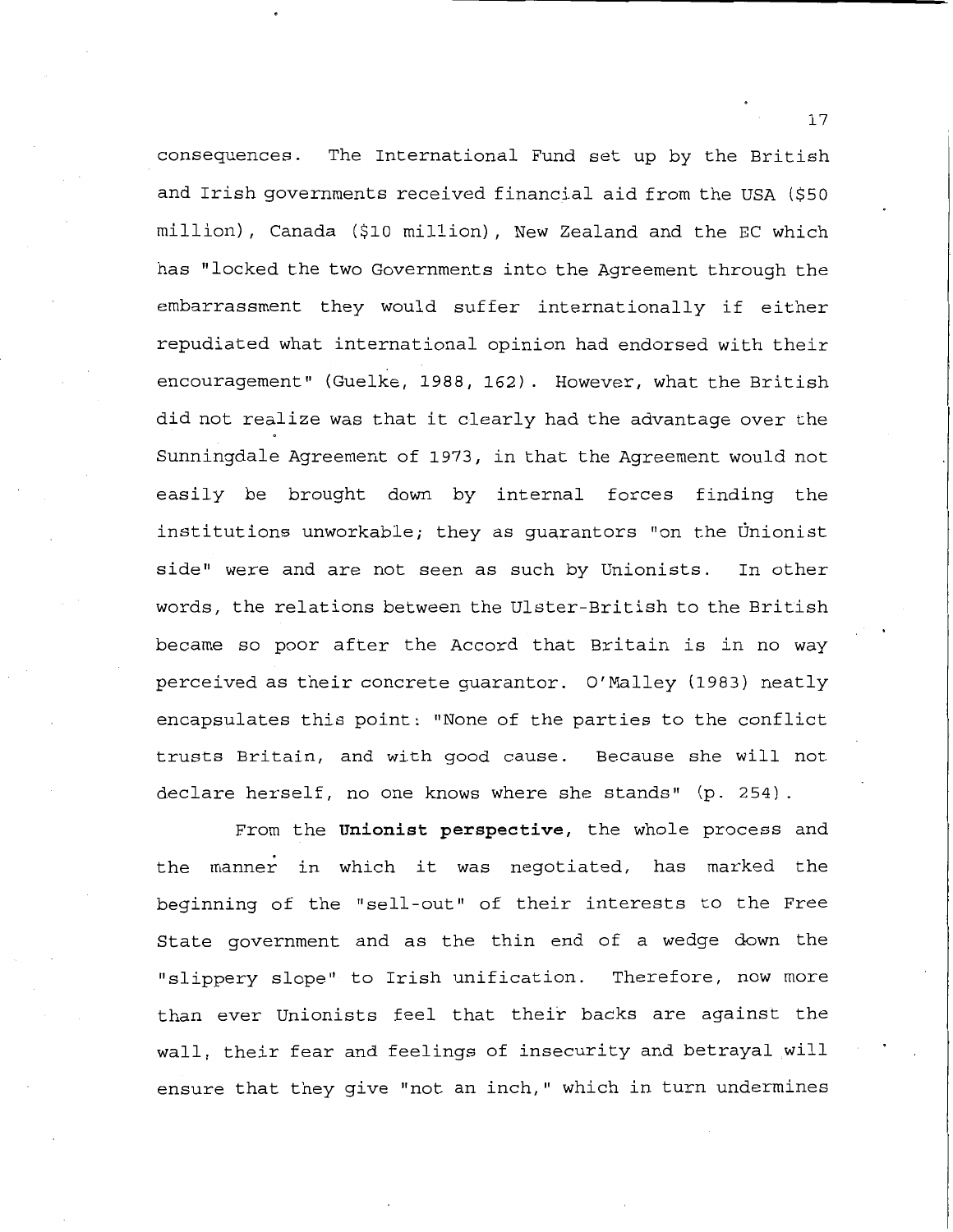their absolute trust in Westminster. Mr. Neil Kinnock, the leader of the British Labor party, voiced his opinion on the Accord stating:

The cause of this agreement would have been better served if she (Mrs. Thatcher) had taken the advice of my right honourable and learned friend, the<br>member of Warley-West (Mr. Archer) and my of Warley-West (Mr. Archer) honourable friend for Hammersmith (Mr. Sorley) last year when they asked her to try to spell out to the Unionist communities what there intentions were in<br>developing the relationship with the Dublin developing the relationship with the Dublin government. That might not have assuaged all fears, it might not have silenced the shouts, but it would have been evidence of trust and consultation which could have provided an essential credential for the agreement now (House of Commons Minutes, 1985, 755)

The Thatcherite government tried to reassure the Unionists that the British Parliament would make all the final decisions for Northern Ireland. The Parliamentary-undersecretary for Northern Ireland stated in the Commons:

The fears of the Unionists are addressed by guarantees about the status of Northern Ireland and the recognition that at the moment there is no consent. British Ministers will have to make the decisions on matters affecting life North of the border, while it remains for Irish Ministers to take decisions affecting matters South of the border (House of Commons Minutes, 1985, 964)

The Agreement, however, by not allowing more scope for positive negotiations with the Nationalist minority has made the Unionist position more intransigent and "is a recipe for sectarian confrontation" (Bew and Patterson, 1987, 56). Their fears and feelings of insecurity and betrayal by the British government has ensured that they will give "not an inch." The Agreement has put an end to Protestant supremacy, but has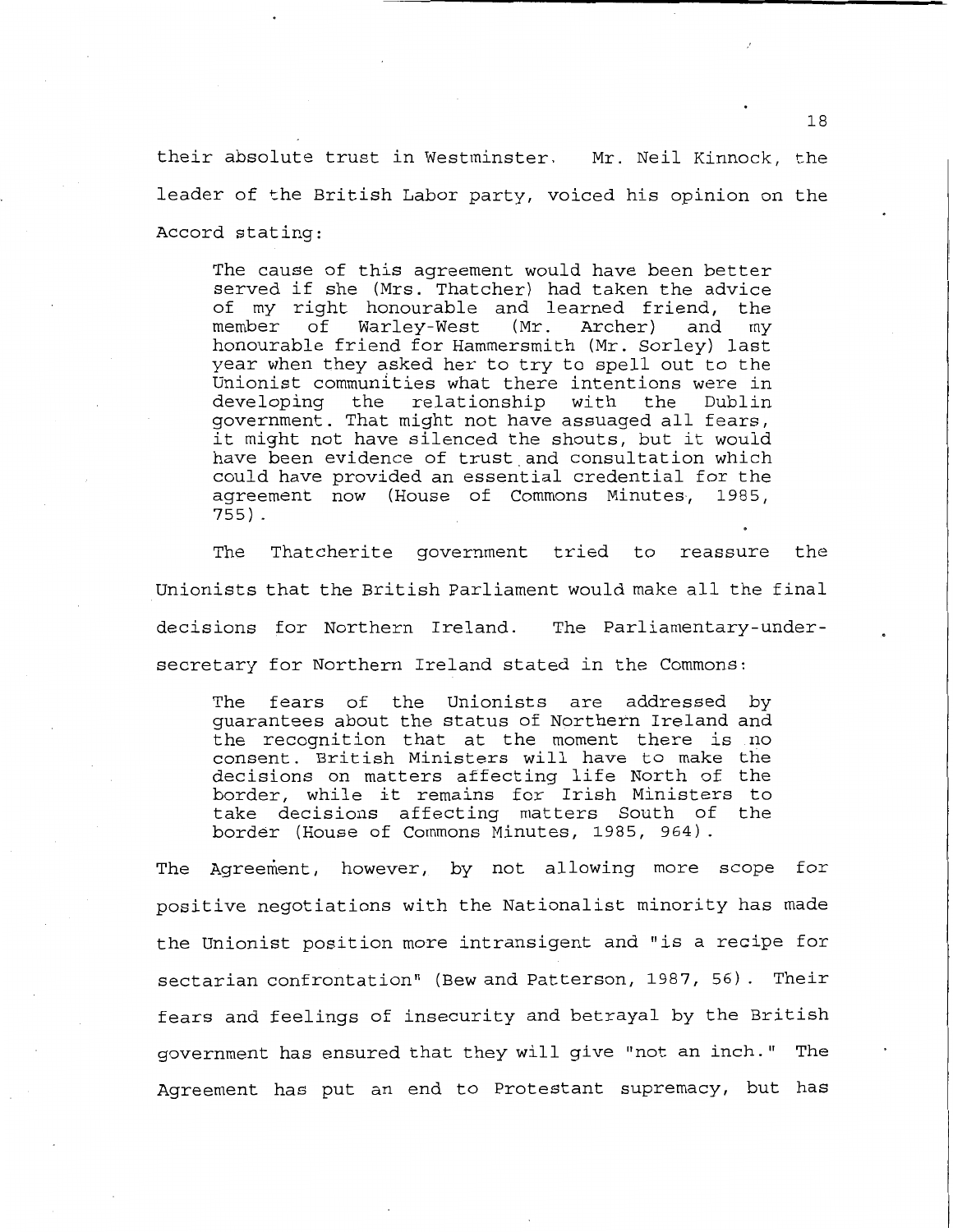placed Protestant identity on an even par with Catholic identity. The Accord effectively ended any attempts at dialogue and mutual accommodation as a result of inducing these feelings in the Unionist bloc as "the liberals and the neanderthals make common cause" (Bew and Patterson, 1987, 45) . Unionists perceive that the Accord is against their interests and, indeed, due to their lack of input, as unjust.

The Hong Kong and Gibraltar cases are most obviously relevant to Unionist anxieties that the British government will seek to use the Anglo-Irish Agreement to lever the Province into a position where a majority can be induced to acquiesce in a united Ireland. Such anxieties tend to produce an accentuation of the sectarian divide as, in the last resort, the solidarity of the Protestant community is seen as the most reliable barrier to the construction of consent to a united Ireland (Guelke, 1988, 106).

Perhaps, one virtue of the Agreement is that it has made very clear that any return to Stormont-type rule is not a viable alternative. If the Accord is to allow a consociation type system to be set up there will have to be great changes in attitudes, changes which the external mediators (the British and Irish governments) seem not to be able to induce with either "sticks" or "carrots."

Interests based procedures such as problem-solving negotiation are non-existent in Northern Ireland. The procedures used either focus on rights such as **voluntary consociation** by the British government, or on power such as **coercive consociationalism** (O'Leary and McGarry, 1993). The Agreement "was designed to change the structure of the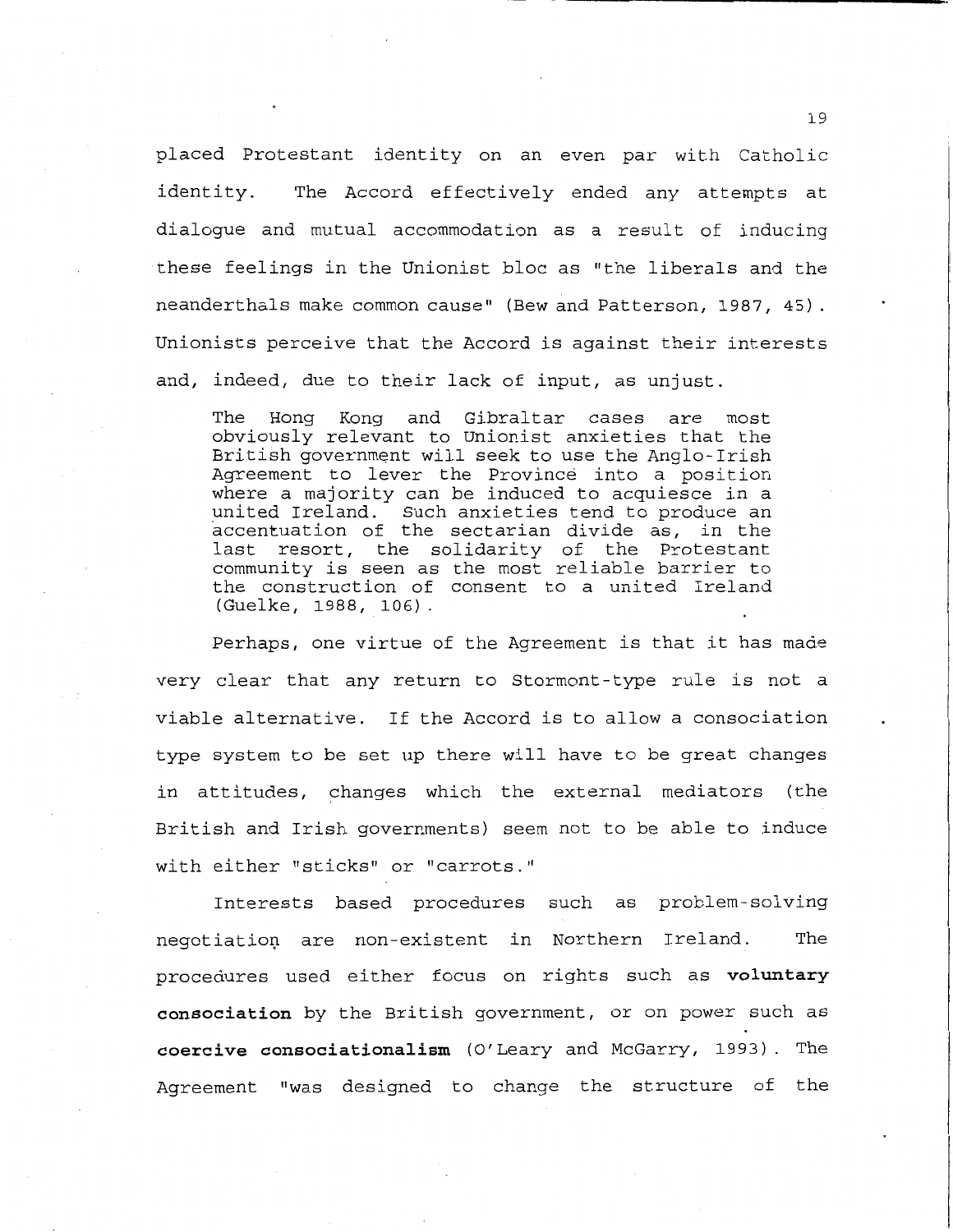incentives facing the elites of both blocs, to encourage elite autonomy within Northern Ireland's political parties, and, by shifting the political terrain, to allow the 'unthinkable' to be thought" (O'Leary, 1989, 580).

O'Leary (1987) claims that, "the Accord symbolically establishes the constitutional equality of the Northern Irish minority" (p.15). The problem with this international agreement however, seems to be that it was seen by part of the **nationalist community** as in their interest up to a point and was dismissed by Sinn Fein supporters as a "paper tiger." First of all, the Agreement did not made any concrete reforms in areas most affecting the nationalist community--the legal, security and economic structures. Bew and Patterson (1988) note: "Expectations have been raised in the nationalist community which have not been satisfied in part, because of the Agreement's focus on the symbolic and cultural basis of national alienation rather than the economic and material basis" (p. 81).

The RUC and the UDR were not reformed so as to be acceptable to nationalists. Attitudes to the security forces have been deeply ingrained in nationalist's minds. However, the initial clashes between ultra-Loyalists and the RUC, in the wake of the Agreement, made the RUC more acceptable to the minority, although probably because of the old philosophy which makes the whole Agreement agreeable, that is, "my enemy's enemy is my friend." This follows the trend of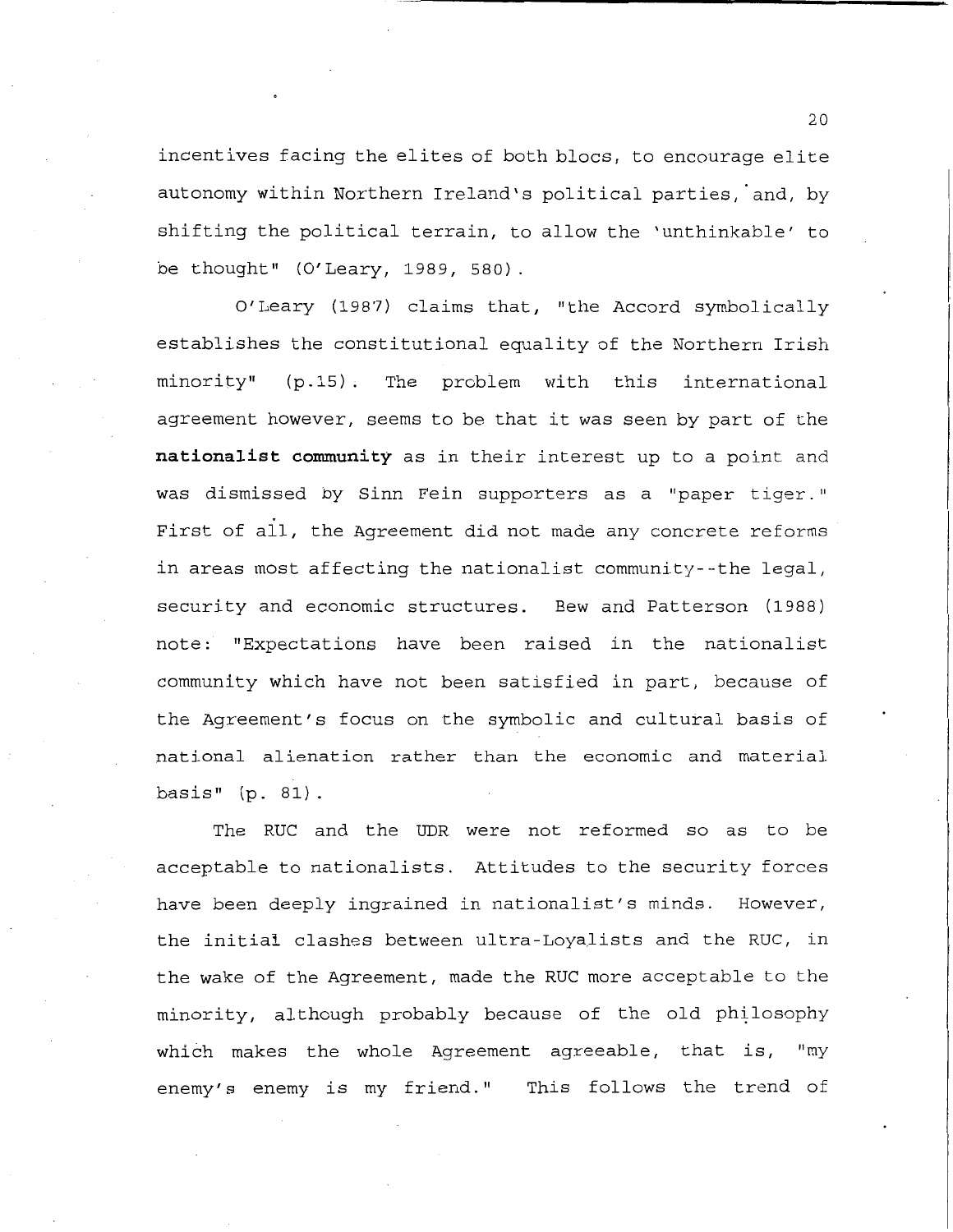previous British constitutional initiatives; reforms and concessions are much talked of but never implemented. It has done nothing substantial for Nationalists but has made the Unionist position more intransigent, inducing the feeling of "we will not give an inch" in Unionists, thereby worsening relations between the two communities.

From the Republic of Ireland's point of view, Dr. ' FitzGerald felt that the Agreement meant that for the first time the British government not only accepted the **Nationalist aspiration** to unity but would in the event of such an occurrence, assist in bringing it about. The recognition of the right of the people in the six counties to remain a part of the United Kingdom until a majority of the populace voted otherwise, was a fairly acceptable price to pay for a consultative role in the governing of Northern Ireland. "The Agreement clearly gives the Republic more than an advisory role in Northern Ireland although not an executive say. In effect, the Republic has gained a legal right, in international law, to be involved in determining central issues," (Girvin, responsibility, at 1986, least 159) to responsibility" (Cox, 1987, 91) "if not power without influence without much

A substantial and evolving **Irish dimension** was achieved, enough to satisfy the constitutional minority party- -the SDLP. It must be pointed out that while public opinion in the Republic may aspire to unity, the citizens of the Irish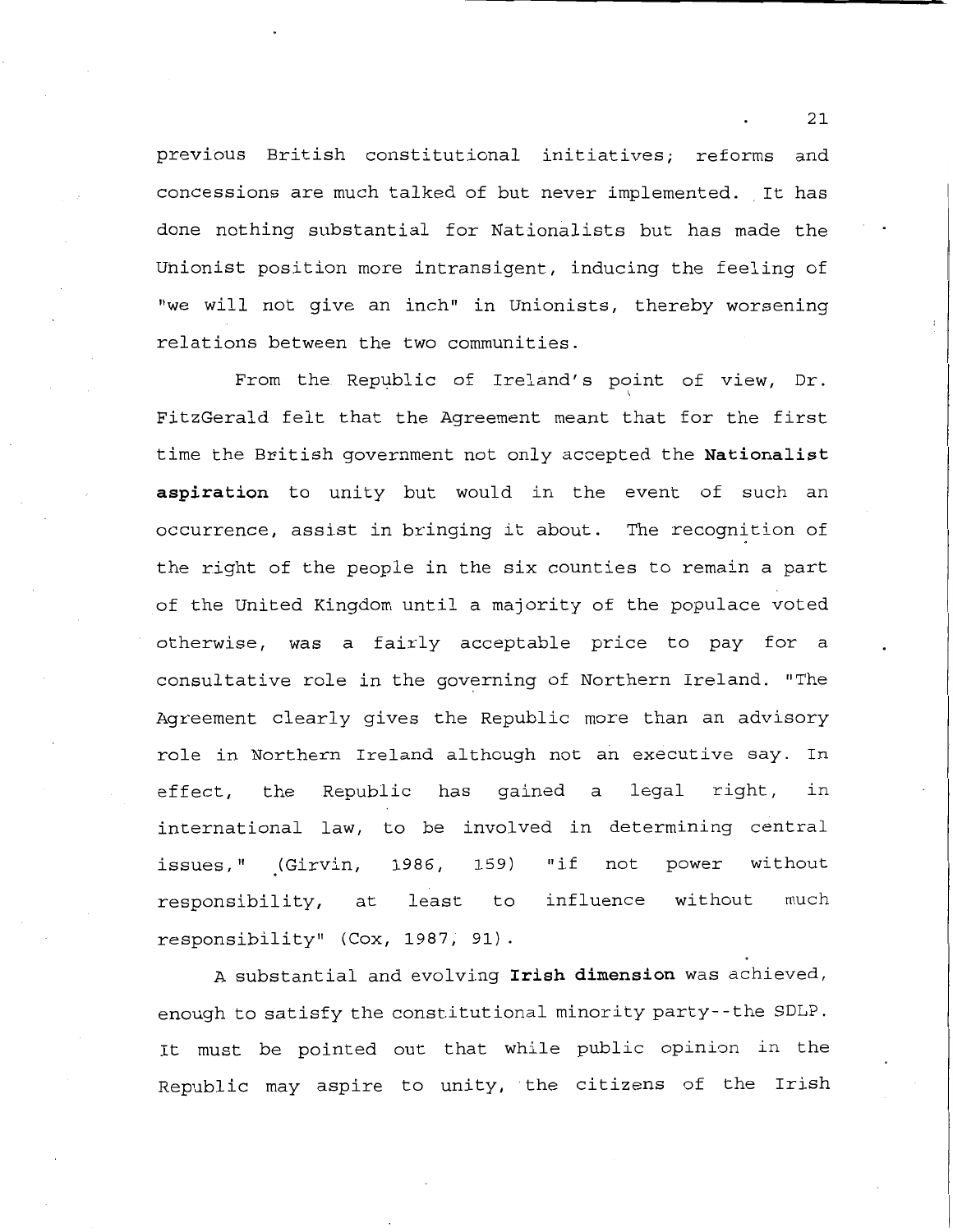Republic are more concerned with bread and butter issues than with a financially worse off bankrupt united Ireland. (1987) astutely writes: Mair

The emergence of a new nationalism (based around pragmatic economic self-respect) which derives its legitimacy from the 26-county state itself has necessarily eroded the ideological relevance of strictly irredentist nationalism, and although mainstream political rhetoric still pays obeisance to anti-partitionism, the demand for and commitment to Irish unity has lost much of its political appeal (p. 86) .

Although the Agreement allowed for the setting up of a permanent mechanism--the **inter-governmental conference** (IGC) and a permanent secretariat, full responsibility for the decisions and administration of government remains with the United Kingdom (UK). Therefore, the Agreement has the advantage of insulating domestic politics in Britain and Ireland from Northern Ireland's "troubles," thereby,

reducing the danger that opinion in either the UK mainland or the Republic will be **magnetised** by the protagonists in the conflict. In Britain's case this was strongly underlined by the failure of Unionist protests against the Agreement to evoke a sympathetic response. Indeed, the more violently Loyalists protested against the Agreement, the stronger was the desire of British opinion that the province be kept at arms length and the tighter the grip of the Agreement became (Guelke, 1988, 100).

The Irish government will be able to put forward views and proposals in the conference on stated aspects of Northern Ireland affairs, but matters pertaining to the administration of Northern Ireland, or the position of Nationalists there, remains in the hands of the British government. "The British government did not surrender their sovereignty over the North"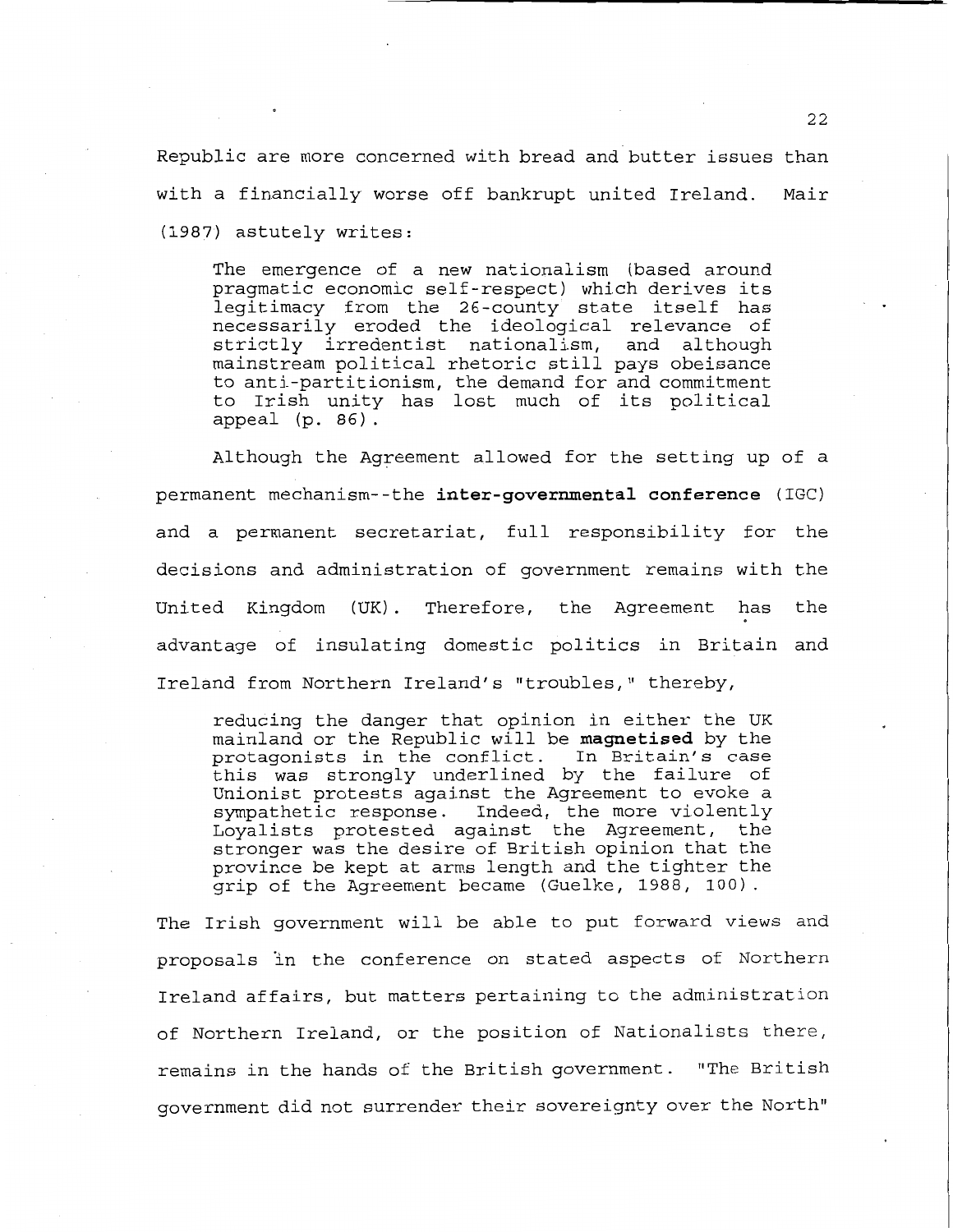(Rolston, 1987, 67). According to the Accord, the government of the Irish Republic is representative of Northern Nationalists. But it has not given the South a new role because it has always been able to make its views on policy in the six counties known to the British government.

The important question is what influence, if any, can the Southern government really have on British policy-making in Northern Ireland? The British government was quite correct in reassuring Unionists that they will make all final decisions. "The British have sovereignty, but no territorial claim. The Irish have a territorial claim but no sovereignty" (Cox, 1987, **87)** .

How much influence, or how much pressure can the Republic's government bring to bear on Westminster when it does not have any financial backing to support its proposals? Britain holds the purse strings, therefore, ultimately decides policy. Rather than helping Nationalists, the Irish government's involvement has been perceived as helping to cement British rule in Northern Ireland, curbing British international embarrassment, promoting close cross-border security cooperation\_ and in recognizing the legitimacy of Northern Ireland as part of the British Union. The Irish government• by its involvement in the inter-governmental conference is seen as condoning British policy and the Agreement has been dismissed as a paper-tiger by many Nationalists. The South has no real power to influence policy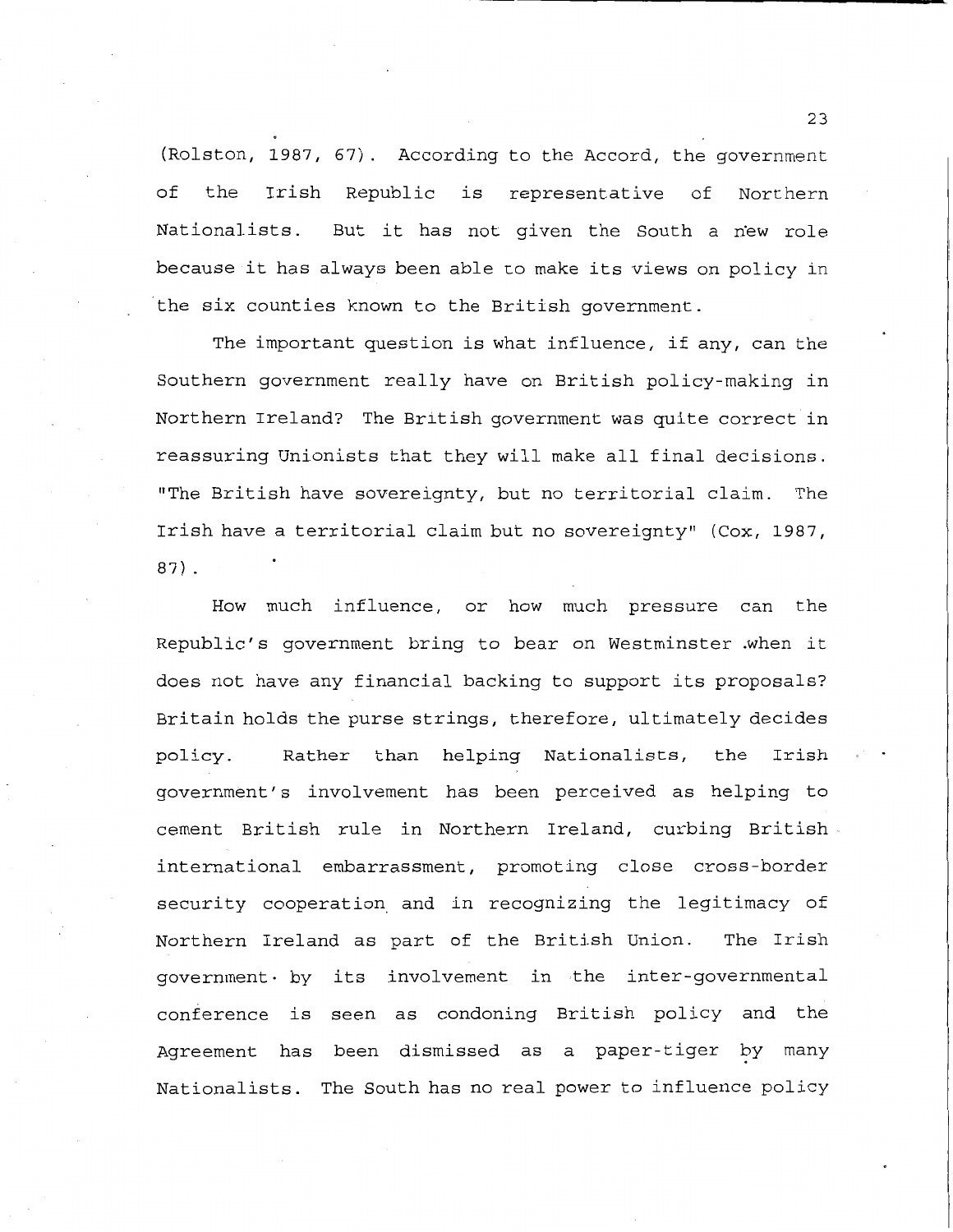decisions in Northern Ireland (See Bill Rolston, 1987, 70-75).

On the other hand, one could argue, that the Accord at last recognized that greater involvement of the Irish government in the enforcement of law against terrorist crimes could not be expected by the British government unless it was willing to allow the Republic to be involved to some degree in matters other than security which affect the welfare of the minority community in Northern Ireland. The Accord faces up to the fact that "without some kind of authority that depends on both the British and Irish governments, there will be no authority in Northern Ireland at all" (p. xiv) since "conflicting sovereignty claims to disputed nationality zones are inherently unresolvable" (Wright, 1988, 220).

In the **SDLP** opinion, it was the culmination of a campaign to have an Irish dimension recognized while simultaneously having the road to an internal devolved powersharing government within the six counties re-established in order to reverse the political rise of Sinn Fein. As the leader of the SDLP, John Hume stated: "The conflict is not between Unionism and Nationalism, between Britain and Ireland, or still less, between Protestantism and Catholicism. It is a struggle between those who believe in the political process, and those who do not" (Arthur, 1986, 14).

The decrease in support for both PIRA and Sinn Fein were not a long term phenomenon as the initial popularity boost for the SDLP could not be sustained by empty promises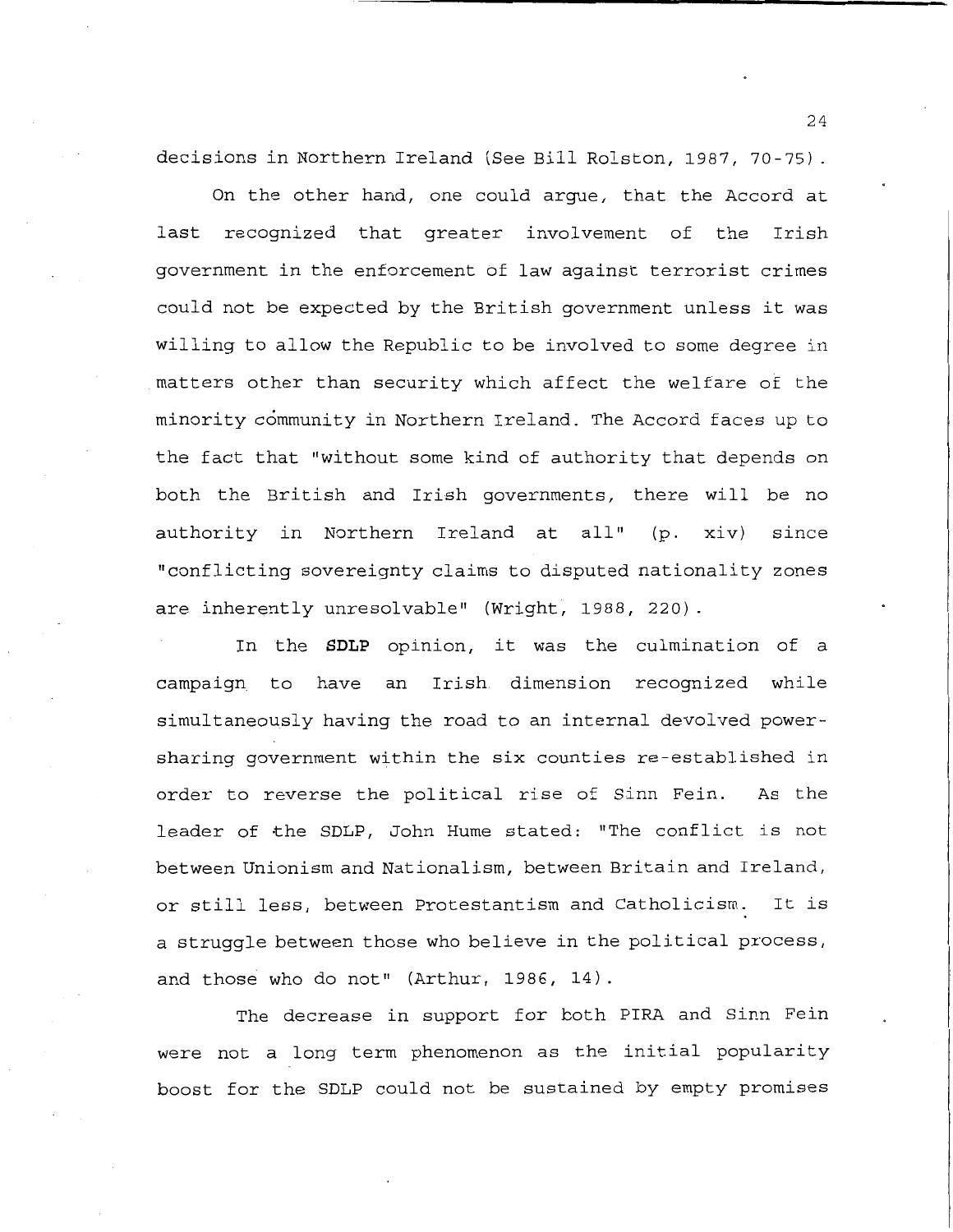and no reforms. Rolston (1987), and Bew and Patterson ( $\frac{1}{2}$ 987) I note the failure of the Agreement to prop up the constitutional nationalism of the SDLP because it did not deliver a fraction of the benefits initially desired. Ro $\frac{1}{2}$ ston i (1987) writes: "The changes have been few, and those which have occurred have been presented by the British as having been planned prior to and/or independently of the Anglo-Irish  $process''$  (p. 74). There has been no change in the economic position of Nationalists, which decreased their faith in the Accord, and in the SDLP, damaging the SDLP's political career i somewhat, but not enough to cause total disillusionment and a nationalist shift to Sinn Fein as the only alternative. Rolston (1987) on the other hand argues that,

Sinn Fein's solid base in nationalist working-class communities is an important source of electoral support (and) this base in the community ensures Sinn Fein of a potential vote in excess of the<br>militant Republican section of Northern Republican nationalism. Some nationalists vote Sinn Fein because of its links with the IRA, while others can continue to vote Sinn Fein despite these links  $(p.65)$ .

The failure of the Hillsborough Accord to achieve peace and reconciliation could only increase cynicism over the success of the 1991 **Brooke initiative** to a devolved consociational arrangement in Northern Ireland.

Wright (1988) counsels that the bi-lateral Accord has "changed the situation irrevocably" in Ulster as it may permit the emergence of an internal legitimate power-sharing arrangement to gradually develop under the tutelage of both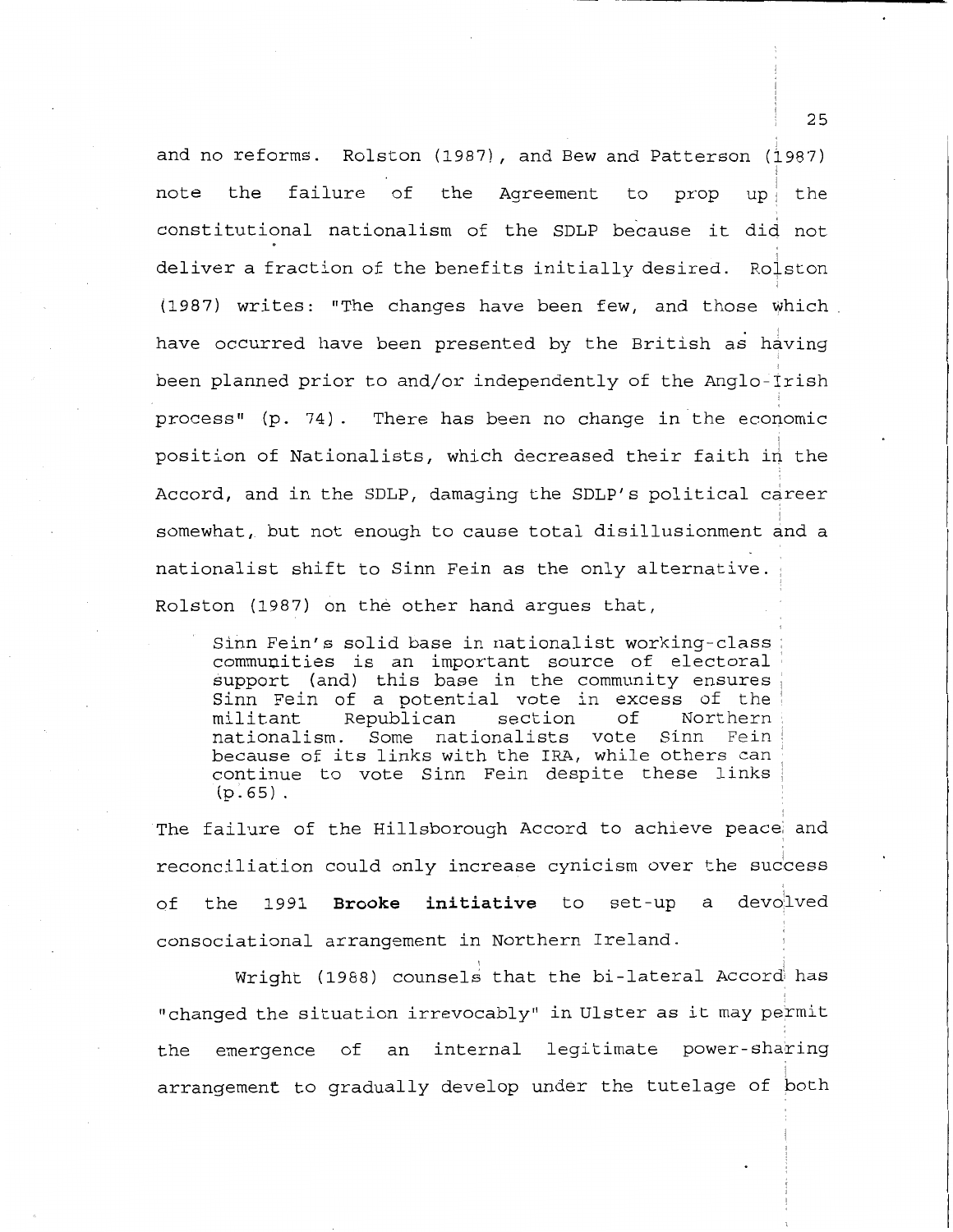the British and Irish governments. Moxon-Browne (1983) however, cautions against seeking a final settlement:

There is a strong case for trying to create an atmosphere where the problems themselves either change, or become redefined. To seek a solution to the Northern Ireland problem is to pursue a mirage in the desert: a better ploy would be to irrigate the desert until the landscape looks more inviting **(p.178).** 

7. *Previous Third* Party *Policy:Who Should the Third Party Be?*  What should the composition of a third party be and why? British policy since 1969 has undergone many changes in direction corresponding to changing British conceptions of the conflict. One factor has remained consistent however, the continued reluctance of Britain to get involved fully or whole-heartedly in the Northern Ireland problem. The British government has tried consistently to extricate herself and failing this to decrease her involvement and costs. Therefore, in Northern Ireland, the "external" mediator, Britain, can be seen as the cause of the ethnic conflict and yet also the restraining factor that prevents an extreme escalation of the level of violence.

On the other hand, British policy since 1972 has done much to foster division and sectarian conflict, as it has been one long series of bungles, mistakes and miscalculations (Bew and Patterson, 1985) . It could correctly be described as being basically "crisis management", i.e., ad-hoc measures being introduced as the situation arose but without regard to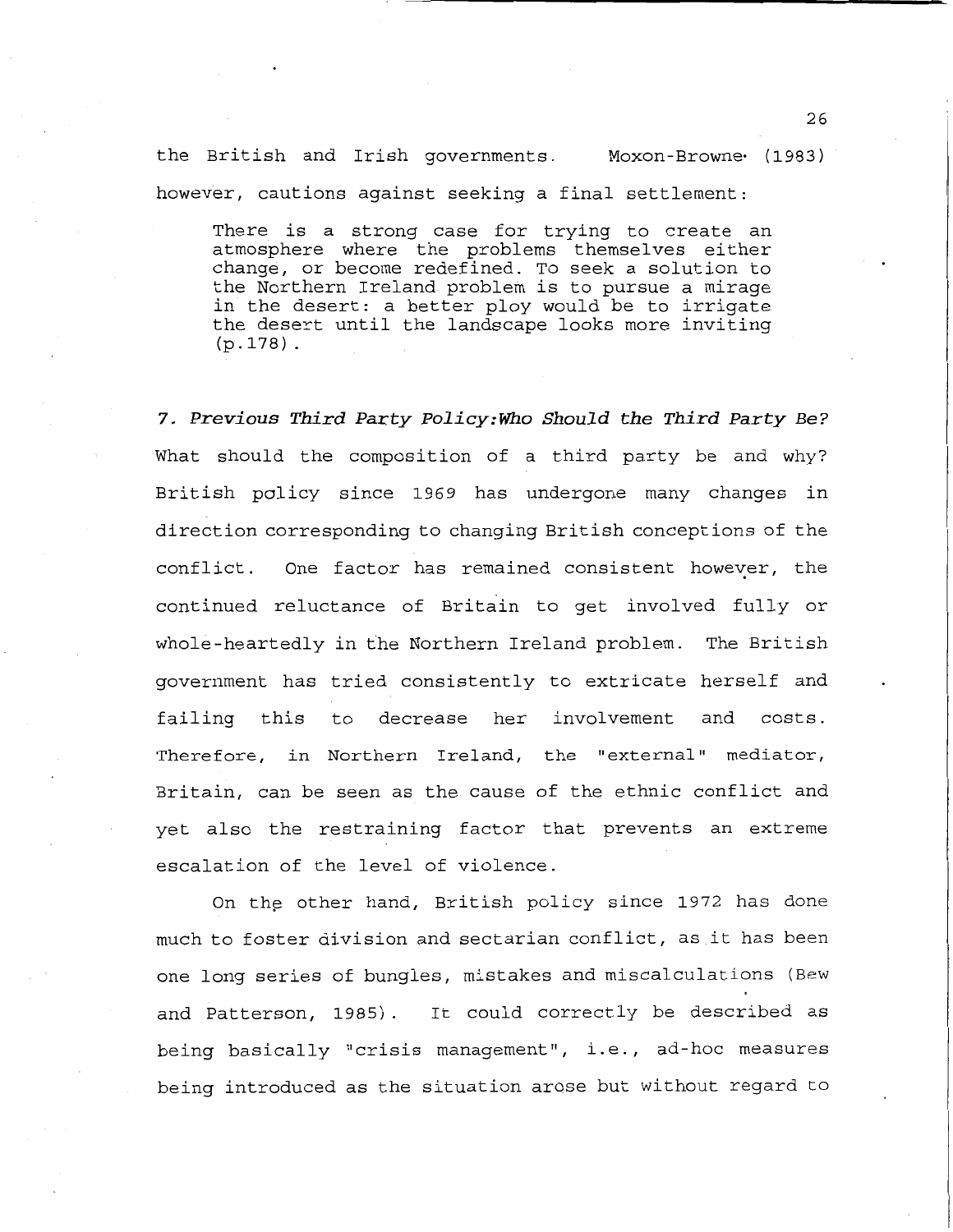their long-term effects. The problem with British policy in Northern Ireland is that it has been an attempt to apply British solutions to an Irish problem. However, it has to be pointed out that British efforts "to do something in Ireland," will always be fraught with difficulties and any intervention she makes, as with the case of Cyprus, cannot be surgical, its effects are incalculable. Hence, it would appear that the external guarantor, once "locked into" the antagonism not only finds it difficult to unilaterally decide to "pull out" but is soon in a position in which the "ethnic leaders" are unable to bar him from intervening in the dispute.

British policy since the conception of the 'Ulster crisis' has done nothing to eradicate sectarianism and perhaps has made it even more severe; nor has policy assisted in changing the economic and structural inequalities between Catholics and Protestants. The legal and judicial process has not yet been reformed, the security forces have not become acceptable to the Nationalist community and the Agreement-- "direct rule with a green tinge"--has failed to decrease support for Sinn Fein and the PIRA. Britain has provided cosmetic concessions but no real reforms (Bew and Patterson, 1988, 78).

Therefore, external forces can come into play as either potential creators of some sort of "tranquility", preventing widespread communal violence by providing the glue to prevent complete social division, or catalysts for the spiral into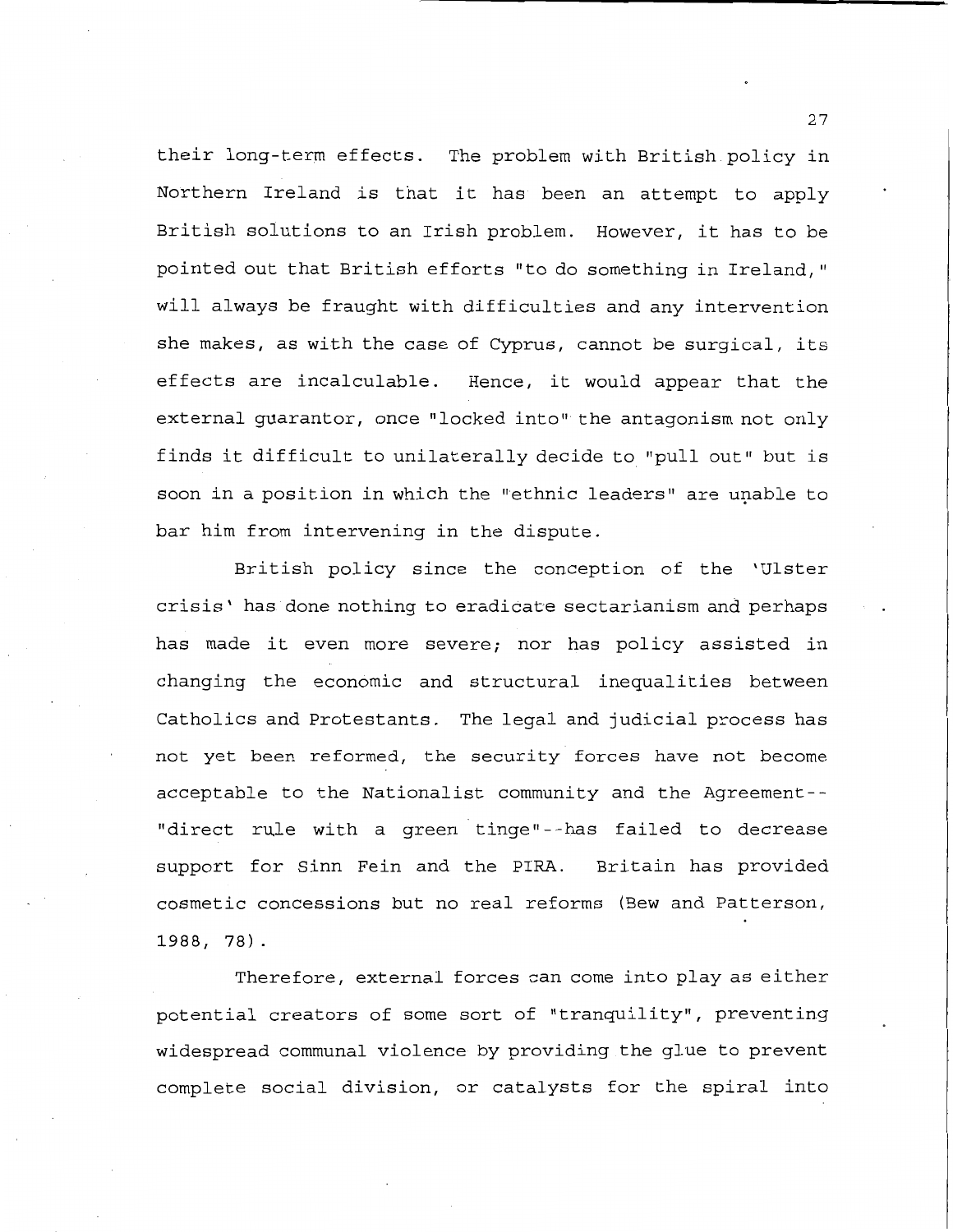ultimate chaos. Of course, there are other, more "local" reasons why a situation of mutual hostility may be kept below the surface and not allowed to deteriorate beyond a certain point. For example, Esman, writing about Malay-Chinese relations in Malaysia states:

The communities co-exist in a condition of<br>precarious mutual deterrence or unstable precarious mutual deterrence or unstable equilibrium. Since each community is in a position both to defend itself and to inflict unacceptable damage on the other, there are strong incentives, particularly among leadership elements, to pursue policies of peaceful, if competitive co-existence and mutual, if competitive accommodation. Neither community, not withstanding the fantacies of their more chauvinistic members, is strong enough to expel or destroy the other without risking heavy punishment on itself (Boal and Douglas, 1982, 347).

The relationship described above can be held to exist in any state where one community is unable to completely subordinate the other without inflicting on itself unacceptable costs (Which is a reason to promote forms of mutual cooperation).

British policy since 1969 has been aptly summarized by Bew and Patterson (1985) when they contend that its effect has been "to manipulate and domesticate rather than transform or eradicate" (p. 177). Therefore, one can but question the sincerity of those involved in the policy-making process as actions are taken due to self-interests, and the pressures of international opinion rather than of genuine concern over the existing situation.

As a result of the failure of successive British political initiatives, the British state came ·to appear less as a positive political presence within the province, standing above the centrifugal forces of sectarianism, than as a weak intermediary unable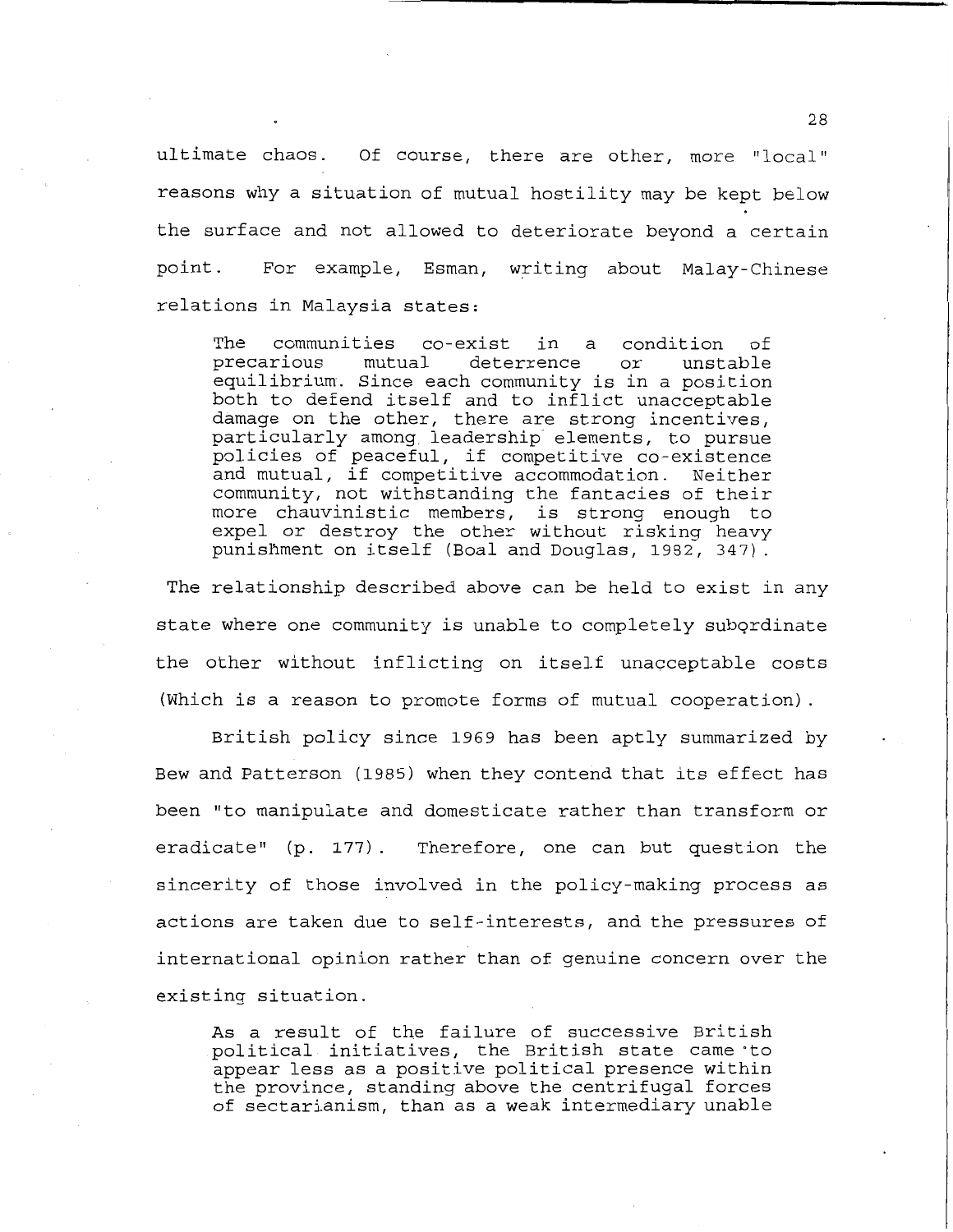to impose its will and too vulnerable to pressure to seem neutral (Guelke, 1988, 107).

Therefore, the multiple guarantors/arbitrators, instance the British and Irish governments, in this have not ameliorated but have rather exacerbated sectarian conflict in Northern Ireland. Both governments do not fully understand the nature of the conflict or realize that a solution cannot be injected or transplanted from outside no matter how well meaning the intervenor. Hence, the values of both governments have not been effective in helping both communities resolve their disputes equitably and without violence. The move toward reconciliation must come from all parties within the Province. As the Loyalist paramilitary UDA assert in their Common Sense: Northern Ireland, An Agreed Process document of **1987:** 

The (Anglo- Irish) Accord will not bring peace, stability nor reconciliation to Northern Ireland because it is a contract between two governments and not an agreement between those in the cockpit of the conflict - Ulster Protestants and Ulster Catholics (p. i).

#### *8. The Third Party*

As a result of the Single European Act and the Maastricht treaty, the sovereignty of each member state begins to disappear as the Council of Ministers possess the ultimate veto power in all EU matters. With the power of ultimate veto eliminated, no state will be in a position to delay EU legislation which will be binding on all parties. The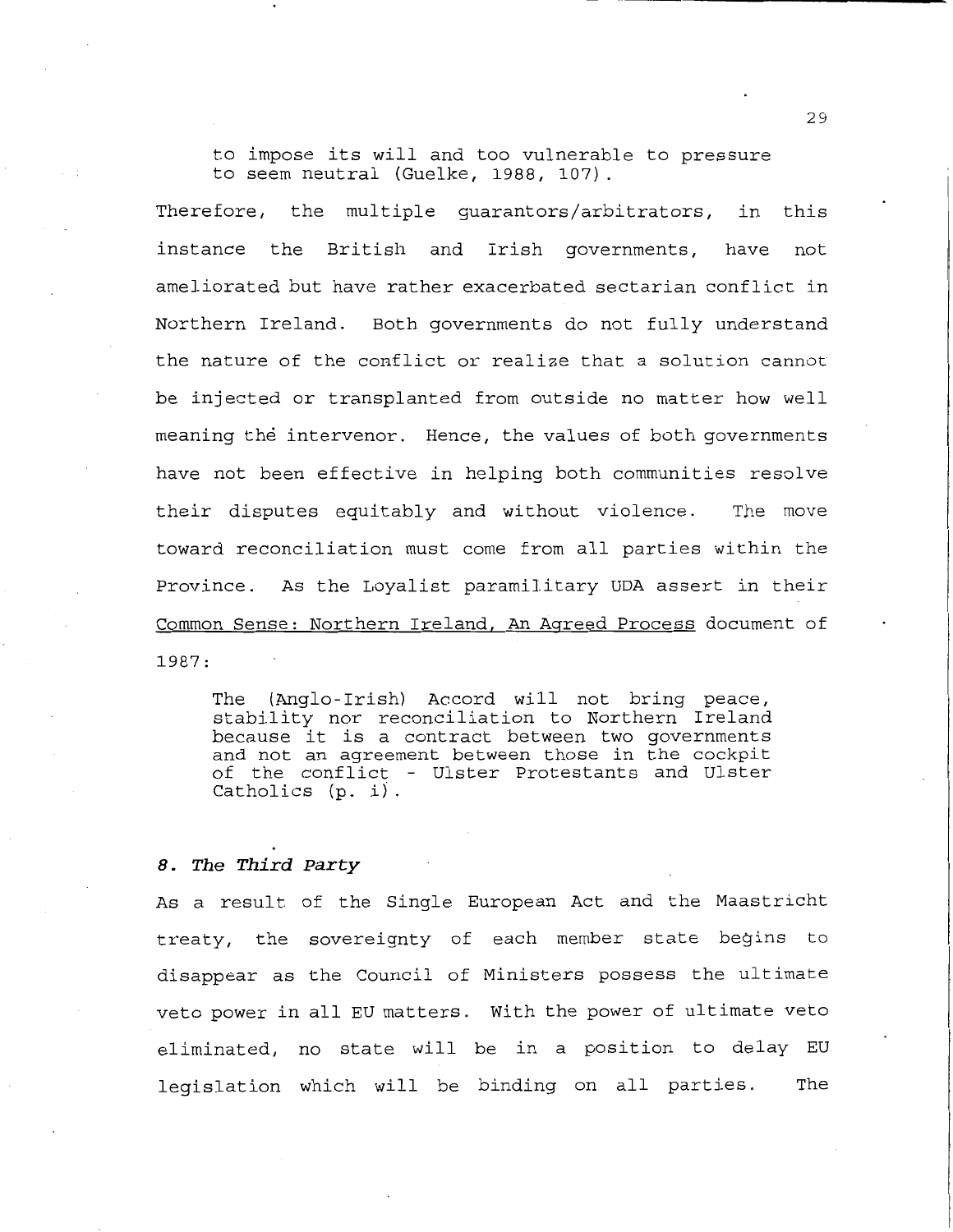elimination of political borders will assist in decreasing the division between both communities over the legitimacy of the state.

Therefore, the Northern Ireland region will come more and more under the auspices of the Council of Ministers who will dictate policies and allocate budgets, etc. It is logical, therefore, for a mediation team to comprise of the three Northern Ireland MEPs- -Jim Nicholson OUP, John Hume SDLP, Revd. Dr. Ian Paisley DUP--and four other members· from the European parliament. Having four MEPs--two each from Belgian and the Netherlands--from outside of the Province will reinforce the legitimacy of the mediation team and prevent any opposition from the DUP or Sinn Fein. These "neutral" MEPs are familiar with the communal divisions and power-sharing mechanisms which led to successful political accommodation in their own respectful divided societies.

This mediation team will have the knowledge and ability therefore, to assist both parties in identifying the issues of importance to change the direction, mode and base of the dispute, and would be honest, objective and fair as to be acceptable to both parties. O'Leary (1989) has written:

European arbitrators of interests in Northern Ireland are less likely to be regarded as enemies of either segment and greater European integration will make the differences between membership of the British and Irish states less salient over time. Such developments will not provide a panacea for Northern Ireland but will make consociation more rather than less feasible (p. 586).

Therefore, escalating conflict costs may ensure that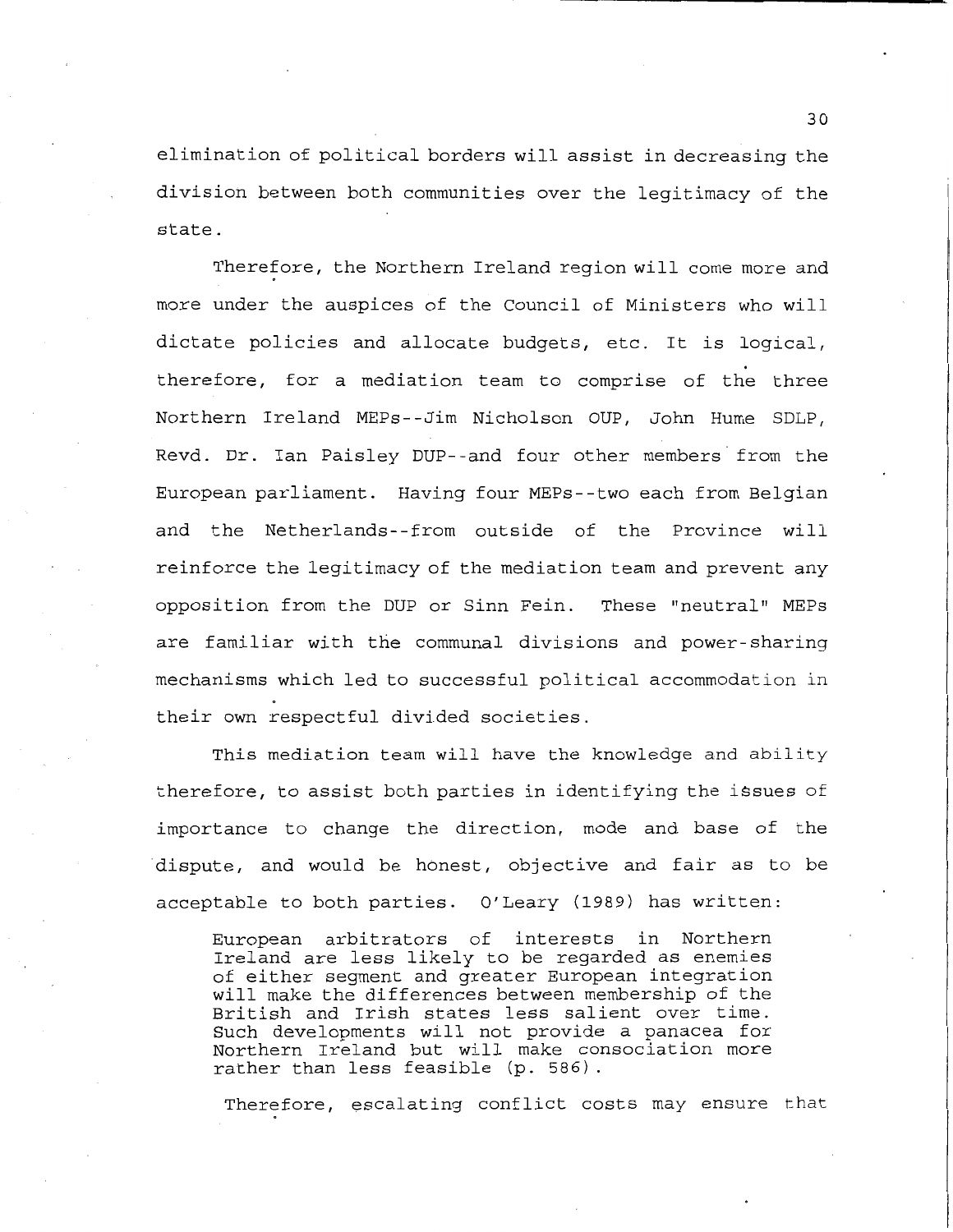pressures to reach a problem-solving solution may be stronger. It would be the purpose of the European mediation ·team to facilitate this process.

*8. In What Environment Should the Mediation Process Be Set?*  This phase of the design process can be accomplished in three stages. First of all, the representatives of each political party should meet with the mediation team outside the Province every six months. This would allow for a more constructive negotiation and improve the prospects for success. Second, the interaction between these representatives and their "grass roots" based constituents at County Council level ( local government) will allow for a strategically important input from the latter. The focus will be on an interests-based approach as it will "help parties identify which issues are of greater concern to one than to the other" (Ury et al., 1988, 13). Finally, Loyalist and Republican paramilitary organizations should meet on an informal basis. Their contribution will be vital as they possess the power to "pullthe-plug" on any type of negotiated settlement that they are not included in.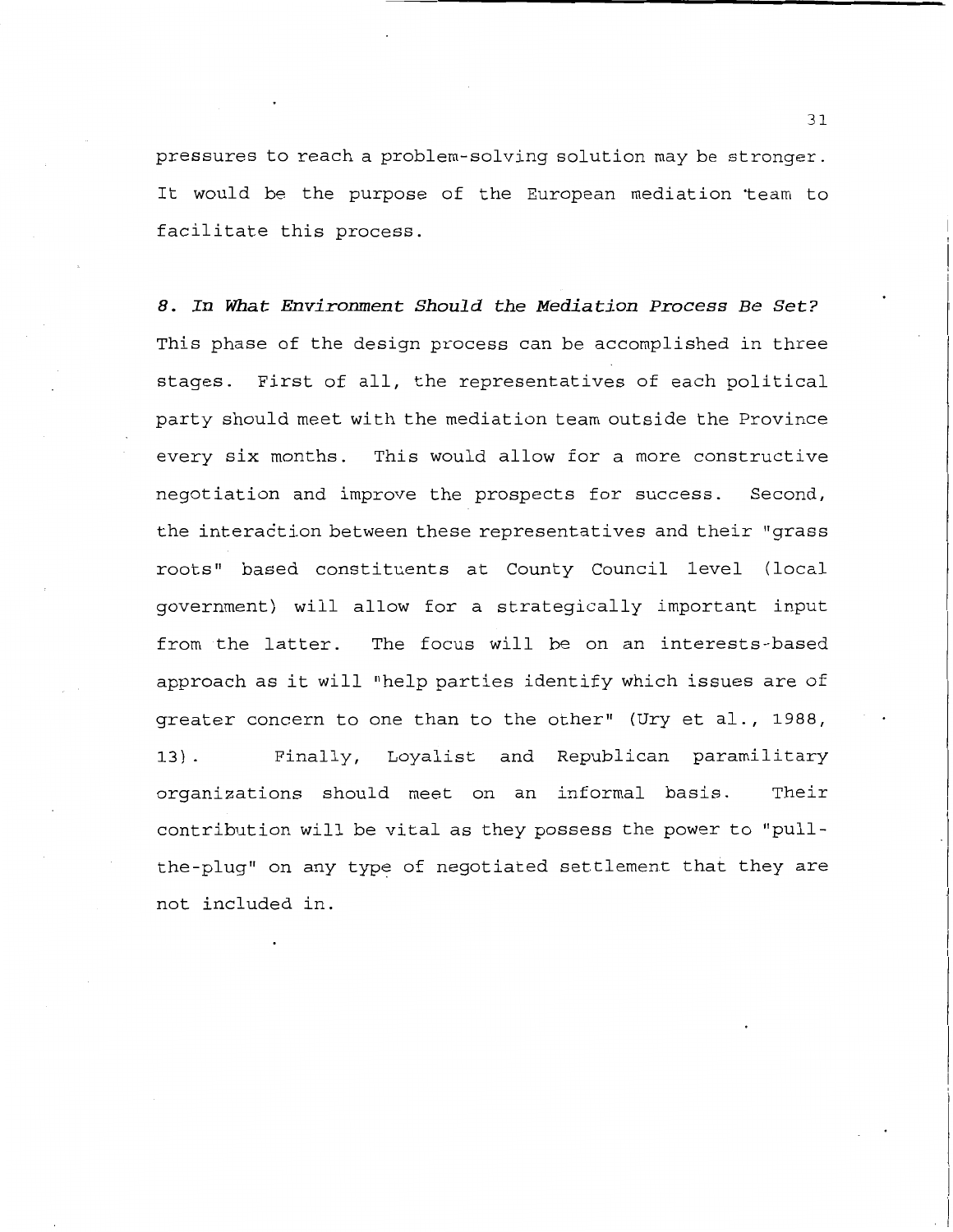### **THIRD PARTY FACILITATOR**

\* Three MEPs from Northern Ireland and four MEPs from Belgium and the Netherlands.

#### **PARTIES AT THE TABLE**

| NATIONALIST/REPUBLICAN |             | <b>MIDDLE-GROUND</b> |            | UNIONIST/LOYALIST |  |       |  |
|------------------------|-------------|----------------------|------------|-------------------|--|-------|--|
|                        | * SDLP      |                      | * ALLIANCE |                   |  | * OUP |  |
|                        | * SINN FEIN |                      |            |                   |  | * DUP |  |

| CLUSTER 1                         | CLUSTER 2                          |  |  |
|-----------------------------------|------------------------------------|--|--|
| COUNTY COUNCIL                    | REPUBLICAN/LOYALIST PARAMILITARIES |  |  |
| * NATIONALIST/UNIONIST            | * PIRA/INLA/IPLO                   |  |  |
| <b>GRASS ROOTS REPRESENTATION</b> | * UDA/PAC/UFF/UVF                  |  |  |

#### *9. Criteria Necessary for Intervention: Interests*

What interests will be satisfied if a process is to be put in place which will allow a framework to develop a solution? Ulster Protestants and Ulster Catholics, first of all, have to be reassured that a problem-solving initiative will focus on their interests, decrease inter-community strife, violence and polarization, and allow the team of MEPs to act as facilitators and not arbitrators in this process. It is important that the parties concerned have confidence in the mediation team knowing that they will not be manipulated by external governmental intervention. Secondly, both the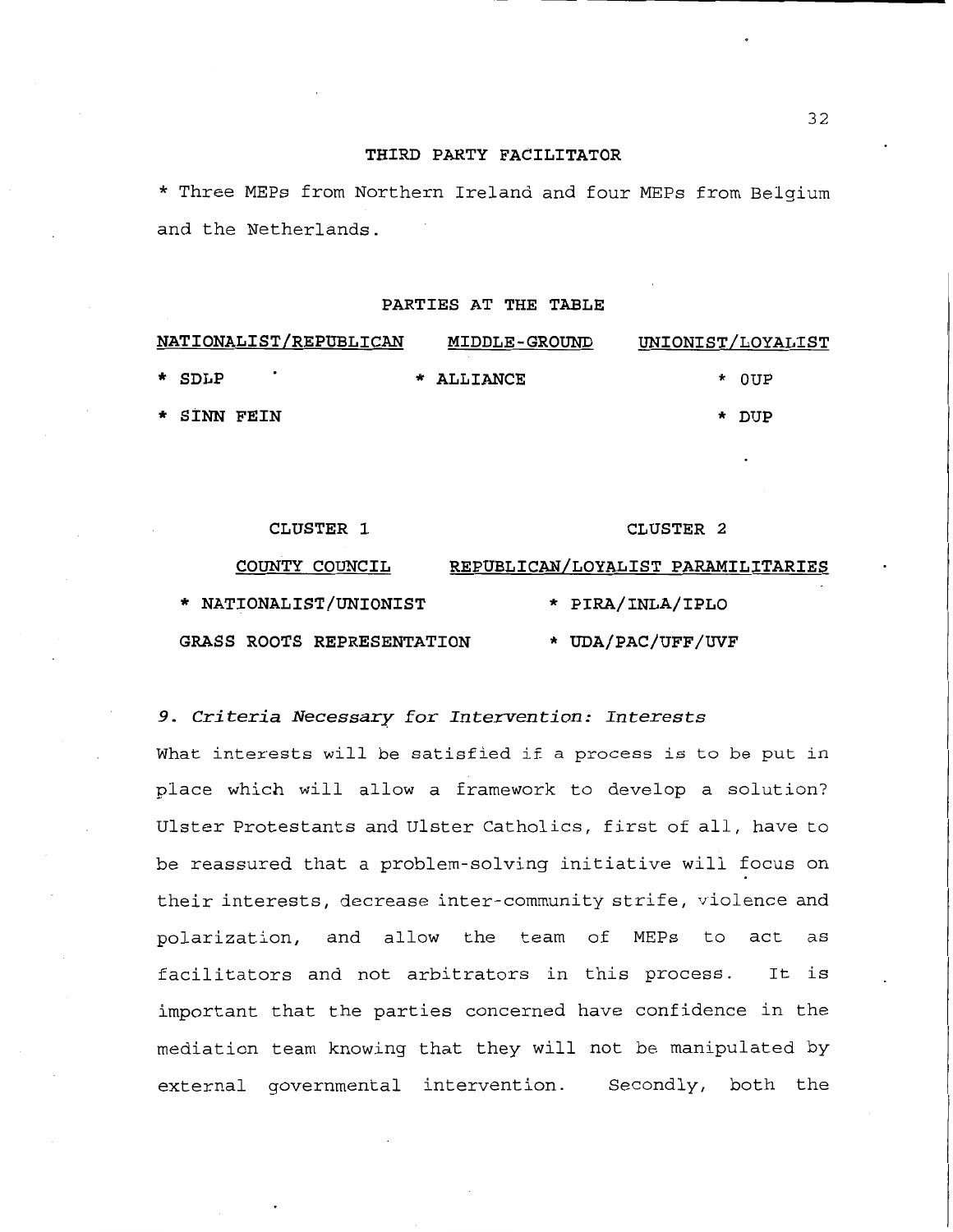British and Irish governments have to made aware (in view of their past history) that any involvement by either party will increase tensions and polarization, leading to a break-down in negotiation. Finally, the MEPs can learn much about conflict management through their involvement as third party mediator in facilitating both parties in Northern Ireland. The MEPs can use this knowledge in applying conflict management approaches to other ethno-territorial conflicts (Basque and Corsican) within the EU.

# **10.** *Who Will Sit At The Table?*

Who are the parties that will sit at the table? Who will decide on the eligibility of the participants? The progressive UDA document Common Sense (1987) states:

The increased exposure and examination of Southern Irish society has further increased disillusionment for Ulster Catholics in the prospect of a united<br>Ireland. At the same time Ulster Protestants At the same time Ulster Protestants recognize the need for a reasonable and acceptable alternative to the Agreement. They recognize that it is not enough to simply say no (p.ii).

Therefore, a not insubstantial number of Unionists and Nationalists realize that any process for reconciliation must come from within Ulster. It is imperative therefore, that all social, political and paramilitary forces in Northern Ireland have an input into the agenda and all procedural matters. No segment of either population should be ineligible for participation as any likely outcome will effect the status and future of all Ulstermen and women. As Bradley (1988) astutely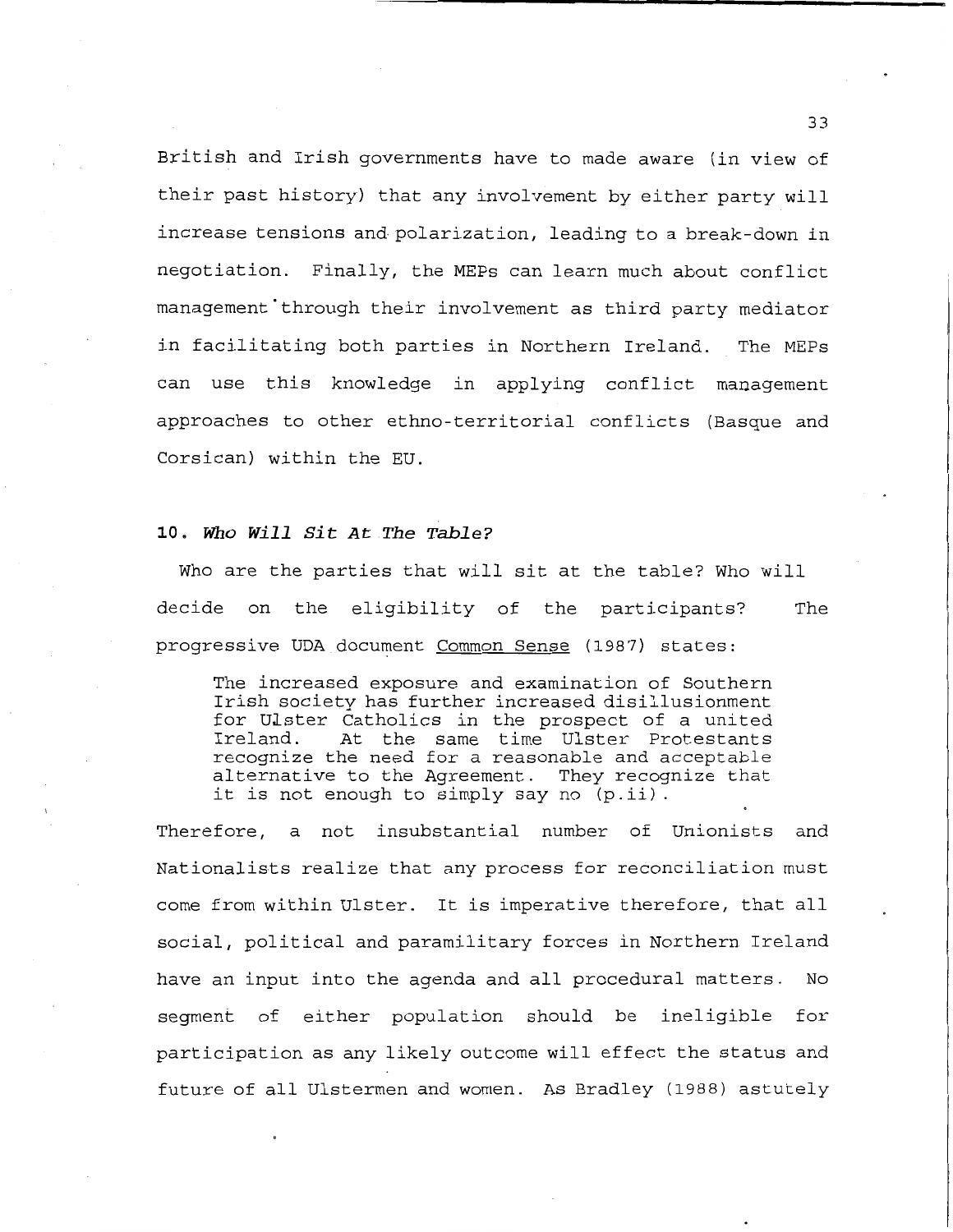observes, the first step in the "alligator analysis" is in "determining the parties who have power to make something happen and the parties with the power to block it, and (make) sure that all these parties are involved from the start" (p. 52) .

The history of Northern Ireland has demonstrated that any one party has the ability to "take-down" any policy initiative that they are not a party to or which undermines their interests. The key, therefore, in this approach is to include all disputing parties that could contribute to or block this process.

#### *11. Party Representation*

It may be that the principal Unionist and Nationalist constitutional parties may not wish to sit at the table with Sinn Fein or any other paramilitary group who refuse to renounce violence and terrorism. However, Sinn Fein has argued that any movement towards the ending of sectarian conflict must come from grass-roots Protestant and Catholic workers. Sinn Fein has sought and received support from the left of the British Labor party to initiate a complete British withdrawal from Northern Ireland (see Bew and Patterson, 1985). Similarly, the Loyalist UDA have acknowledged that the pragmatic road to change must involve both traditions coming together to "co-determine the nature of their society; how it would be shaped, and how it would be governed" (Common Sense,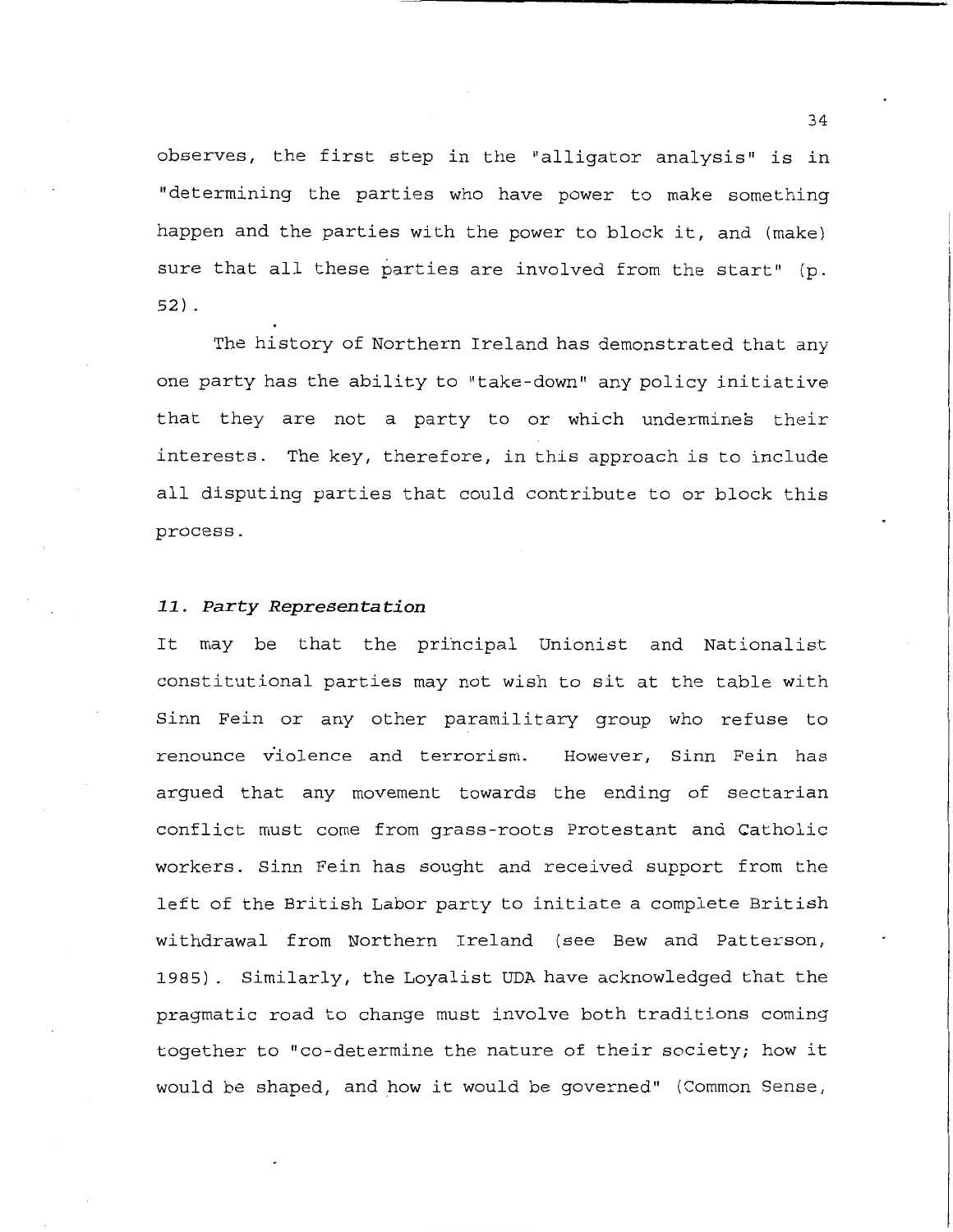1987, 4)

It is important not to alienate the Republican and Loyalist paramilitary groups by denying the cogency and legitimacy of their political world view and, therefore, important contributions and input into the actual process.

A case could be made for allowing the British and Irish governments to have an observer role during the stages of negotiation. However, the Joint Declaration has clearly shown that any constitutional initiative which has involved either party in the last 21 years has failed dismally, escalating rather than de-escalating events. In order for the process to have any chance of success therefore, it would be wise to exclude both governments from the actual process. The British government retains sovereignty and holds the tenants of power.

#### **SUMMARY**

1. Third party facilitator: **TEAM OF SEVEN EURO. MEPs** 

2. Parties: NATIONALIST/REPUBLICAN - SDLP and SINN FEIN; **UNIONIST/LOYALIST** - OUP and DUP;

**MIDDLE-GROUND** - ALLIANCE PARTY.

3. Clusters **COUNTY COUNCILS** - GRASS-ROOTS BASED CONSTITUENTS; **REPUBLICAN PARAMILITARIES** - PIRA and INLA; **LOYALIST PARAMILITARIES** - UDA, PAC, UFF and UVF

*12. Setting/Forum* 

Bercovitch (1984) contends that "the setting for intervention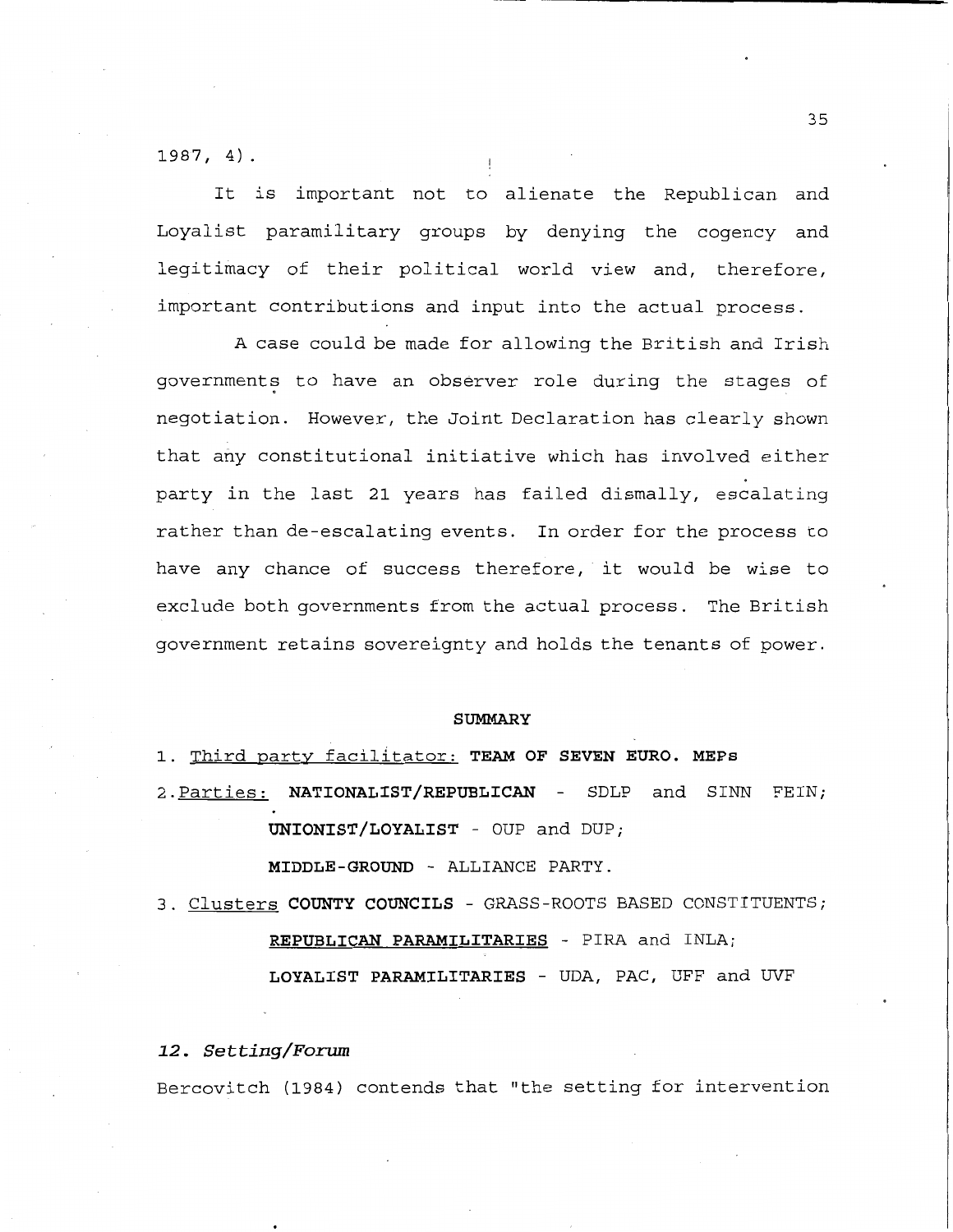must be physically apart from the location of the conflict" (p. 29). The setting must be neutral, informal and flexible so as not to favor either party. This will allow for the right psychological climate to develop which will decrease stress and tension, · and permit both parties to explore a problem-solving interests based negotiation with fresh confidence as to its credibility.

The site itself is very important as it must be neutral, comfortable and spacious as to lead to a situational balance of power. A luxury hotel in Brussels would be most appropriate for the MEPs and members of the political parties; the Loyalist and Republican paramilitaries can use the offices of the Students Union at Queen's University; while the spatial features of the local County Council offices will comfortably facilitate the interaction of grass-roots based constituents. The milieu will be arranged so as to maximize proximity, and side by side seating is deemed more preferable to the conventional face to face seating. It is surmised that each individual party will sit together. Depending on the size of the participating group, no form of identification is necessary. Finally, writing material will be provided.

### *13. Time/ Timing*

When should each conference take place? How often should they meet? Is there an optimum time for settlement? Both parties should decide when and how often the main conferences and any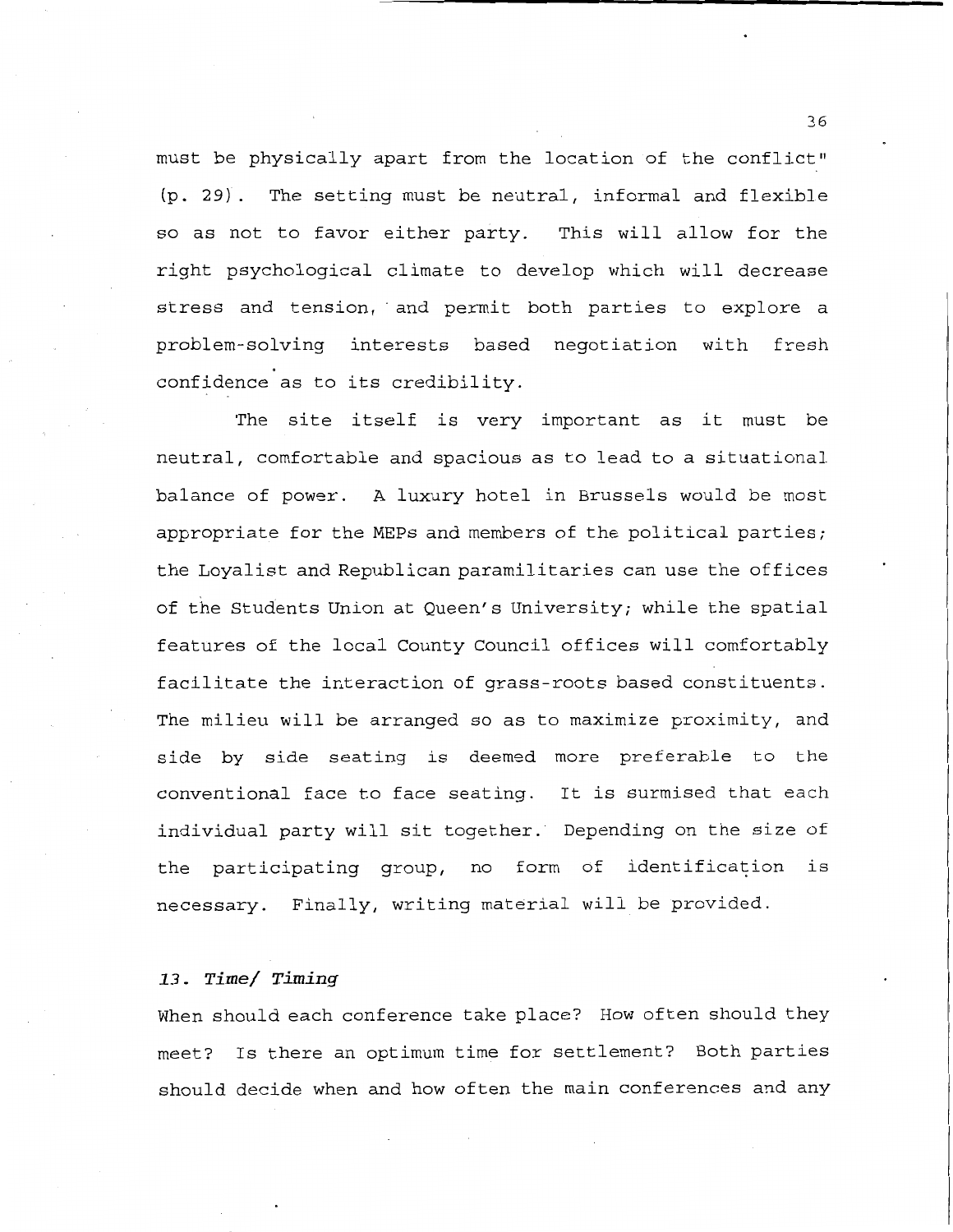other clusters should meet. However, the first conference should meet before Christmas- -a neutral and non-symbolic event in Northern Ireland. Both disputing parties should not be rushed through the stages of mediation. It is important therefore, that the third party be responsive to the needs and wishes of both groups.

#### **1.4. The Process**

How do we get the parties to the table, get them to huy into the forum and accept one another's participation? Bew and Patterson (1988) argue that, "any constitutional shell which might reduce the divisions in Ulster ought to be considered seriously" (p. 80). Before the process could begin, the British and Irish Governments would have to implement the following eight policy proposals as an incentive package to get all parties to sit at the table:

The UDAs Common Sense document of 1987 proposes: **1)**  A devolved power-sharing executive instead of the Hillsborough Accord which is designed to avoid the institutionalisation of sectarian divisions by allocating seats to Stormont (Parliament) proportion to the number of votes cast for each individual party in the Province.

**2)** A Bill of Rights, a Supreme Court charged with the upholding the Constitution and the rights of each individual and the institution of referenda would contribute to peaceful change despite strong sub-cultural segmentation in the political system.

**3)** A Constitution to be implemented by a two-third majority in a referendum would eradicate sectarian divisions and center political cleavages around class and socio-economic issues as the enactment of a Constitution for Northern Ireland would "remove<br>the Constitutional uncertainty" of Northern the Constitutional uncertainty"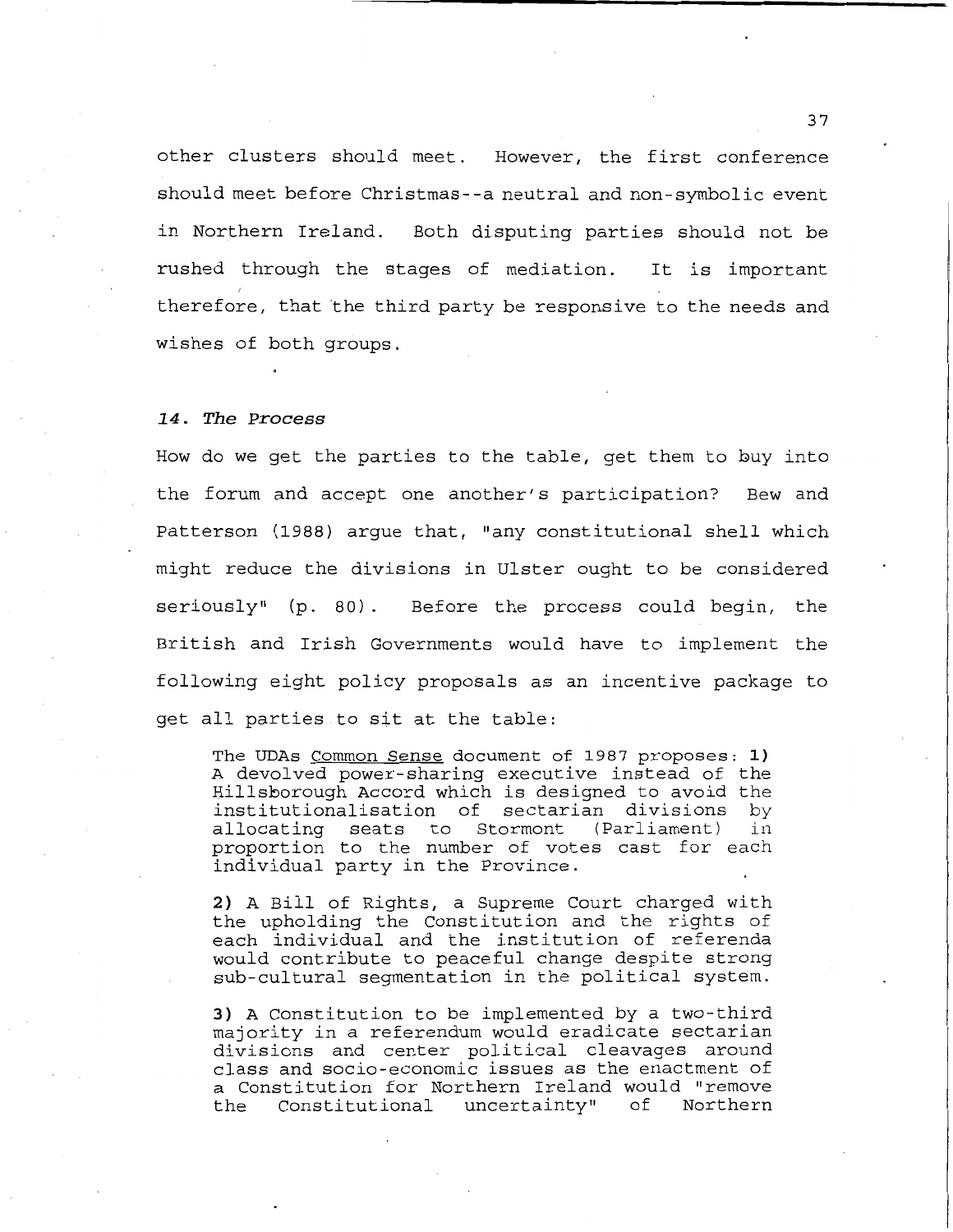Ireland's position within the United Kingdom.

These policies would allow Protestants and Catholics to agree together on a set of Constitutional laws "which would lay the foundations on which to build a new progressive democracy" and a transcendent Ulster identity (p. 2). Common Sense concludes:

The fact that Northern Ireland's "status" within the United Kingdom could not be changed without the consent of at least two-thirds of those voting in a referendum would raise the siege on Protestants" and create a new atmosphere of security and stability conducive to reconciliation and political development. A Northern Ireland existing by consent would remove the need to constantly defend the psychological borders (p. 8).

The following points must also be included by both governments if we are to have a lasting and just peace between both communities in Northern Ireland:

4) The Anglo-Irish Agreement and the Inter-Governmental Conference are to be suspended, the irredentist Articles 2 and 3 of the Republic's Constitution amended and the "border poll" is to be reintroduced as a demonstration of "good will" and incentive for Unionists to forge a "deal" with the Nationalist minority. It is the "over the Nationalist minority. It is the "over<br>determination of democratic and reformist<br>objectives by Nationalist objectives that objectives by Nationalist undermines liberal and accommodationist currents within Unionism" (Bew and Patterson, 1987, 46).

5) Power-sharing to be introduced in local government (County Council) with the Northern Ireland Office (NIO) ultimately deciding policy if consensus is not met on any particular issue by both traditions. This move would also provide a caveat--promoting cooperation in both non-political and political spheres between local communities at grass-roots level.

As O'Donnell (1977) astutely points out:

The mutual stereotypes show that a new framework is possible, that there is every reason for each side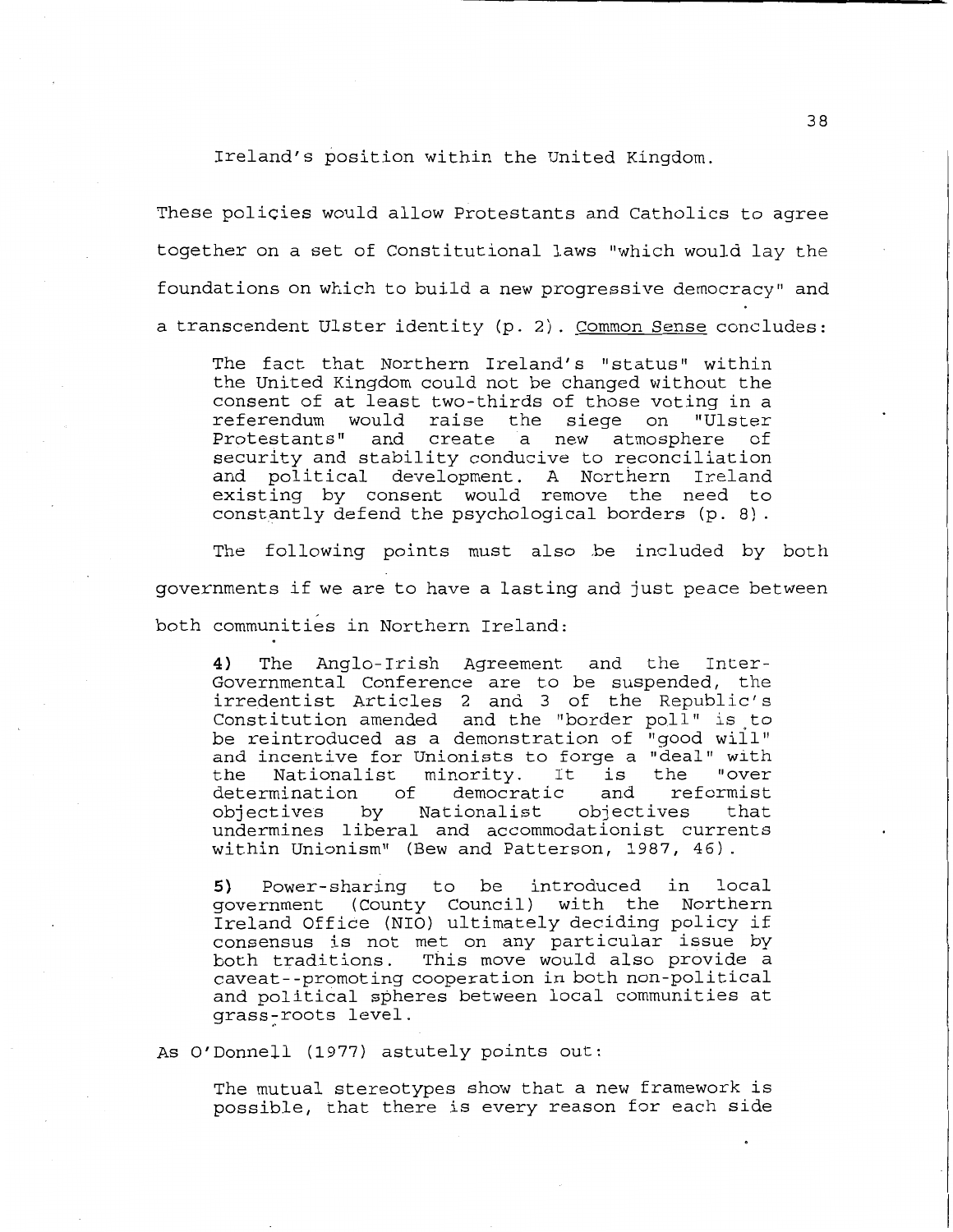to see itself and the other as component, good and worthwhile. The name of the game can be changed<br>from competition to cooperation, when the competition to cooperation, when the participants attempt to achieve the same goal (p. 155) .

**6) New** Grant incentives to be introduced by the Northern Ireland Minister of Education to finance integrated educational integration would be foolish, and no attempt should be made to close schools, the available selective incentives to concentrate minds should be manipulated" (O'Leary, 1987, 35).

**7)** "Although the European Parliament and Commission have been insisting on the importance of regional participation since 1982, arguing that 'top down' government does not work and wastes money, the Irish and British governments have refused to take<br>any real initiative" (Kearney, 1988, 17). any real initiative" (Kearney, 1988, 17). Therefore, a regionally devolved power-sharing government in Stormont would build upon present local initiatives such as the Brookfield Business Coop ·in Belfast and the North West Centre for Development in Derry which operates at grass-roots community level and is funded by the International Irish Fund. Local community projects "spring up at community level, encourage a real sense of<br>participatory democracy and then, ideally, democracy and interconnect with other community projects in Europe or elsewhere in the world" (Kearney, 1988, 12). Capital will be used from the EU Social and Regional funds to promote economic growth at the local and regional level to eradicate the material<br>disadvantage of working-class Catholics and disadvantage of working-class Protestants and alleviate the economic imbalance between both groups.

**8)** Encourage bilateral link-ups, and exchanges between universities, schools, cities and cultural institutions in other regions within the EU, whose rich plurality of cultures will bridge and enrich both cultures and traditions in Northern Ireland. The Minister of Education should also encourage efforts to integrate staff and teacher training<br>colleges. Also the installation of satellite Also the installation of satellite dishes in the schools would allow school children to break into the global world and out of their own culture, preventing encapsulation and isolation by exposing children to new perspectives.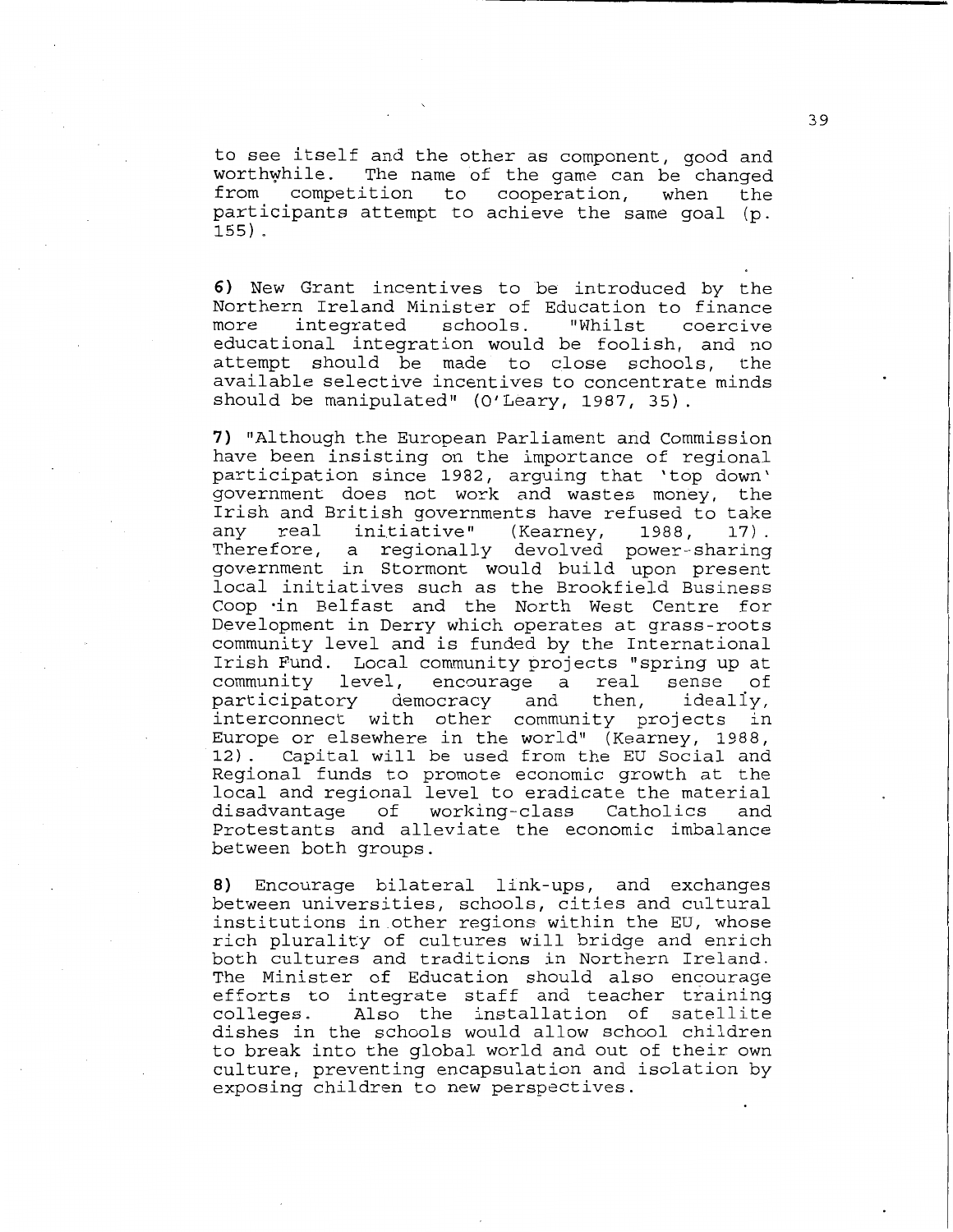# *15. The Structure*

How the mediating team will deal with both parties is very crucial to the whole process. It is imperative to involve all social and political actors in the diagnosis and design of the problem-solving interest-based negotiation process, "not only to tap their valuable ideas and knowledge but also to organize support for change and to defuse opposition" (Ury et al., 1988, 133). The failure of the Hillsborough Accord and the current Joint Declaration to instill cooperation between both communities and a devolved power-sharing executive provides the necessary motivation for both disputing parties to try new procedures. By involving all the parties in the design process, the third party will advance its credibility, enhancing the probability of having an approved outcome.

In order to open a "pipeline" between the formal structure of the mediating team and all the relevant participating parties, an informal or parallel structure will be set-up in order to channel information up and down, through the hierarchy; as change taking place at the grass-roots level needs to be communicated to the center. "Accordion planning" will allow "all of the parties (that will be) affected by the decision to work together throughout each of the phases, (to) constantly return to their own organizational bases to be assured of continual support" (Laue, 1988, 54).

At grass-roots level, the County Council in each district will assist in organizing the ideas and opinions of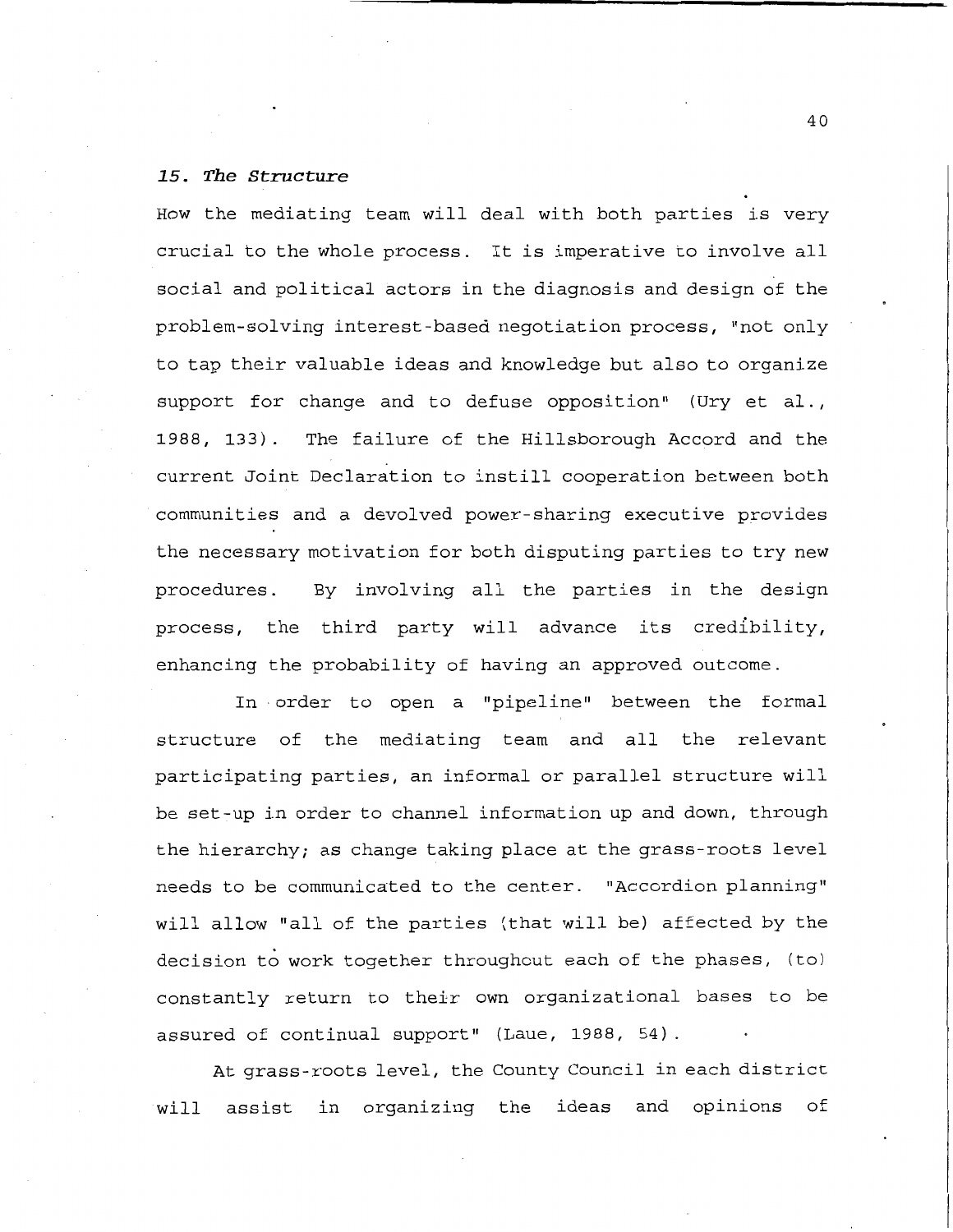constituents, transmitting them via the political parties and the paramilitary organizations to the third party mediation team. The Loyalist and Republican paramilitary groups similarly, can communicate their thoughts and ideas directly to both the County Council cluster and the political parties seated at the table. This will allow for creativity in deciding the agenda, schedule and time-frame for negotiations to be implemented. As Bercovitch (1984) notes: "The more informal and directive procedures are content-oriented and related to defining positions, changing the issue structure, and influencing motivation" (p. 109).

#### 16. Strategy

What are the goals and objectives that we wish to accomplish? For instance, Bercovitch (1984) contends that the objective of third party intervention is to "facilitate communication, exploration and problem-solving" (p. 25). John Burton (1989), on the other hand, suggests that a solution to a conflict that involves universal needs and deeply held values as being attainable only by a "deeply analytical problem-solving process whereby the parties come to recognize their own needs, as well as those of the other party, and realize that traditional power-oriented solutions are ineffective in reconciling them" (Reed, 1989, 17).

First of all, it is necessary to get the disputing parties to use interests-based negotiation; by putting the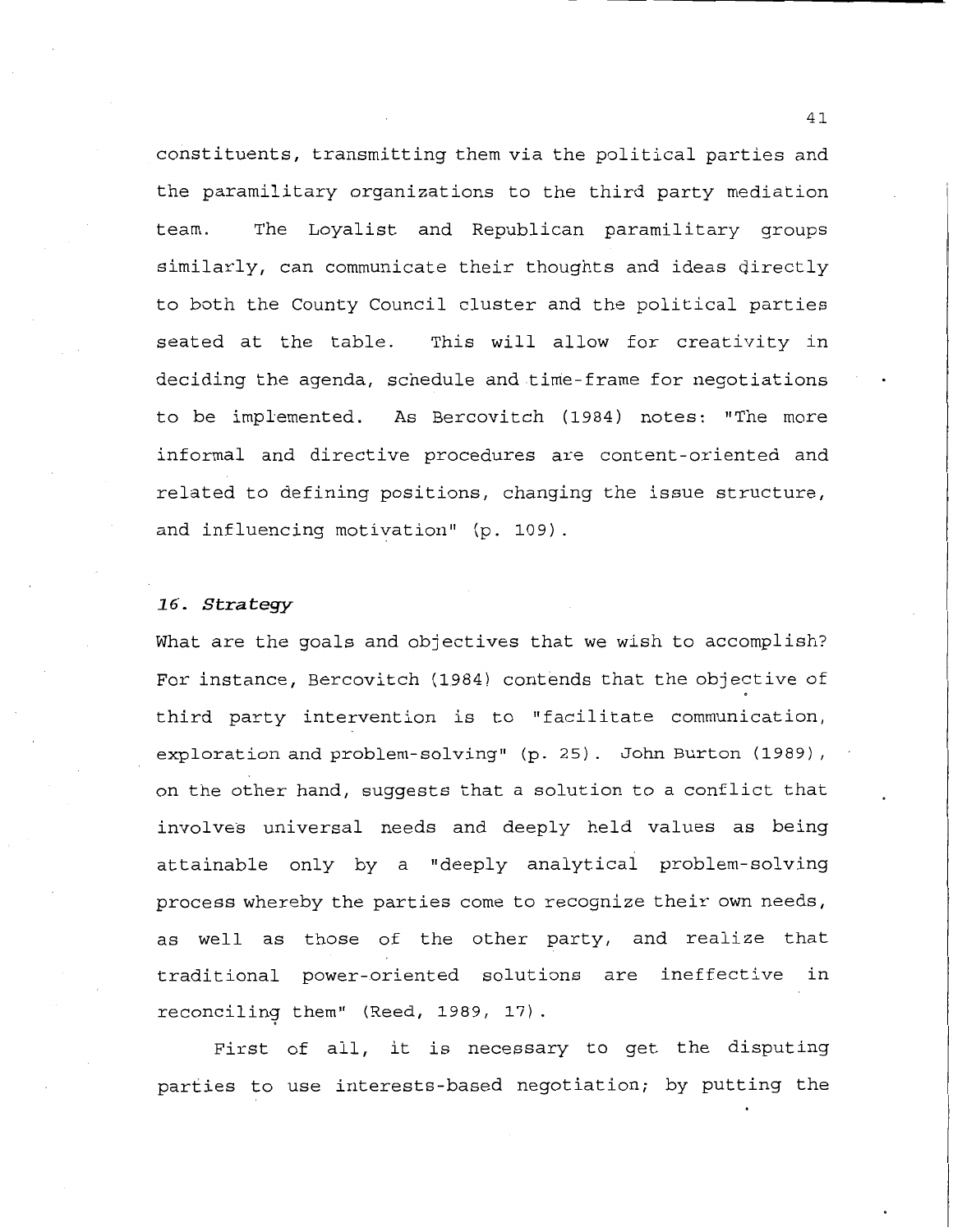focus on interests instead of rights or power. This will lead to a reduced level in communal violence, bigotry and entrenched sectarianism. It will be necessary to build an "incentive package" for both sides into the framework, i.e., the free-flow of monopoly capital investments and Multi-National Corporations (MNCs) into Ulster, the suspension of the Accord and special security policies, and modification of Articles 2 and 3 of Bunnreacht na hEireann among others. The mediating team will also encourage and facilitate any form of cultural, sporting and educational contact that will decrease segregation and increase opportunities for social interaction.

It might also be plausible to propose some ideas to both parties (if required to do so)--such as the creativity and innovation of the referendum which permits cross-cutting cleavages and shifting alliances on issues to contribute to peaceful change despite sub-cultural segmentation in the body politic. The third party facilitator will also engage each community to analyze the conflict from its own perspective. This interplay between the conflict and the design will be value-laden and constructive, enabling the weakest party to empower itself. Attention will also be spent in providing rights and power "loop-backs" and "back-up" procedures. Time will also be put aside to provide the motivation, skills and resources necessary to make all the procedures work.

These objectives will provide the necessary communication link which allow the disputing parties to recognize the value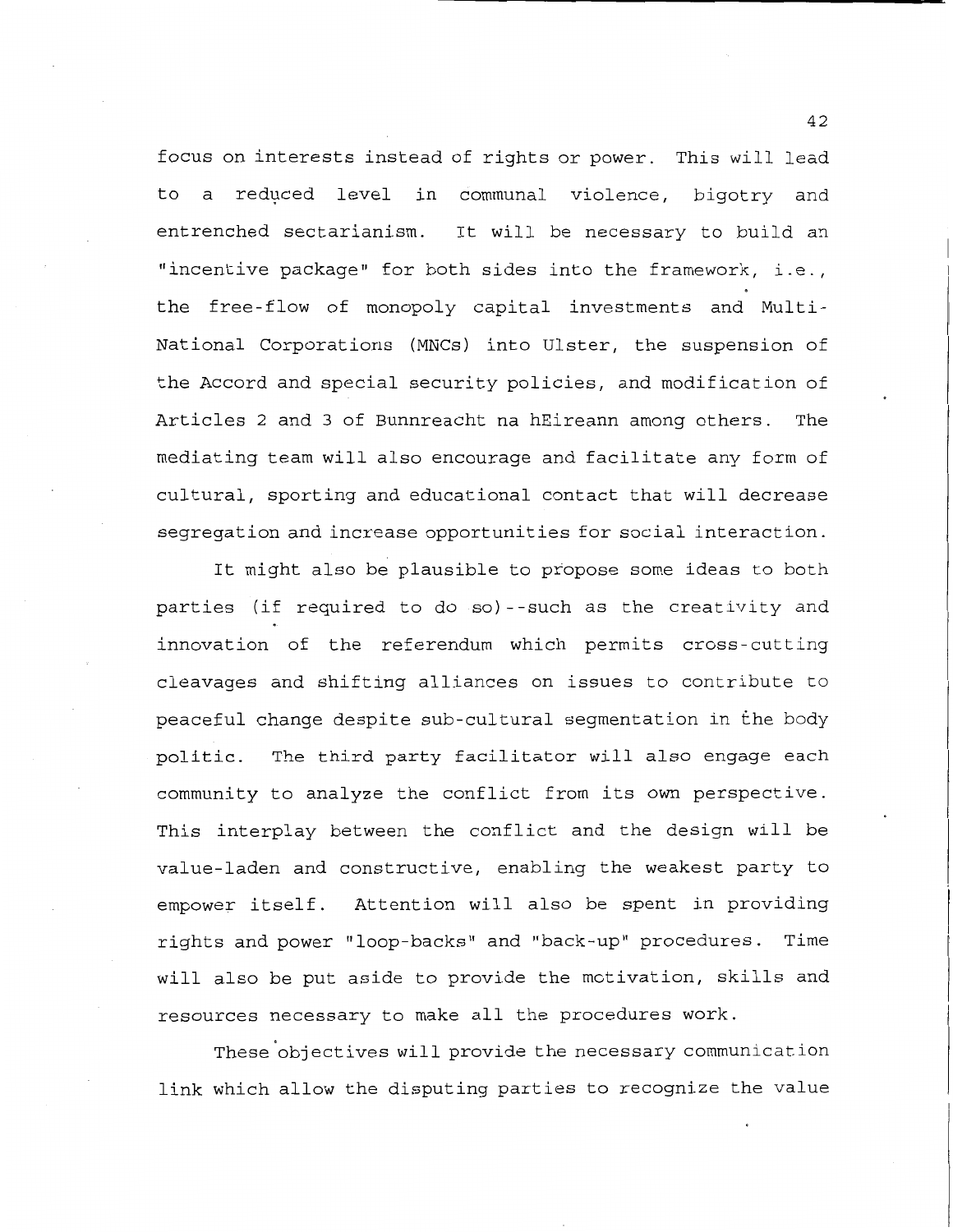of alternatives and assist them in building a relative power symmetry. Consequently, a dispute systems design is a logical course of action to pursue in the Northern Irelapd case because it is,

an analytical problem-solving process in which parties or their representatives are helped to resolve their disputes by trained third parties (which allows parties to) jointly develop (which allows parties to) jointly develop<br>agreements which satisfy their basic needs and values and, therefore, are durable and require no external enforcement (Bassett, 1989, 15).

#### *17. Costs and Resources*

Who will ultimately pay? It is the designer's job to assess how long tbe various procedures will take and how much money will be consumed throughout the whole process. In this instance it is necessary for the third party (EU parliament) to foot the bill as a good will gesture to the people of Northern Ireland. The eventual successful implementation of a devolved power-sharing arrangement which contributes to democratic conflict resolution and accommodation between both traditions in Ulster can be engaged in other EU regions where other ethno-territorial conflicts exist.

What type of resources will ensure the ultimate success of entry? The intervenor shall have to provide the relevant staff and time resources if a successful outcome is to be accomplished. Secondly, the proximity of the EU will ensure that neither disputing party will view the mediating team as a non-constructive mediator thereby, lowering access barriers.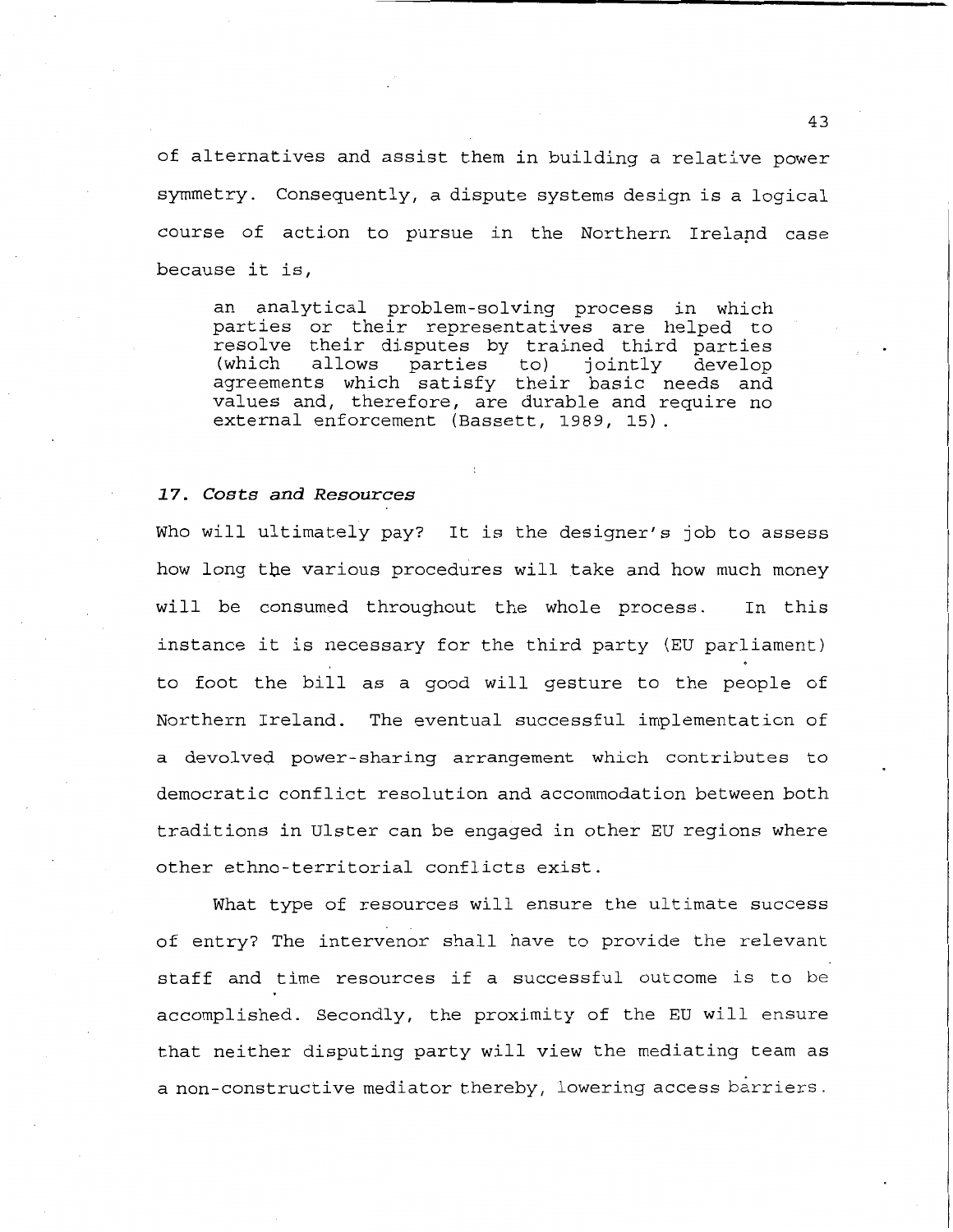Finaliy, the objectivity, fairness and impartiality of the intervenor has to be communicated to both "camps" to build trust, therefore, it is necessary "to persuade the disputing parties that the intervenor has something to contribute to the existing dispute resolution process" (Murray, 1984, 612).

# *18. Critique* **--** *Feasibility and Ethical Criteria*

What would be the likely reaction of all the major actors embroiled in the conflict? The greatest opposition to such a venture perhaps would come from the "die-hard" elements within the PIRA and Sinn Fein, some of the ultra-Loyalists in the DUP, and some fringe extremist "break-away" elements within Loyalist paramilitary organizations. These groups would probably contend that conflict mediation is the partisan and biased entry of a third party which seeks to pacify and neutralize the Republican and Loyalist movements by focusing on interests thereby, treating the symptoms and not the causes of the Northern Ireland conflict--territorial and ethnic identity. In this process, these organizations would only be coopted by the EU establishment.

They would probably also assert that mediation and problem-solving designs are purely an American phenomenon which ties together an American view of democracy, participation and no conflict, and cannot be applicable, therefore, to the distinct and separate cultures that co-exist in Northern Ireland. Finally, these extremists would most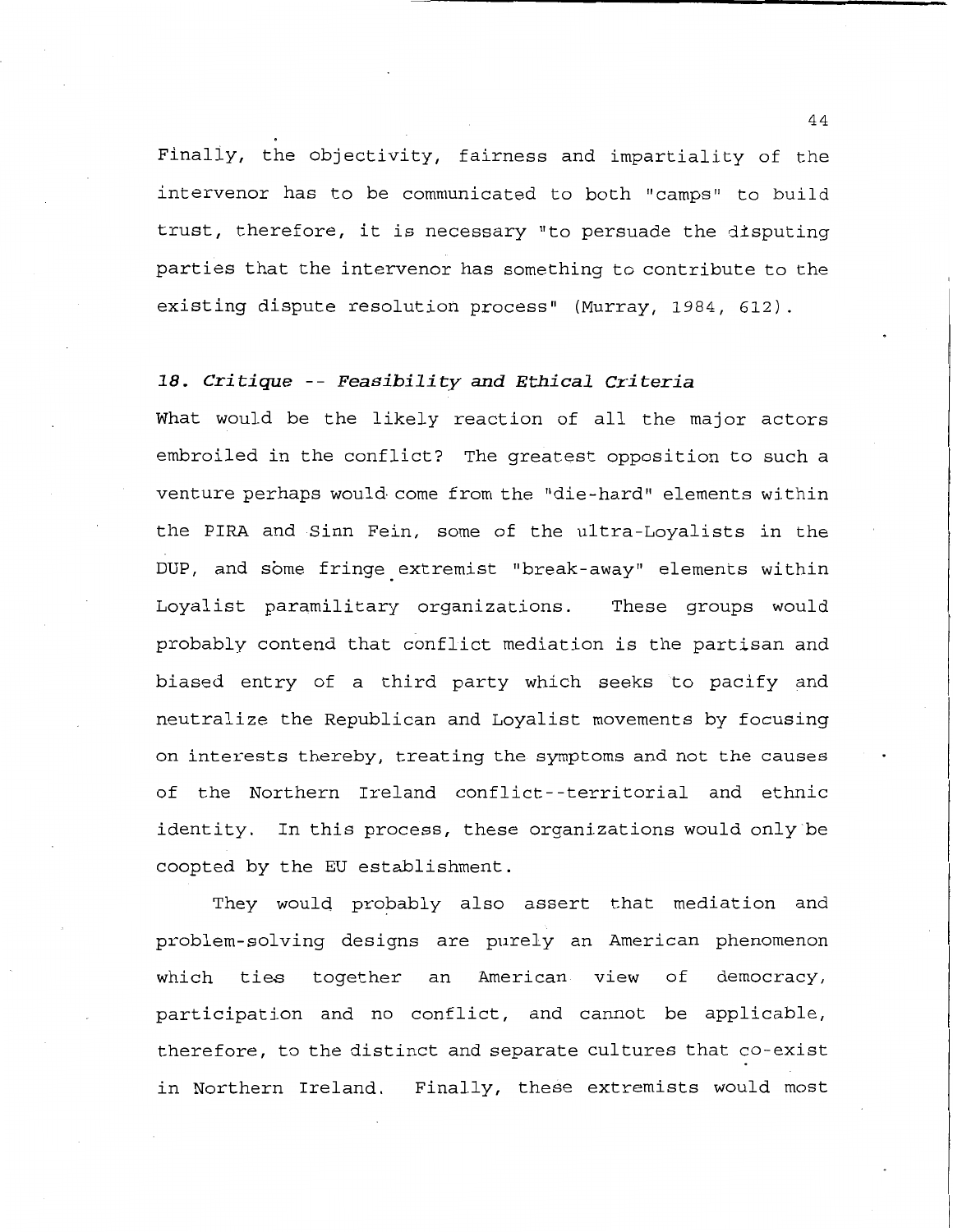probably asseverate that democracy is a technical problem of how to make people participate in the system. A conflict management intervention would assist the political system (British/Irish or EU) in making these groups participate in and support that political system, which may actually be contrary to their goals, aspirations and policies.

However, I firmly believe that the problems posed by extremists in Sinn Fein, the DUP, and Republican and Loyalist paramilitaries could be dealt with by a political system that is well founded and internationally acceptable.

Secondly, as in the case of Cyprus, the possibility of one community in Northern Ireland deciding to "go-it-alone" is not feasible, nor is the possibility of external powers detaching themselves from the situation. The Loyalist community could not expect the Irish government to sit•idly by while it declared a Unilateral Declaration of Independence (UDI), and any intervention by the Irish government on "British soil" would clearly constitute a situation in which Britain could not easily "wash her hands" of the problem. The SDLP has worked very hard with the Irish government for an Irish dimension and the resulting Anglo-Irish Accord, and may not wish to relinquish such a role in the proceedings especially, as Articles 2 and 3 of Bunnreacht na hEireann lay claim to the whole island of Ireland.

As previously demonstrated, both the British and Irish governments are grossly uninformed about the situation in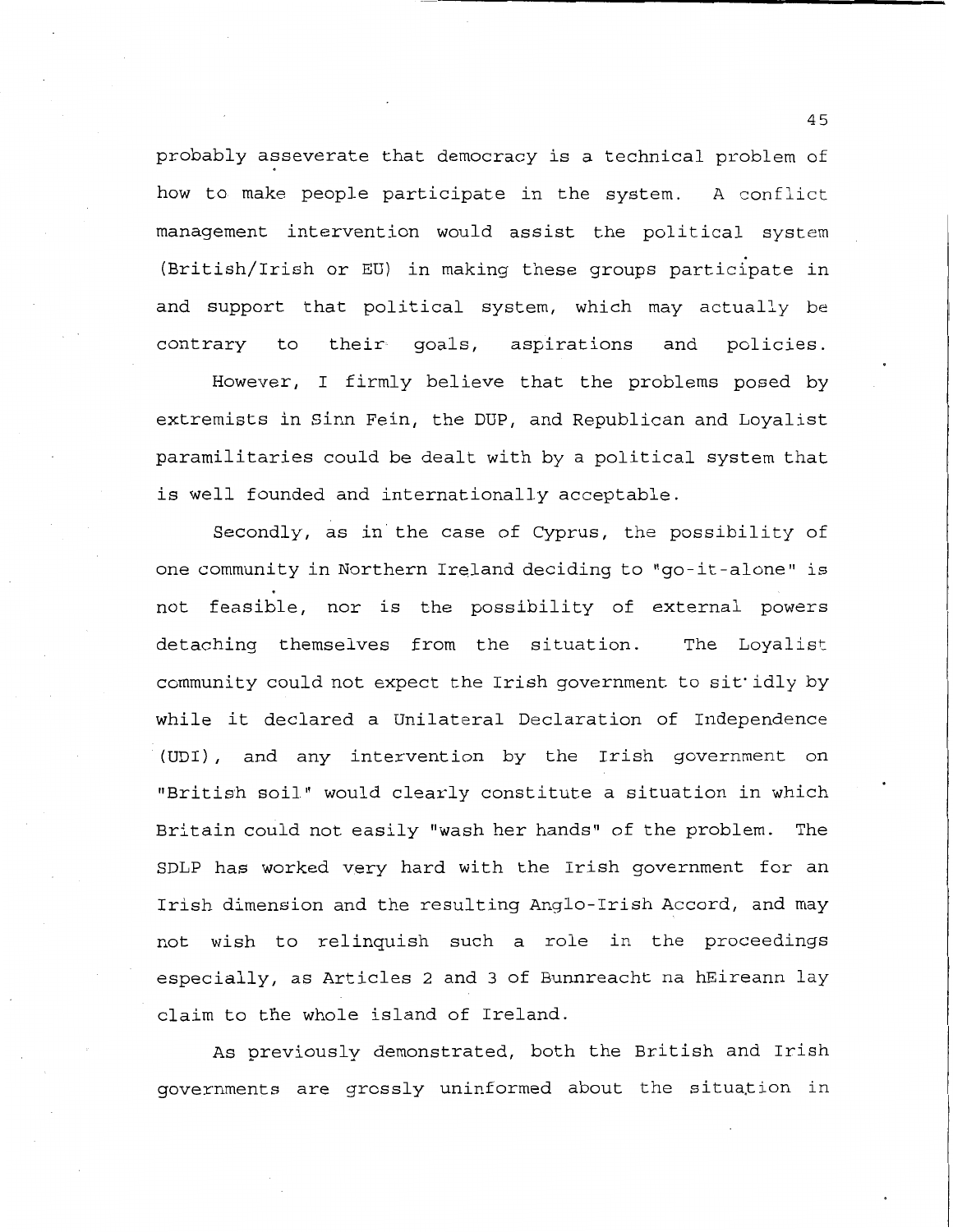Northern Ireland but also over their overview of how a political problem develops, from where it develops and how to solve the issue. The policies of both governments seem to be constantly and consistently inspired by events in Northern Ireland.

The nature of the intervention from concerned outsiders already embroiled in the conflict (both governments) offers only a political panacea irrelevant to the major surgery required if the people of the Province are ever to achieve a society in which they can contribute, and to which they all wish to contribute. Clearly, those who would have most to gain from a problem-solving initiative would be the moderates within both communities and so, not surprisingly, it is they who will remain the most important force in the progression towards a solution.

A problem-solving interests-based negotiation process (without the involvement of either government) would allow the Protestant community to work creatively with their Catholic counter-parts, as the mis-understanding and lack of sensitivity from both governments would be removed from the scenario. The grass-roots based constituents would contribute important information through their political representatives and paramilitary organizations to the mediating team. All of the political parties in Northern Ireland would indeed welcome such a constructive approach from an exogeneous actor that understands and is sympathetic to the nature of the conflict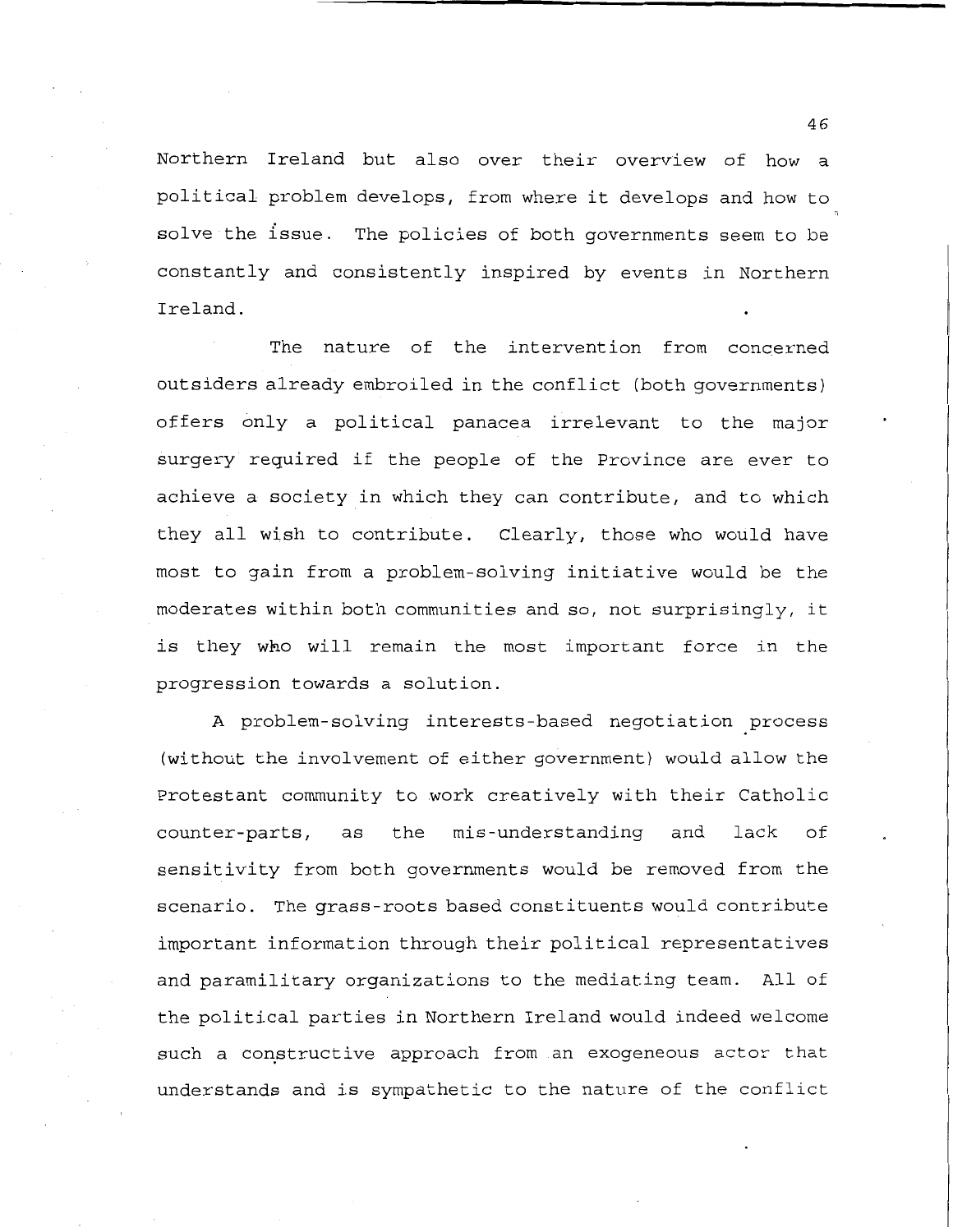and the people involved in the inter-communal strife. Their main bone of contention however, would be in allowing any organization to sit at the table that has not renounced violence and terrorism.

# **1.9. Canel us ions**

Some form, of settlement can be arranged between all of the internal forces within Northern Ireland, as long as the external guarantors (the British and Irish governments) are not part of the mediating process. The conflict in Ulster is deep-rooted however, an impartial third party facilitating team can support each community in solving its basic needs- economic and industrial development, employment, integrated education, cooperation and frequent contact in the sociocultural arena. These policy suggestions are not prescriptions and are put forward most tentatively. As Akenson (1973) comments: "It is easy for an outsider to criticise the Ulster situation, but when he realises the complexity of the regions problems, he also recognises that to propound any simple solution would be arrogance" (1973, 193).

The third party will not place either community in a weak or zero-sum position vis-a-vis the other, as the. active participation of all parties in analyzing, designing and implementing an effective design process will endow both communities to empower themselves. A good outcome and a good process will be one in which all parties and forces cooperate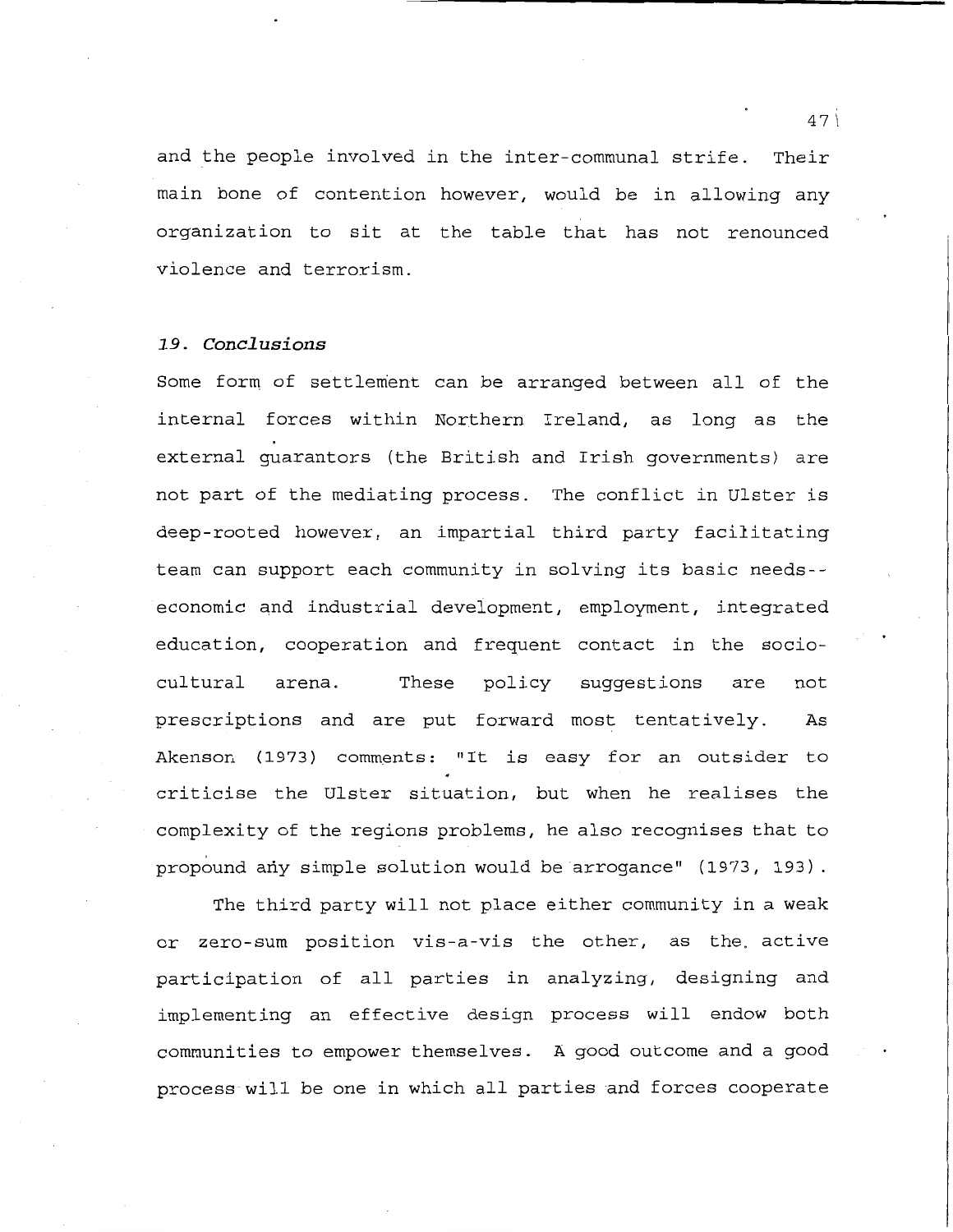with, and learn to trust and respect each other.

 $\overline{a}$ 

PLEASE DO NOT QUOTE WITHOUT PERMISSION FROM THE AUTHOR.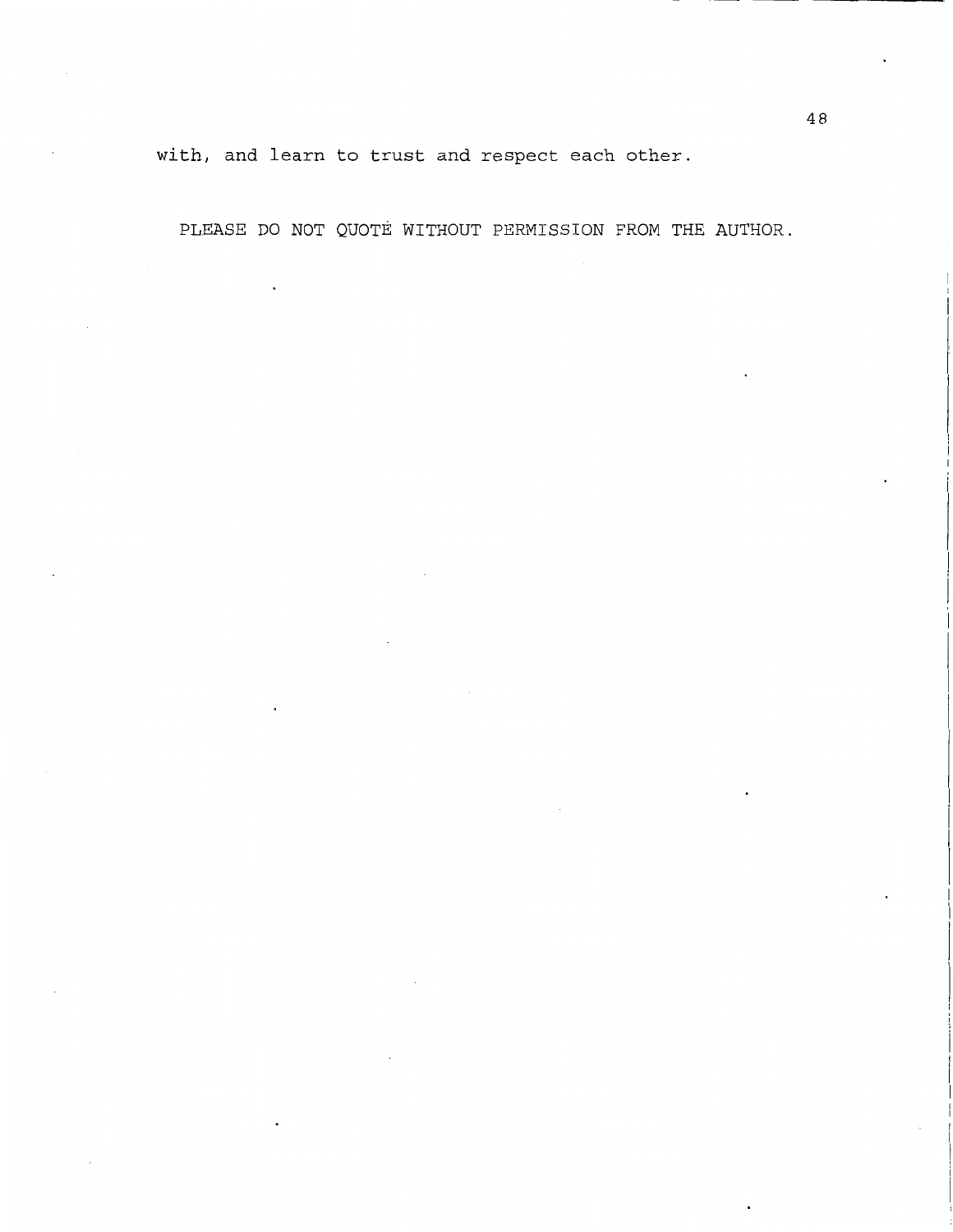- Agnew, John. (1989). Beyond Reason: Spatial and Temporal Sources of Ethnic Conflicts. In L. Kriesberg, T. Northrup & S. Thorson (Eds.), Intractable Conflicts and Their Transformation (pp. 41-53). Syracuse: Syracuse University -Press.
- Akenson, Donald Harmon. (1973). Education and Enmity: The Control of Schooling in Northern Ireland 1920-50. Newton and Abbot: David and Charles.

Anglo-Irish Agreement. (1985). Anglo-Irish Agreement. Dublin: Stationery Office.

- Arthur, Paul. (1986). The Anglo-Irish Agreement: Conflict Resolution or Conflict Regulation. Paper read at the International Conference on Peacebuilding. Derry: Magee College, University of Ulster.
- Arthur, Paul. (1987). The Anglo-Irish Agreement: Conflict Resolution or Conflict Regulation? Bulletin of Peace Proposals. 18(4), 555-563.
- Aughey, Arthur. (1989). Under Siege: Ulster Unionism and the Anglo-Irish Agreement. New York: St. Martins Press.
- Bar-Siman-Tov, Yaacov. (1994). The Arab-Israeli Conflict: Learning Conflict Resolution. Journal of Peace Research vol. 31, no. 1, pp. 75-92.
- Bassett, Donald. (1989). Selecting Intervention Goals. Strategies and Processes. Unpublished Manuscript.
- Bercovitch, Jacob. (1984). Social Conflicts and Third Parties: Strategies of Conflict Resolution. Colorado: Westview Press.
- Bew, Paul. & Patterson, Henry. (1985). The British State and the Ulster Crisis: From Wilson to Thatcher. London: Verso.
- Bew, Paul. & Patterson, Henry. (1987). The New Stalemate: Unionism and the Anglo-Irish Agreement. In P. Teague (Ed.). Beyond the Rhetoric: Politics, the Economy, and Social Policy in Northern Ireland (pp. 25-35). London: Lawrence and Wishart.
- Bew, Paul. & Patterson, Henry. (1988). Ireland in the 1990's North and South. In R. Kearney (Ed.). Across The Frontiers: Ireland in the 1990's, Cultural - Political -Economic. (pp. 78-91). Dublin: Wolfhound Press.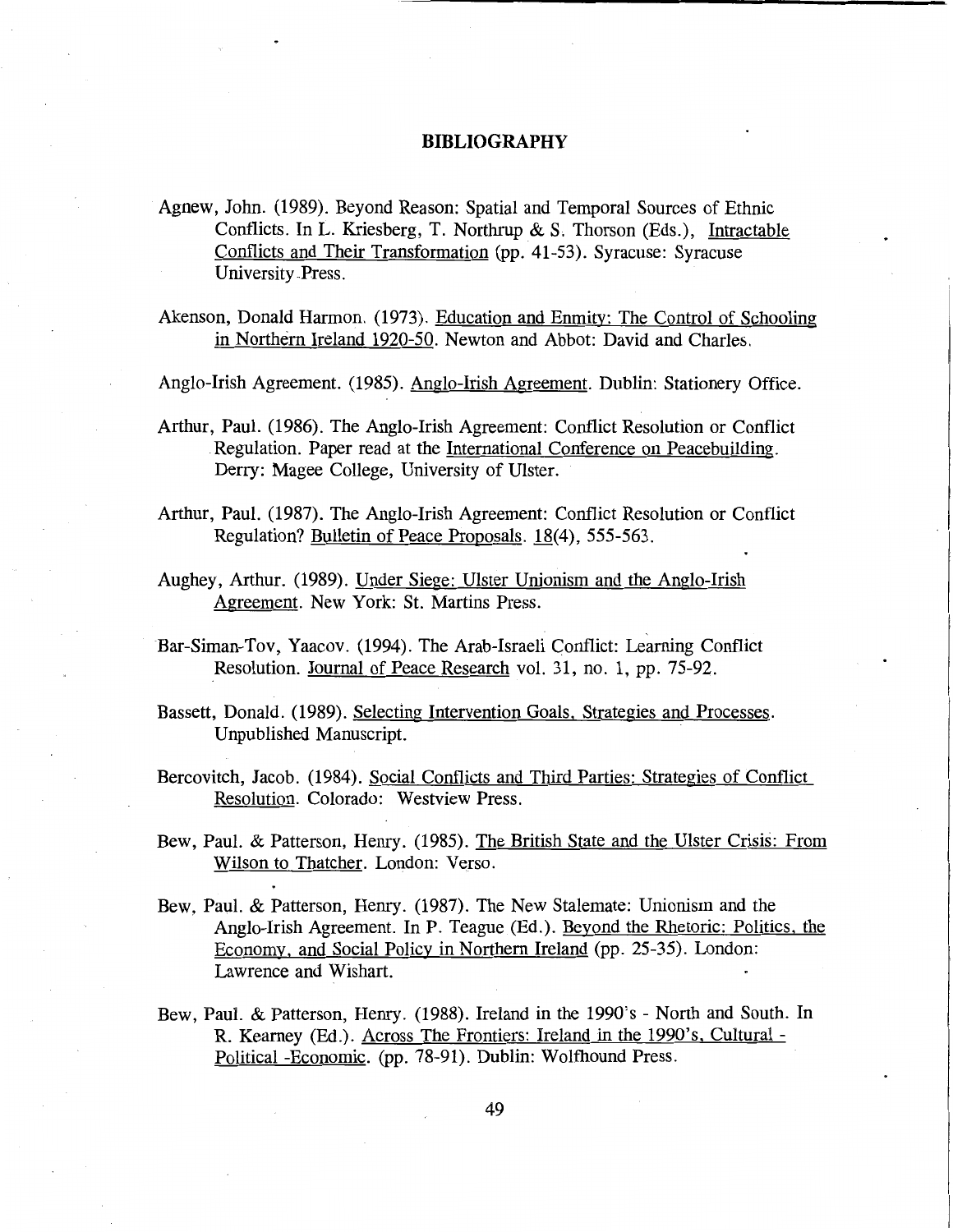- Boal, Fred W. & Douglas, Neville H. (1982). Integration and Division: Geographical Perspectives on the Northern Ireland Problem; London: Academic Press.
- Boyle, Kevin. (1988). The Anglo-Irish Agreement, 1985: Differing Perceptions, Differing Realities. In W.J. McCartney (Ed). Self-Determination in the Commonwealth. (pp. 1-25). London: Aberdeen University Press.
- Bradley, Richard H. (1988). Managing Metropolitan Areas: Applying Collaborative Planning and Negotiation Techniques. In J. Laue (Eds). Using Mediation to Shape Public Policy (pp.35-58). Mediation Quarterly, Jossey-Bass Inc. Publishers, 20, Summer.
- Coughlan, Anthony. (1986). Fooled Again? The Anglo-Irish Agreement and After. Dublin: Mercier Press.
- Cox, W. Harvey. (1987). Managing Northern Ireland lntergovernmentally: ·An Appraisal of the Anglo-Irish Agreement. Parliamentary Affairs, 40(1), 80-97.
- Girvin, Brian. (1986). The Anglo-Irish Agreement. In B. Girvin. & R. Sturm (Eds.). Politics and Society in Contemporary Ireland (pp. 65-84). Aldershot: Gower.
- Guelke, Adrian. (1988). Northern Ireland: The International Perspective. Dublin: Gill and Macmillan.
- Harris, Rosemary. (1972). Prejudice and Tolerance in Ulster: A Study of Neighbours and 'Strangers' in a Border Community. Manchester: Manchester University Press.
- House of Commons. (1985, Nov 26). Minutes of Evidence on the Anglo-Irish Agreement. HMSO: London.
- Hume, John. (1988). Europe of the Regions. In R. Kearney (Eds.). Across The Frontiers: Ireland in the 1990's, Cultural - Political - Economic (pp. 45-58). Dublin: Wolfhound Press. kO
- Hunter, John. (1982). An Analysis of the Conflict in Northern Ireland. In D. Rea (Ed.). Political Cooperation in Divided Societies: A Series of Papers Relevant to the Conflict in Northern Ireland (pp. 9-59). Dublin: Gill and Macmillan.
- Irwin, Colin. (1991).Education and the Development of Social Integration in Divided Societies. Queen's University, Belfast: Department of Social Anthropology.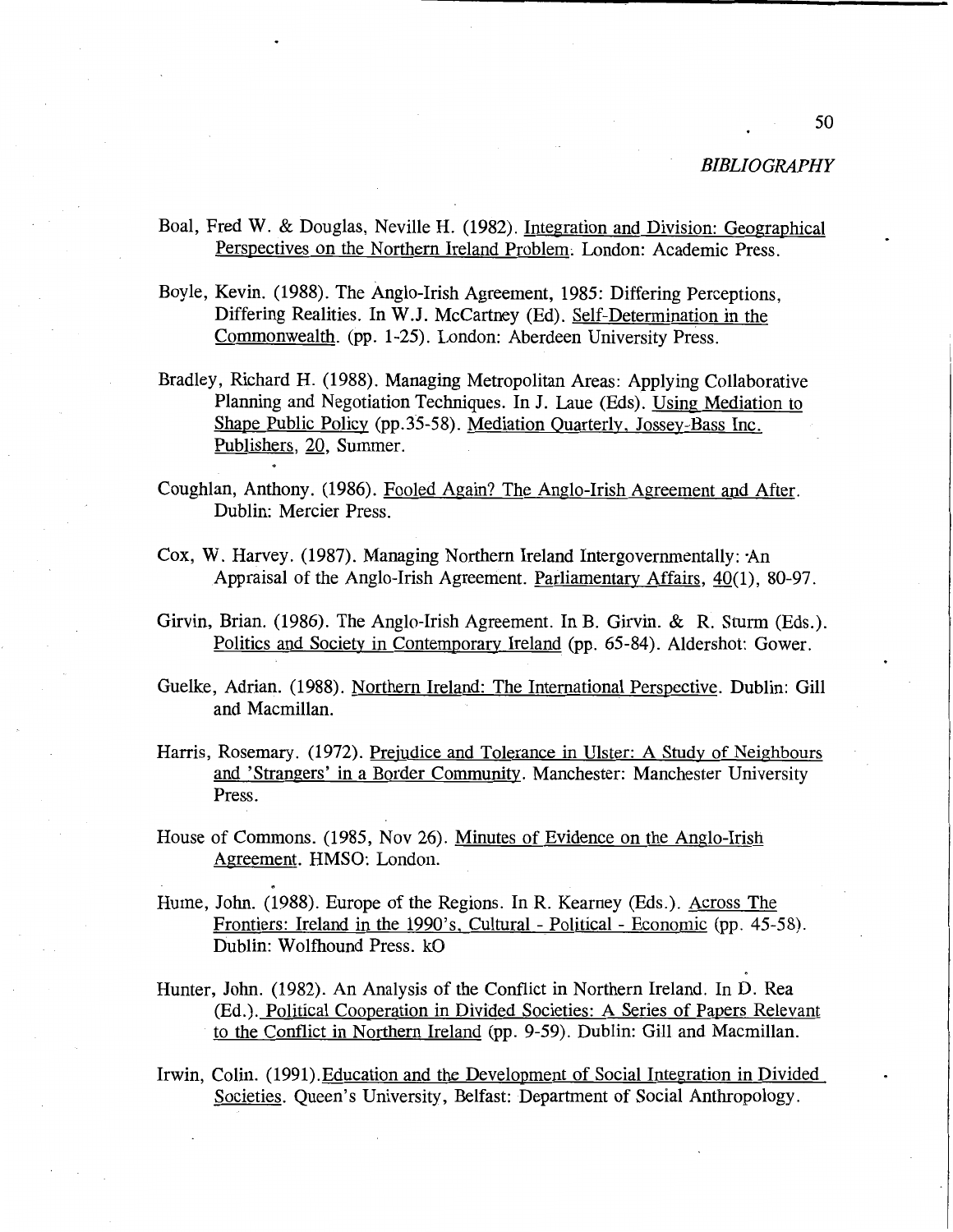Kearney, Richard. (1988). Introduction: Thinking Otherwise. In R. Kearney (Eds.).\_ Across The Frontiers: Ireland in the 1990's: Cultural-Political-Economic (pp. 7-29). Dublin: Wolfhound Press, Dublin.

Kenny, Anthony. (1986). The Road to Hillsborough. Oxford: Pergamon Press.

- Kilbrandon. (1984). Northern Ireland: Report of an Independent Inquiry, Chairman Lord Kilbrandon. London: The Kilbrandon Report.
- Kim, Young Yun. (1989). Explaining Interethnic Conflict. In J.B. Gittler (Eds.). The Annual Review of Conflict Knowledge and Conflict Resolutions (pp. 45-78). NY: Garland Publishing Co.

Kriesberg, Louis. (1982). Social Conflicts. (2nd Ed.). NJ: Prentice-Hall Inc.

- Kriesberg, Louis., Northrup, Terrel., & Thorson, Stuart. (1989). Intractible Conflicts and Their Transformations. Syracuse: Syracuse University Press.
- Laue, James. (1989). Using Mediation to Shape Public Policy. Mediation Quarterly, Jossey-Bass Inc. Publishers, 20, Summer.
- Lijphart, Arend. (1975). Review Article: The Northern Ireland Problem: Cases, Theories, and Solutions. British Journal of Political Science, 5, 83-106.
- Mair, Peter. (1987). Breaking the Nationalist Mould: The Irish Republic and the Anglo-Irish Agreement. In P. Teague (Eds.). Beyond the Rhetoric: Politics the Economy, and Social Policy in Northern Ireland (pp. 45-70). London: Lawrence and Wishart.
- McGarry, John. (1988). The Anglo-Irish Agreement and the Prospects for Power Sharing in Northern Ireland. The Political Quarterly, 59(2), 136-50.
- McWhirter, Liz. (1983). Contact and Conflict: The Question of Integrated Education. Irish Journal of Psychology,  $6(1)$ , 13-27.
- Moxon-Browne, Edward. (1983). Nation, Class and Creed in Northern Ireland. Aldershot: Gower.
- Murray·, John S. (1984). Third Party Intervention: Successful Entry for the Uninvited. Albany Law Review, 48, 10-36.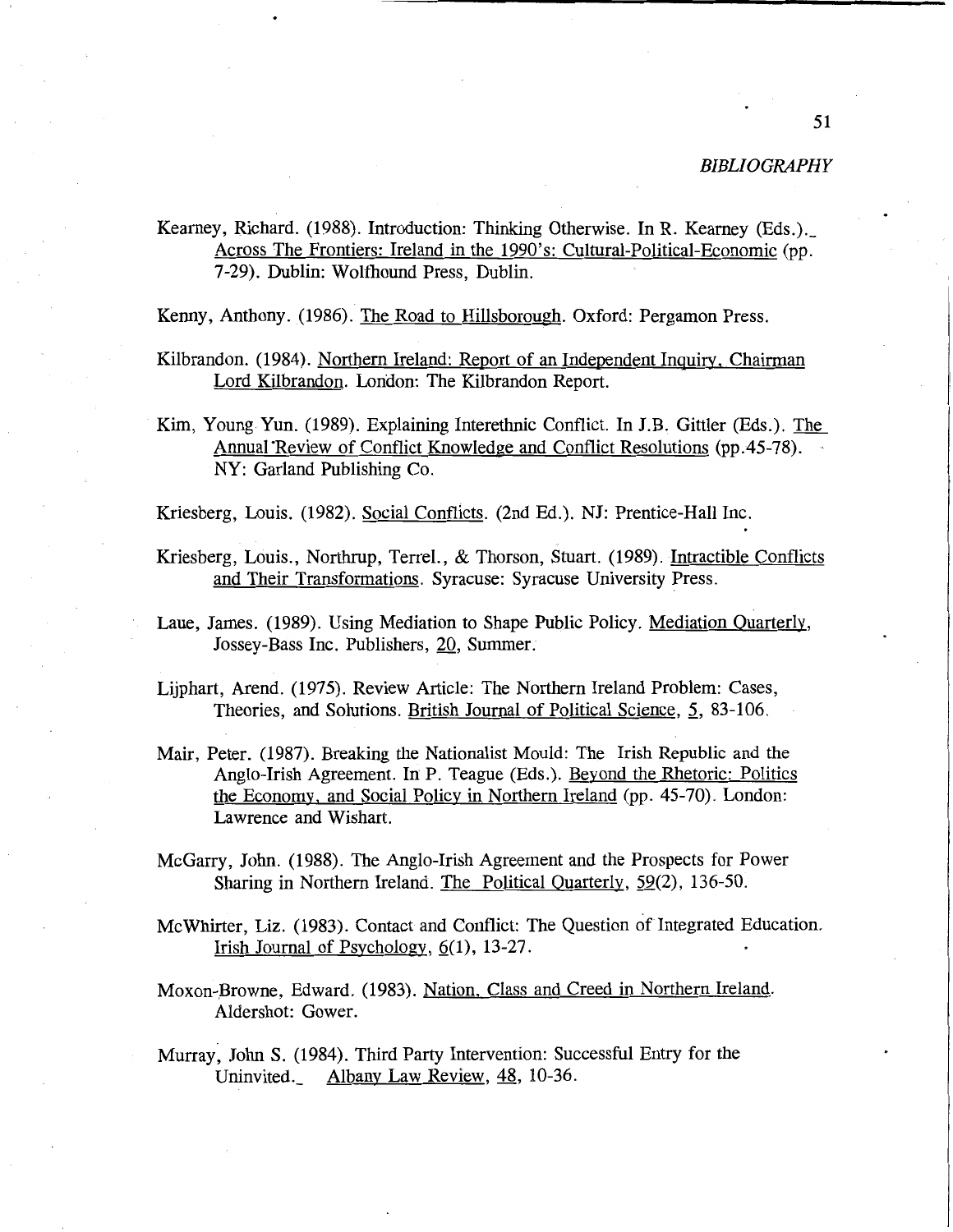Nelson, Sarah. (1984). Ulsters Uncertain Defenders: Protestant Political Paramilitary and Community Groups and the Northern Ireland Conflict. Belfast: Appletree.

The New Ireland Forum Report. (1984). The Forum Report. Dublin: Stationery Office.

- Northrup, Terrell A. (1989). Dynamics of Identity in Personal and Social Conflict. In L. Kriesberg, T. Northrup & S. Thorson (Eds.). Intractable Conflicts and Their Transformation (pp. 55-83). Syracuse: Syracuse University Press.
- O'Leary, Brendan. (1986). The Anglo-Irish Agreement: Folly or Statecraft?. West European Politics, 10(1), 5-32.
- O'Leary, Brendan. (1987). The Anglo-Irish Agreement: Meanings, Explanations, Results, and a Defence. In P. Teague (Ed.). Beyond the Rhetoric: Politics; the Economy, and Social Policy in Northern Ireland (pp. 145-173). London: Lawrence and Wishart.
- O'Leary, Brendan. (1989). Coercive Consociationalism in Northern Ireland. Political Studies, 37(4), 562-588.
- O'Leary, Brendan. & Tom McGarry. (1993). Politics of Antagonism: Understanding Northern Ireland Atlantic Highlands, NJ: The Athlone Press

O'Malley, Padraig. (1983). The Uncivil Wars: Ireland Today. Belfast: Blackstaff.

- Quandt, William B. (1986). Camp David: Peacekeeping and Politics. Washington D.C.: Brooking Institute.
- Rea, Desmond. (Ed.). (1982). Political Cooperation in Divided Societies: A Series of Papers Relevant to the Northern Ireland Conflict. Dublin: Gill and Macmillan.

Reed, Robert K. (1989). The Third Party. Unpublished Manuscript.

Rolston, Bill. (1987). Alienation or Political Awareness? The Battle for the Hearts and Minds of Northern Nationalists. In P. Teague (Ed.). Beyond the Rhetoric: Politics, the Economy and Social Policy in Northern Ireland. London: Lawrence and Wishart.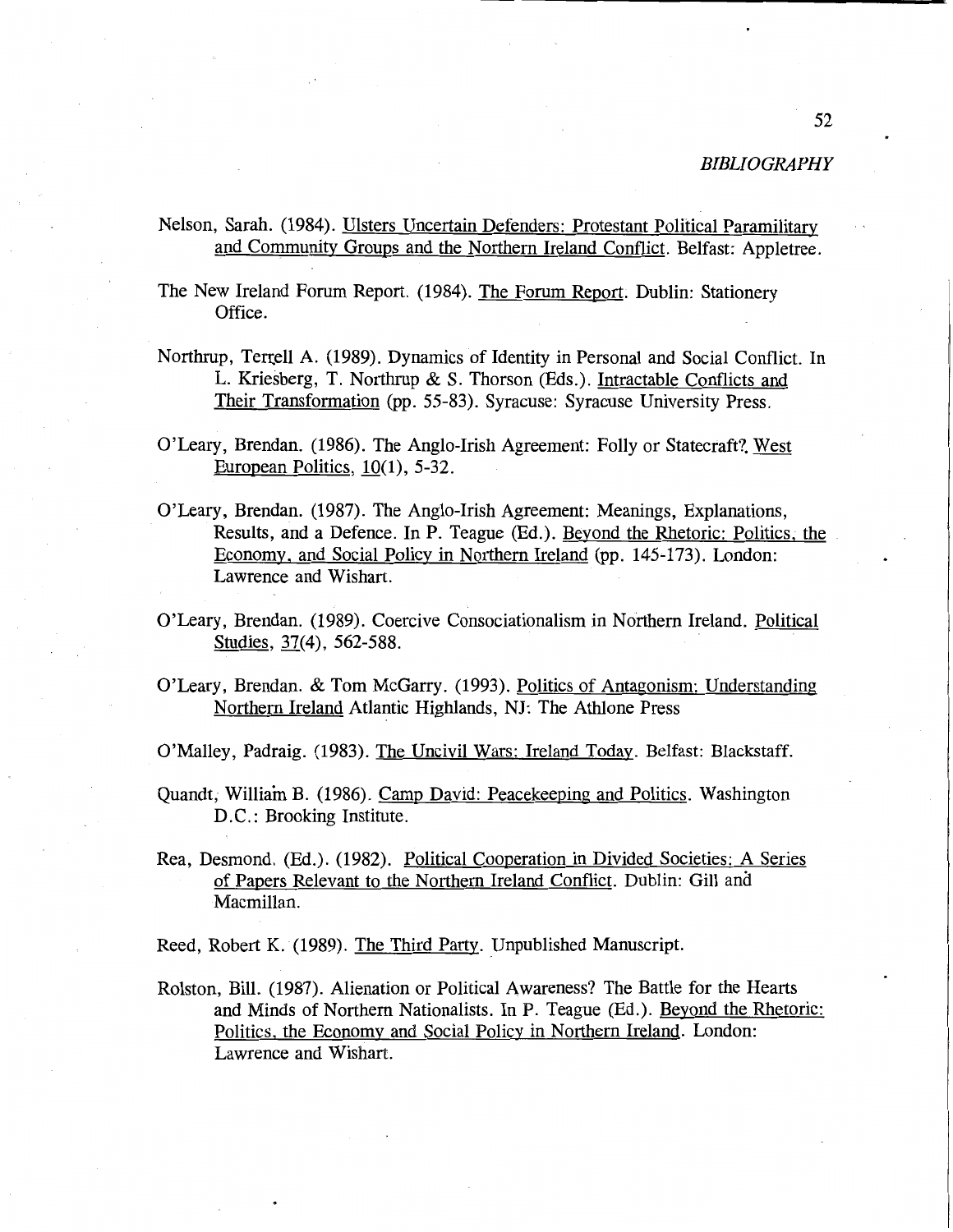Rose, Richard. (1971). Governing Without Consensus: An Irish Perspective. London: Faber and Faber.

Rose, Richard. (1976). Northern Ireland: A Time of Choice. London: Macmillan.

- Stein, Janis Gross. (Eds.). (1986). Getting to the Table: The Process of International Prenegotiation. London: John Hopkins University Press.
- Steinbruner, John D. (1974). The Cybernetic Theory of Decision: New Dimensions of Political Analysis. Princeton: Princeton University Press.
- Synder, Glenn•H. & Diesing, Paul. (1978). Conflict Among Nations: Bargaining, Decision-Making, and System Structure in International. Crises. Princeton: Princeton University Press.
- Trimble, William Ltd. (1991, June 27). Cross-border Cooperation and the European Social and Regional Fund. The Impartial Reporter and Farmers Journal for Fermanagh, South Tyrone and the Border Counties of the Irish Republic, Enniskillen, Co. Fermanagh. pp. 5-7.
- Ulster Defence Association. (1987). Common Sense (pp. 1-18). Belfast: Ulster Political Research Centre.
- Ulster Unionist Party. (1984). Devolution and the Northern Ireland Assembly: The Way Forward. Discussion Paper presented by the Ulster Unionist Party's Report Committee, Belfast.
- Ury, William. Brett, Joanne. & Goldberg, Stephen. (1988). Getting Disputes Resolved: Designing Systems to Cut the Costs of Conflict. London: Jossey-Bass Publishers.
- . Vayrynen, Raimo. (1986). Regional Conflict Formations: An Intractable Problem of International Relations. Journal of Peace Research, 337-359.
- Whyte, John. (1978). Interpretations of the Northern Ireland Problem: An Appraisal. Economic and Social Review, 2, 257-282.
- Whyte, John. (1981). Why is the Northern Ireland Problem so Intractable? Parliamentary Affairs, 34 (4), Autumn, 422-435.

Whyte, John. (1990). Interpreting Northern Ireland. Oxford: Clarendon Press.